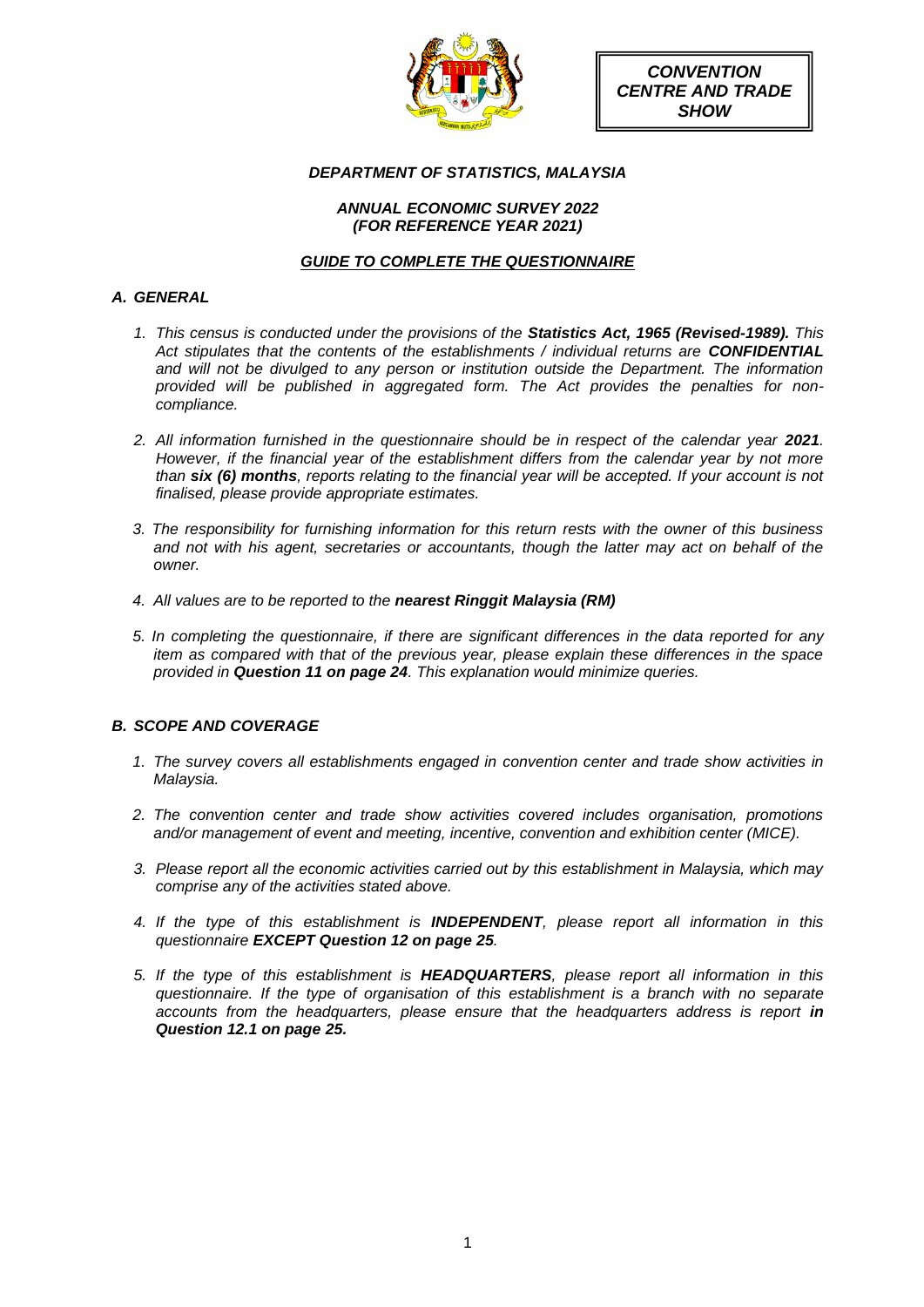## *C. SPECIFIC GUIDE TO COMPLETE THE QUESTIONNAIRE*

### *Question 1: Identification Particulars*

*1.1 Please provide the registration number of company / business if registered with the Companies Commission of Malaysia (CCM) or other registration number.*

### *1.2 Please mark (X) in one box only.*

- *1) Independent is a single establishment and does not have any branch or operation office.*
- *2) Headquarters is a legal administrative unit which has an authority in decision making with respect of financial and allocating resources for the production of goods and services.*
- *3) Branch / Operations Office*

*Branch refers to two or more establishments engaged in the same types of business under single ownership and control with its headquarters. It is directly managed by the headquarters for the purpose of marketing and direct shipments of its products after receiving orders from customers.*

*Operations Office refers to establishments which display products for promotion and sales purpose.*

- *1.3 Please provide the commencement year of your business. Commencement year was the period whereby the company started to operate the convention center and trade show activities.*
- 1.4 *Please report the operating period of this establishment. The operating period should cover at least six (6) months of the reference year.*

*Examples:*

*(a) 1 st January 2021 to 31st December 2021*



*1.4.1 If the reporting period does not cover a full year, please check the reasons below:* 

## *(a) Seasonal operations*

*Seasonal business refers to a business that is carried out in line with the season / condition changes. Most businesses may run businesses in certain seasons.*

#### *(b) New business*

*New business created for the purpose of providing goods and services.*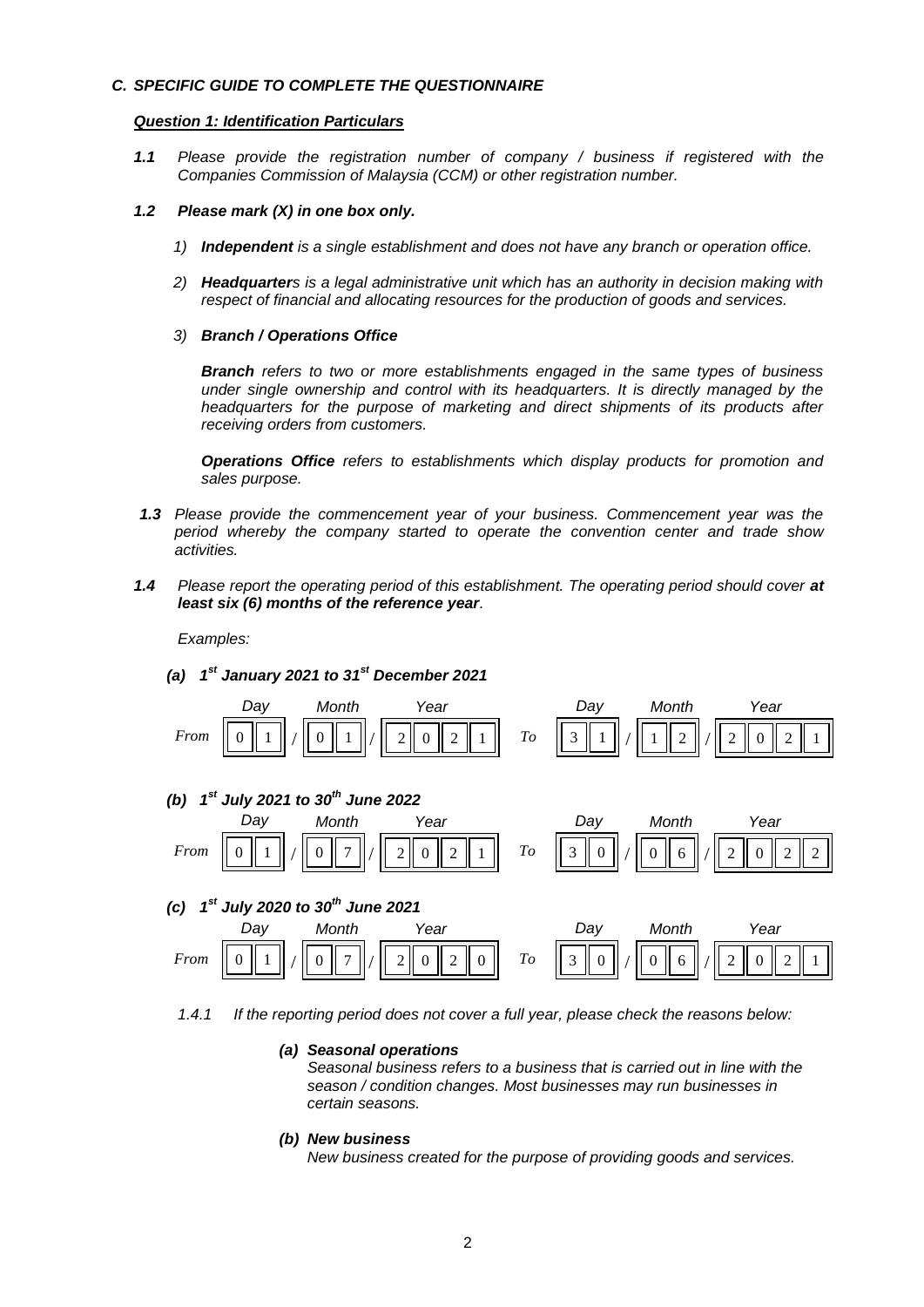- *(c) Change of ownership The business is transferred one person or entity to another.*
- *(d) Change of fiscal year Change in accounting period of company.*
- *(e) Ceased operations Business is no longer operational.*
- *(f) Temporarily inactive Business is discontinued for the certain period.*
- *(g) Others (please specify)*
- *1.5 Please provide the website address for this establishment (example: https://www.dosm.gov.my)*
- *1.6 Please specify the address of your business operation if it differs from the postal address given on the front page. The business address refers to the address of the physical location where the business is located. If the location of the business is outside the town limits, please indicate the detailed address or location such as the town or village nearest to the business. Please ensure the postcode is filled in the box provided.*

## *1.7 Please mark (X) in one box only.*

*Please confirm the data reported in this return relate only to this establishment where the location is the same as the address given in Question 1.6.*

## *1.8 Please specify the principal activity of this establishment and services provided:*

- *(1) Manage,promote and control pickles*
- *(2) Meetings,incentives,conventions,exhibitions (MICE)*

## *1.9 Please specify the principal activity of this establishment.*

## *1.10 Please specify percentage of this establishment's revenue which is generated by this principal activity.*

*If there is secondary activity other than professional, please specify the activity along with the percentage of income received.*

## *1.11 Please mark (X) in one box only.*

*Investment refers to the holding of financial asset abroad by resident (individual, establishment or other organisation). Financial asset consists of investment in subsidiaries or associated companies, equity securities, debt securities, bond, trust unit, trade credit, loan extension, deposit, advances and other assets.*

## *Question 2: Legal Organisation*

## *2.1 Please mark (X) in one box only.*

## *(a) Individual proprietorship*

*Refers to the business owned, funded and managed by one person that is the owner concerned. The business is purely for profit. The owner has the ultimate right for the business and business liability is unlimited.*

## *(b) Partnership*

*Refers to the group of individuals who agreed to conduct a business through an agreed contract based on the capital contribution which has been specified in the relevant agreement with the objective of making a profit. The business is managed by all or any one acting for all parties. As stipulated under Company Act 1965, trading partnership must comprise at least two members and should not exceed a maximum of twenty members. Liability for the business partnership is unlimited.*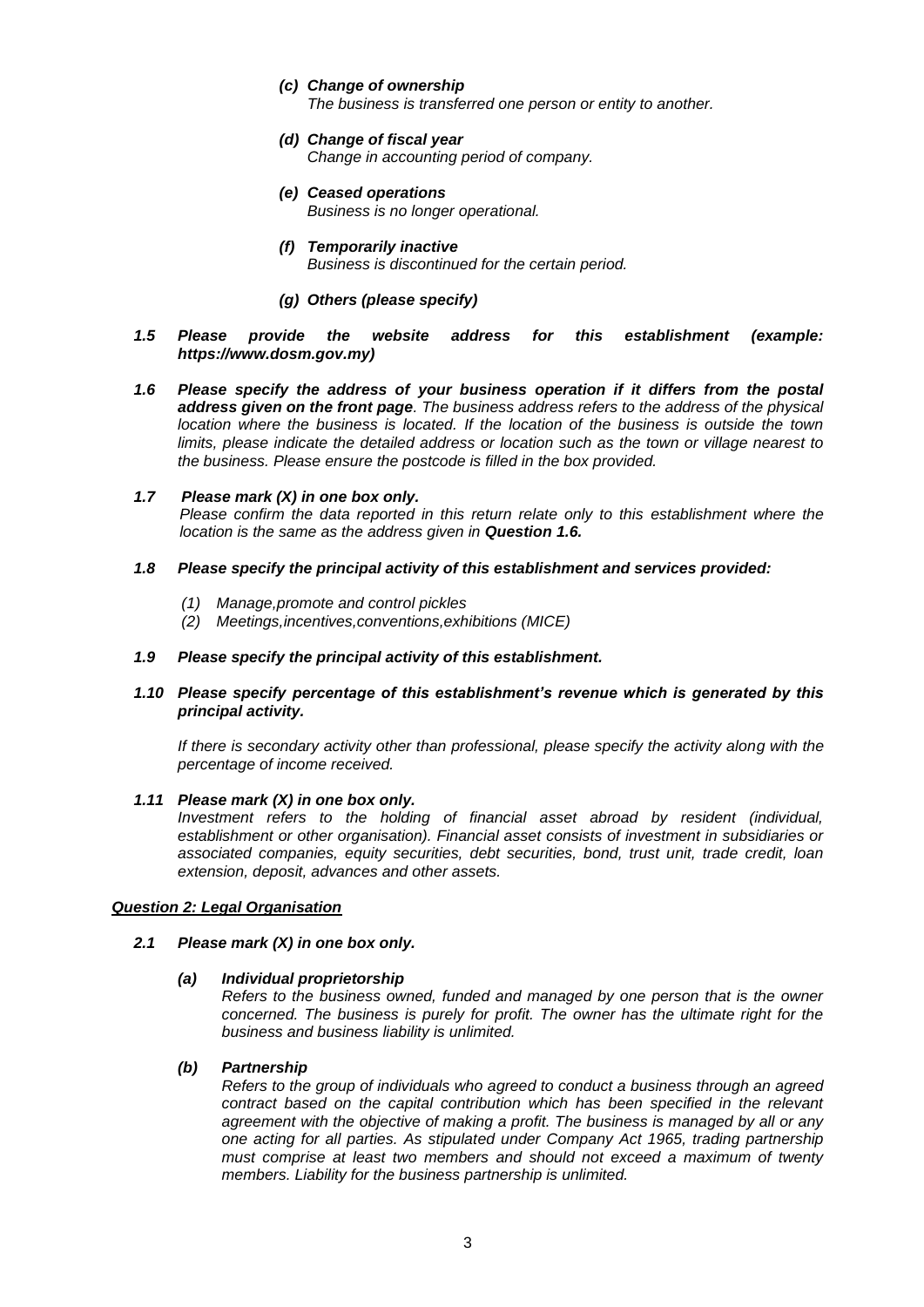# *(c) Limited Liabilities Partnership*

*Refers to business entity regulated under the Limited Liability Partnerships Act 2012. It*  is featured with the protection of limited liability to its partners similar to the limited liability enjoyed by shareholders of a company coupled with flexibility of internal *business regulation through partnership arrangement similar to a conventional partnership.*

# *(d) Private Limited Company*

*A private company established to undertake a business with the objective of making a profit. The shares are closely held by the shareholders of the company who have control over its operation.*

## *Characteristics:*

- *i. Regulated under the Companies Act 1965 and is a legal entity separate from the owners;*
- *ii. Number of its shareholders between 1 - 50 members;*
- *iii. Company owners have limited liability;*
- *iv. Shareholders who own 51% or more of the total shares shall be entitled to manage the company. The company's shares can be traded but not in the open market;*
- *v. Trading of share must be with the consent of the other shareholders;*
- *vi. Not listed on the Stock Exchange; and*
- *vii. Business life expectancy is longer and can be identified by the words "Sendirian Berhad" (Sdn. Bhd.) at the end of the company name.*

## *(e) Public limited company*

*A public limited company is a company established, with limited liability, by a minimum of two persons to operate the business with the objective of making a profit. The shares in a public limited company are openly held and in the case of company listed on the Bursa Malaysia, the shares are freely transferable.* 

*Characteristics:*

- *i. Regulated under the Companies Act 1965 and is a legal entity separate from the owner;*
- *ii. Owned by the shareholders and there is no limit to the shareholder;*
- *iii. Management of the company is under the board of director responsibilities as appointed by shareholders; and*
- *iv. Listed on Bursa Malaysia.*

## *(f) Co-operative*

*Refers to a voluntary association with an unrestricted number of members and registered under the Co-operative Societies Act 1993. Funds are collectively owned to meet the needs of the members.*

## *(g) Public corporation*

*Refers to bodies set up for the purpose of conducting business activities which consists of Statutory Bodies and Non-Statutory Bodies.*

*Characteristics:*

- *i.* Statutory body established under an Act of Parliament or of the State and regulated directly by the minister whom formulated the key policies of the *organisation and are usually involved in the socio-economic development (e.g.: MARA and FELDA); and*
- *ii. Non-Statutory Bodies established under the Companies Act 1965 and the Government has equity with indirect control from the minister. Business is characterised by activities for the purposes of gain to the government in addition to socio-economic areas who cannot be undertaken by private sector activity (e.g.: Syarikat Bekalan Air Selangor Sdn Bhd (SYABAS)).*

## *(h) Private non-profit making organisation*

*Refers to a non-stock company set up with limited liability. It comprises mainly welfare, religious, educational, health, cultural, recreational and other organisations providing*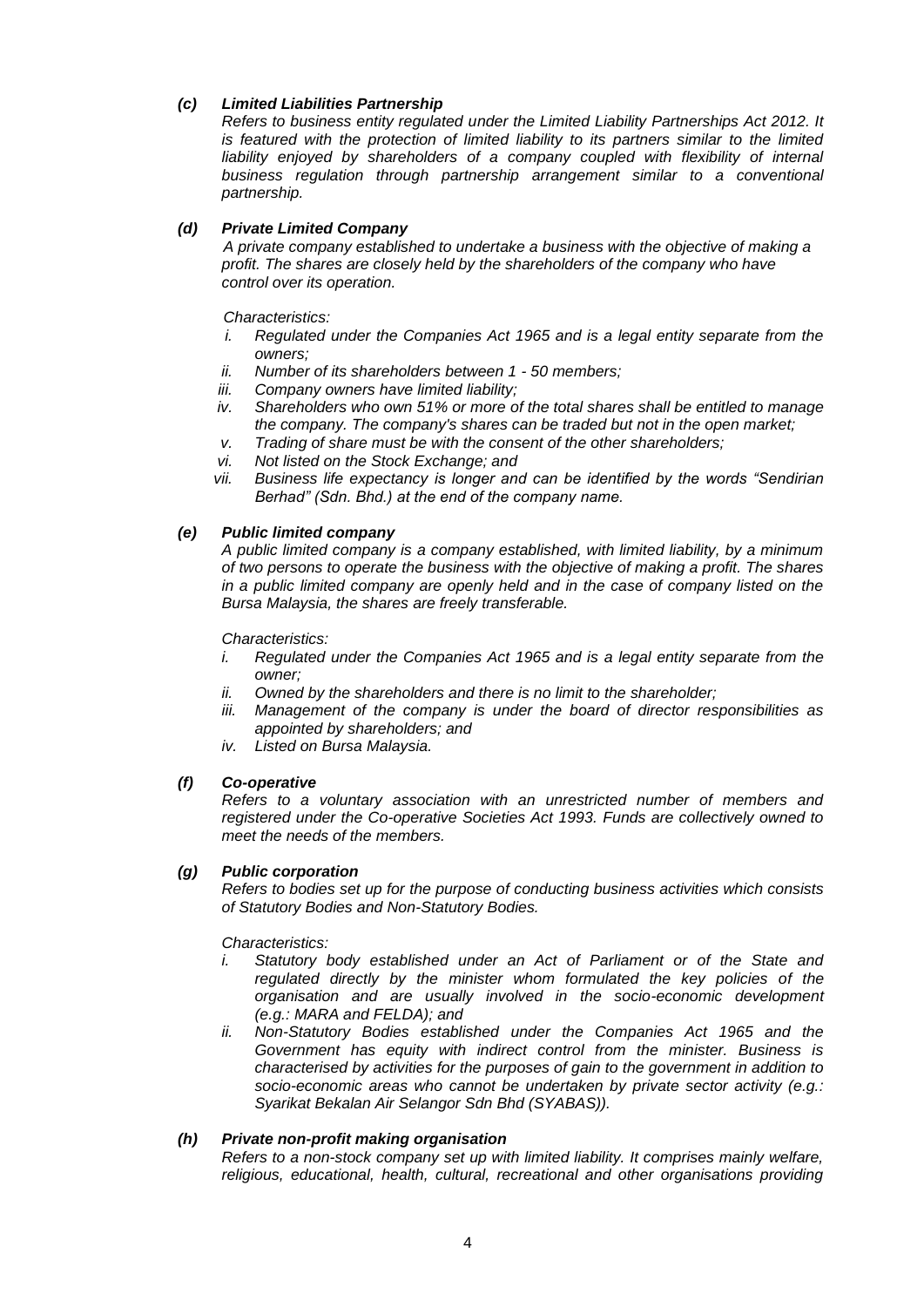*social and community services to households. These services are provided free of charge or at prices which do not necessarily or fully cover the cost of providing such services. Any profit made is re-invested in the organisation.*

*2.2 Please mark (X) in the appropriate box for those who answered either Item 2.1 (a), (b), (c) or (d) only.*

*Woman-owned establishment refers to a minimum of 51 per cent of the equity held by a woman OR the biggest shareholders are women and the establishment is managed by a woman OR the Chief Executive Officer or Managing Director is a woman that owns at least 10 per cent of the equity.*

*2.3 Please mark (X) in one box only.*

*Youth-owned establishment refers to the owner's age of the establishment which is not less than 18 years old and not more than 30 years old on the date of appointment. At least 51 per cent and above of the equity held by a youth OR the Chief Executive Officer or Managing Director is a youth that owns at least 10 per cent of the equity*

## *Question 3: Shareholders' Fund and Ownership Structure*

## *3.1 Shareholders' fund*

*Shareholders' fund refers to investment through the purchase or ownership stake in the business to get some share of the income and the assets of the companies.*

## *(a) Paid-up capital*

*Paid-up capital is the capital that has been issued by the shareholder. Each company is allowed to issue the share capital by a maximum limit of the authorised capital registered in the Companies Commission of Malaysia (CCM).*

- *i. For individual proprietorship, partnership establishment or limited liabilities partnership, it refers to the capital contributed by the proprietor or partners;*
- ii. For private or public limited companies, it refers to the paid-up share capital of *companies;*
- *iii. For public corporation, it refers to the capital paid by the Malaysian government; and*
- *iv. For co-operative, it refers to the shares subscribed and paid by members, and/or subscription capital.*

## *(b) Reserves*

*Reserves are a special fund amount allocated for certain purposes:*

- *i.* For limited companies, it refers to the accumulated profit or loss such as capital *reserves, share premium account, general reserves, foreign exchange reserves and other reserves;*
- *ii. For individual proprietorship or partnership establishment, it refers to the balance in the profit and loss account; and*
- *iii. For co-operative, it refers to accumulated profit or loss and reserves fund.*

## *3.2 Ownership Structure*

*Please report the percentage (%) of ownership of the establishment based on the paid-up capital as at 31***st** *December 2021.*

*The ownership of an establishment is classified by the residential status of the owner(s) of the majority (more than 50%) of the paid up capital and not by their citizenship status.*

## *3.2.1 Held directly by Malaysian resident*

- *3.2.1.1 Individuals who located in Malaysia for a period of at least one year by nationality and ethnicity;*
	- *(i) Citizen*
		- *(a) Malay*
		- *(b) Other Bumiputera (e.g.: Iban, Kadazan, Bajau, Murut)*
		- *(c) Chinese*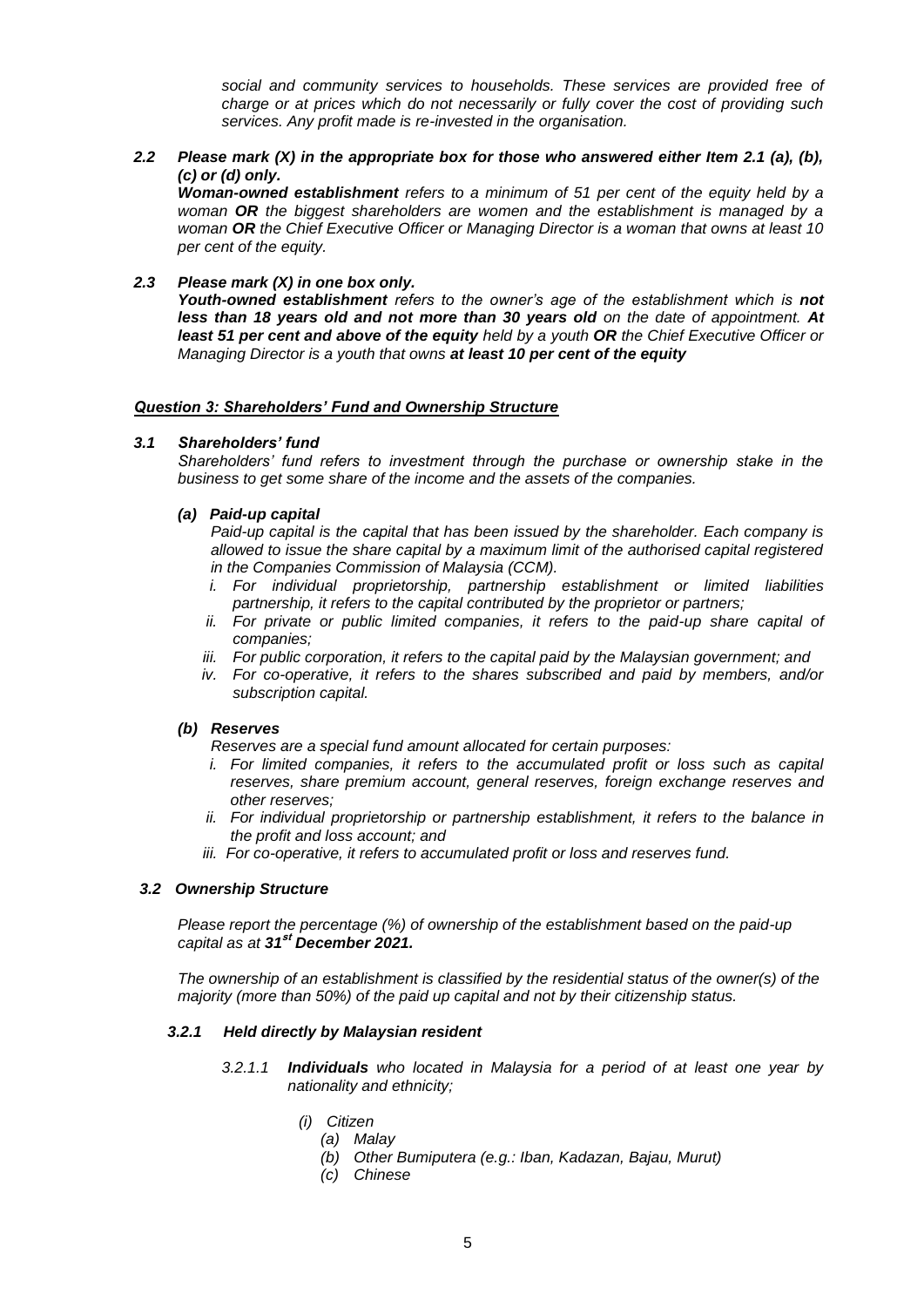- *(d) Indians*
- *(e) Others (e.g.: Sikh)*
- *(ii) Non-Citizen*
- *3.2.1.2 Establishment or institution that was / is operating in Malaysia for a period of at least one year in which the economic interests based in Malaysia. An institutional unit has a centre of economic interest in the region in a state where there is a location such as a building, place of production, or other premises on which or from which the unit engages and intends to continue engaging, either indefinitely or over a long period, in economic activities and transactions with significant scale. The ownership structure of an institution or establishment shall reported by ethnicity such as:*
	- *(a) Malay*
	- *(b) Other Bumiputera (e.g.: Iban, Kadazan, Bajau, Murut)*
	- *(c) Chinese*
	- *(d) Indians*
	- *(e) Others (e.g.: Sikh)*

## *3.2.2 Held directly by Federal, State and Local Government Agencies & Statutory Bodies*

 *Refers to organisations owned by the Federal, State or Local Government and the examples are as follows:*

- *Khazanah Nasional Berhad*
- *Employee Provident Fund*
- *Johor Port Authority*
- *Agricultural Bank of Malaysia (Agro Bank)*
- *Penang Port Commission*
- *Public universities*
- *Malaysia Airport Berhad*
- *Majlis Amanah Rakyat (MARA)*
- *Menteri Besar Incorporation*
- *Perbadanan Usahawan Nasional Berhad (PUNB)*

## *3.2.3 Held directly by non-Malaysian resident*

*A non-Malaysian resident is any individual, establishment or other organisation located / operating abroad.* 

*Resident status of a foreign government representatives, international organisations, foreign students and patients are as follows:*

- *Foreign government representatives (embassies, consulates, military bases, foreign governments) in Malaysia are regarded as extraterritorial organisations thus regarded as non-residents;*
- *Malaysia's official representatives abroad is considered as resident of Malaysia*
- *International organisations are not regarded as resident for any economy / country; and*
- *Foreign students and patients are treated as residents of their home country.*

## *3.3 If paid-up capital is directly or indirectly held 50 per cent or more to the establishment by a foreign company / individual, please specify the country of the ultimate parent company.*

*Ultimate parent company refers to the companies that owned, directly or indirectly, the effective equity interest in this establishment (50 per cent or more). The share of ultimate parent company is not majority owned by another company.*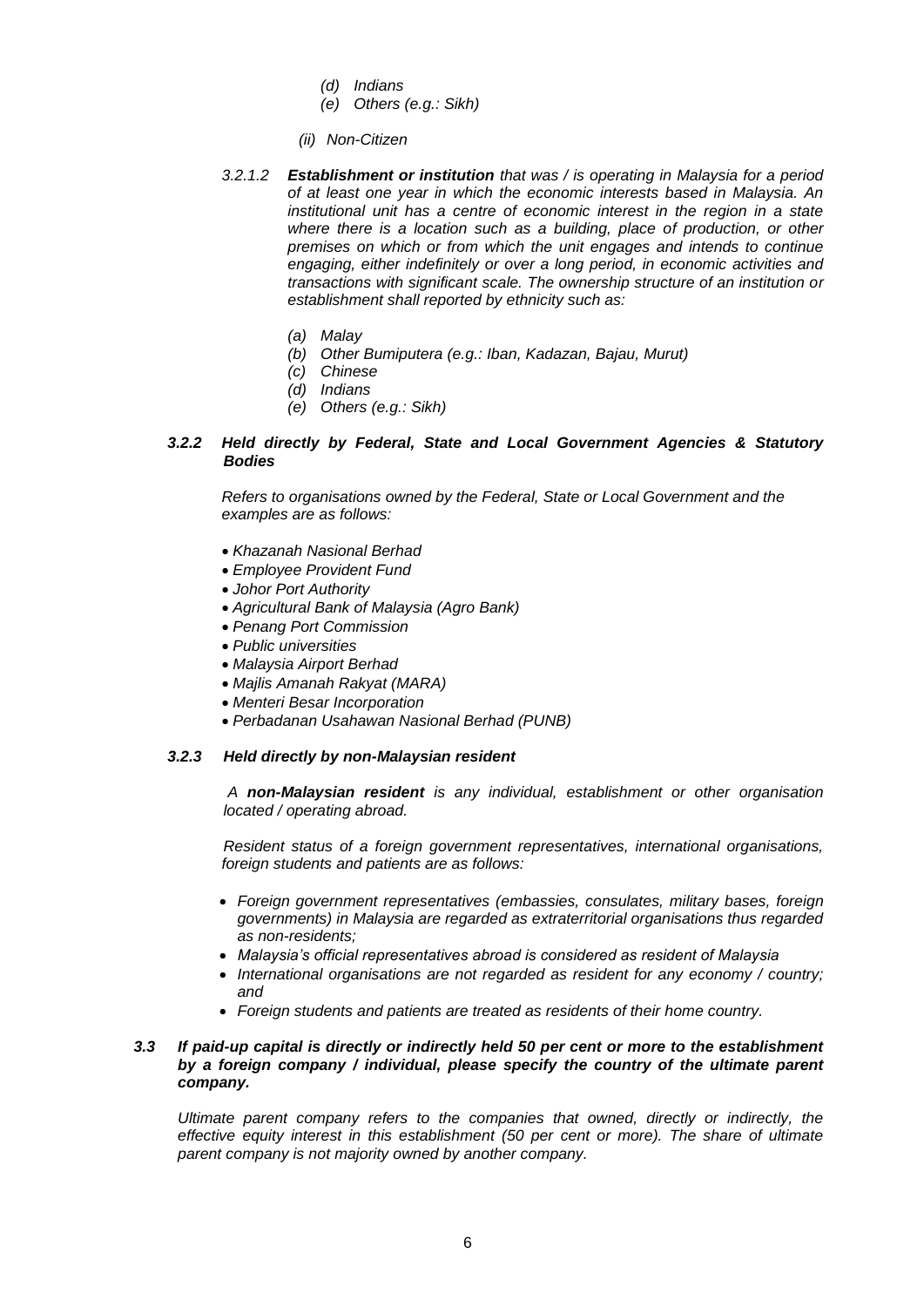*The country refers to location where the ultimate parent company is undertaking economic activities / business.*







*Example 3: Indirectly owned by ultimate parent company abroad through holding immediate parent company in another foreign country.*

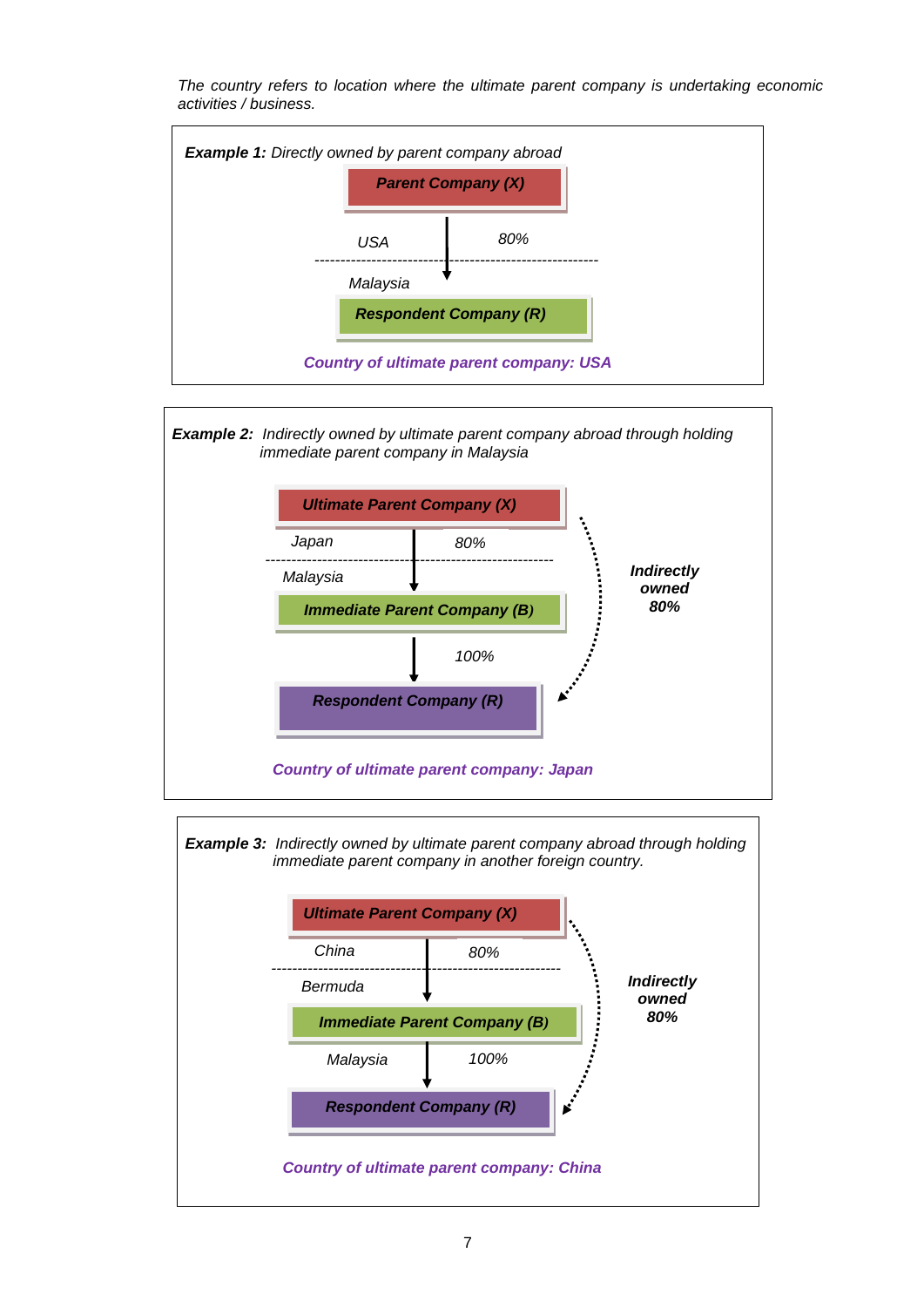## *Question 4: Capital Expenditure and Value of Assets*

*Capital Expenditure is the total expenditure incurred for the purchase or replacement of the assets of the establishment.* 

Value of assets is the value of acquisition or used of such entities in a period of time. The value of *assets can be distinguished from non-financial assets and financial assets. For non-financial assets, it distinguished between production and non-production assets. Production assets consist of structure, machinery & equipment and other assets.*

- *i. Information required in this question are:*
	- *a. inventory value of assets as at the first and last day of the reference year; and*
	- *b. value of transactions of assets during the reference year.*
- *ii.* Net book value as at the beginning of the year, to be recorded in **column 0410**, that is the *book value, net of depreciation in the year before.*
- *iii. Value of additions during the year includes all acquisitions of assets by the establishment, whether new purchases, obtained from other establishments or produced by its employees. Major repair and improvements to existing assets which extended their normal economic life or raised their productivity are to be reported. Current repairs and routine maintenance are to be excluded.*
- *iv. Acquisition from other establishments should be valued at the full cost incurred, i.e. at delivery price plus the cost of installation, including any necessary fees and taxes (e.g. stamp duty and cost of ownership transfer), but excluding financing costs.*
- *v. Assets acquired `in gratis' from another establishment under the same ownership should be valued as though purchased from outside the establishment.*
- *vi. New purchases include imported (new & used) cover acquisitions of new assets including imports of used assets since they represent newly acquired assets for the Malaysian economy. This refers to fixed assets that is not used in Malaysia, including imported fixed assets, whether new or used in column 0411.*
- *vii. Used Malaysian assets refer to all assets previously used in Malaysia including those reconditioned or modified before acquisition are to be treated as used in <i>column 0412*.
- *viii. Built / self-produced for assets produced by the establishment for its own use, the costs of all works done during the year should be recorded. Any overhead costs allocated to this work should be included in column 0413.*

*Capital transaction should generally be recorded when ownership is acquired. Normally it should coincide with the time at which the assets are in its completed form and delivered to the control of the establishment. This is the basis for recording expenditure of all fixed assets except construction work. In the case of construction, the value of construction work done is the value of work carried out on projects completed during the reference year, plus the value of work under construction at the end of the reference year minus the value of work at the beginning of the reference year.*

- *ix. The value of fixed assets sold or discarded during the year regardless of their condition is to be reported according to the actual amount realised in column 0414.*
- *x. Gain / loss from sales / revaluation of assets refer to an asset is sold above / below the net book value, a gain / loss from the sale of asset is realised and should be reported in column 0415.*

*Similarly, an asset can be revalued to reflect the current market value. A gain / loss from revaluation of the asset is realised and should also be reported under column 0415. If it is a loss, the figure should be written beginning with symbol (-).*

*xi. Current depreciation / amortisation represents loss or diminution of value of an asset consequent upon wear and tear, obsolescence or permanent fall in market value (depreciation*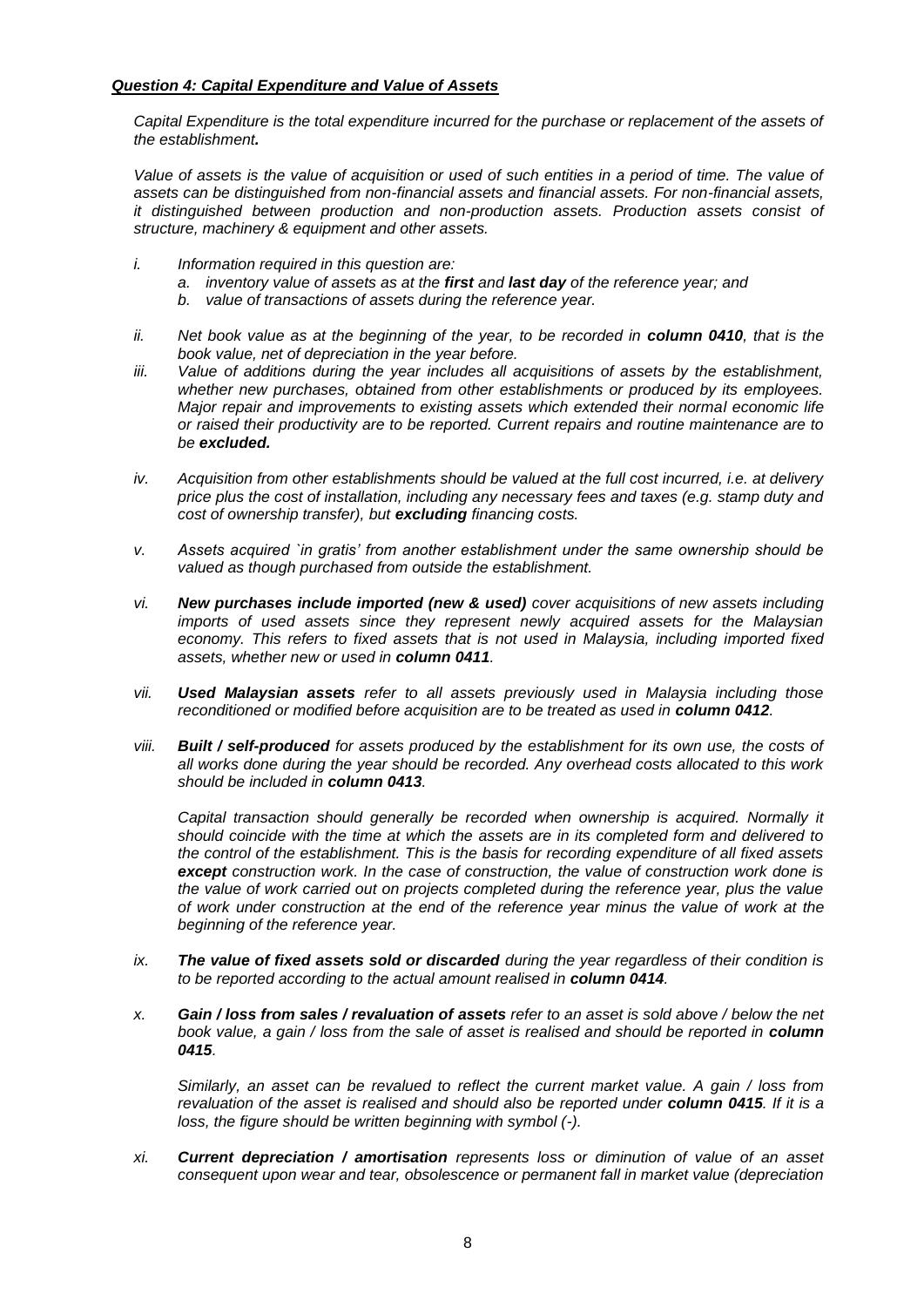*allowed for a tax purposes is acceptable). The value reported in the establishment's books of accounts for each class of fixed assets should be reported separately in <i>column 0416*. This *includes amortisation of leasehold land. Total of depreciation should be equal to item 9.27 of Question 9.*

- *xii. The closing net book value of reference year in column 0417 =* 
	- *+ the opening net book value*
	- *+ value of assets acquired*
	- - *assets sold or discarded*
	- *+/- gain / loss from sales / revaluation of assets*
	- - *current depreciation*
- *xiii.* The amount paid for the use of any assets taken on lease or rent is to be reported in *column 0418.*

## *The types of assets are defined as follows:-*

## *4.1. Fixed assets*

*Fixed assets cover assets (land, buildings, transport equipment, information and communications technology, machinery and equipment etc.), new or used, which have a productive life of more than one year and are intended to be used by the establishment.*

## *4.1.1 Land*

*Includes the value of sites without taking into account on land improvements and structures. (e.g. reclaimed land and coastal land reclaimed to create a land*

## *4.1.2 Buildings and other construction:*

*(a) Residential consists entirely or primarily of dwellings.*

- *(b) Non-residential buildings for industrial, commercial or public use e.g. factories, warehouses, office buildings, stores, restaurants, garage, shops, hospitals, school, etc.*
- *(c) Other construction work includes building or renovation of roads, railroads, sewers, bridges, harbours, car parks, pipelines, etc.*

## *4.1.3 Land improvement*

*Includes all value of work done on clearing, preparing construction sites and landscaping but excludes the value of land before improvement. It also includes outlays on land reclamation and land clearance irrespective of whether it represents an addition to total land availability or not. For example, irrigation and flood control projects, dams and dykes which are part of these projects, clearance and forestation to timber tracts and forests.*

## *4.1.4 Transport equipment*

*Refers to equipment used for the conveyance of goods and / or persons for business purpose.*

## *4.1.5 Information and communications technology*

## *(a) Computer hardware*

*Refers to all computer hardware used for processing, storing and transmitting data and information related to computer system.*

## *(b) Computer software*

*Refers to software used in operating the computer programme and database whether it is self-produced, custom-made as well as ready-made (noncustomised).*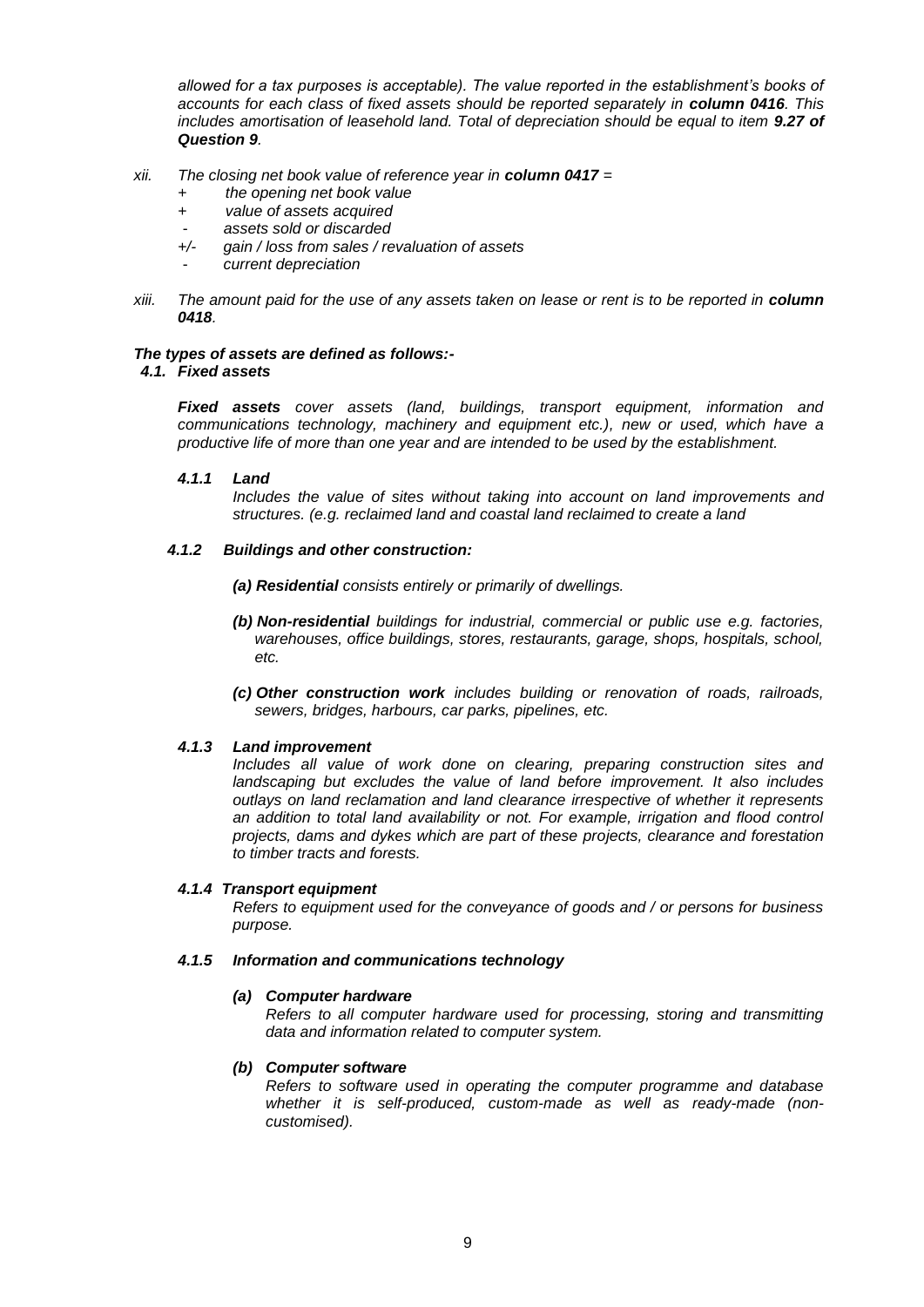## *(c) Telecommunications equipments*

*Refers to mobile phones, personal digital assistants (PDAs), satellite dishes, audio-visual equipments (e.g. radio, television) and other television / radio transmitters and receivers.*

## *4.1.6 Machinery and equipment*

## *(a) Main machinery and equipment*

*Includes power generating machinery, office machinery and equipment, metal working machinery, construction and other industrial machinery, cranes, fork-lift equipment etc., durable containers, equipment and instruments used by professionals and any other machinery and equipment including major repair and improvement to these types of machinery and equipment.*

#### *(b) Drone*

*A drone or unmanned aircraft system (UAS) means an aircraft and its associated elements which are operated with no pilot on board. There are three categories of drones, which are:*

## *(i) Small unmanned aircraft system*

*unmanned aircraft system, other than a balloon or a kite, having a mass of not more than 20 kilogrammes without its fuel but including any articles or equipment installed in or attached to the aircraft at the commencement of its flight.*

#### *(ii) Small unmanned surveillance aircraft*

*a small unmanned aircraft which is equipped to undertake any form of surveillance or data acquisition.*

## *(iii) Unmanned aircraft system of more than 20kg*

## *4.1.7 Furniture and fittings*

*Covers all items required to furnish and equip a building, e.g., chairs, tables, carpeting etc.*

- *4.2. Other assets refer to intangible assets that includes patent and goodwill.*
	- *4.2.1 Patent refers to exclusive right to manufacture a mechanical invention which runs for numbers of years. Patent is valued at cost.*
	- *4.2.2 Goodwill arises from the good reputation of a company and the customer's loyalty it has gained. When a business is purchased for a price in excess of the value of its net assets, then the excess presumably is for goodwill.*

#### *4.2.3 Work in progress*

*Refers to assets (e.g. building, machinery & equipment etc.) partially completed and has yet to be capitalised. For example, if a company is constructing an asset such as building to be used in production, and the asset is only partially completed, the amount spent would be recorded as work in progress.*

## *4.3. Others*

*This item covers assets / capital expenditure, if any, that are unable to classify above e.g. jewellery, antiques and arts. Exclude all financial assets such as cash, debtors and stocks (share).*

## *4.4. Total*

*Please total up 4.1.1 to 4.3.*

#### *4.5. Work in progress (detailed)*

*Specify the current expenditure of work in progress for the reference period by type of assets i.e. residential, non-residential, other construction, machinery and equipment and others.*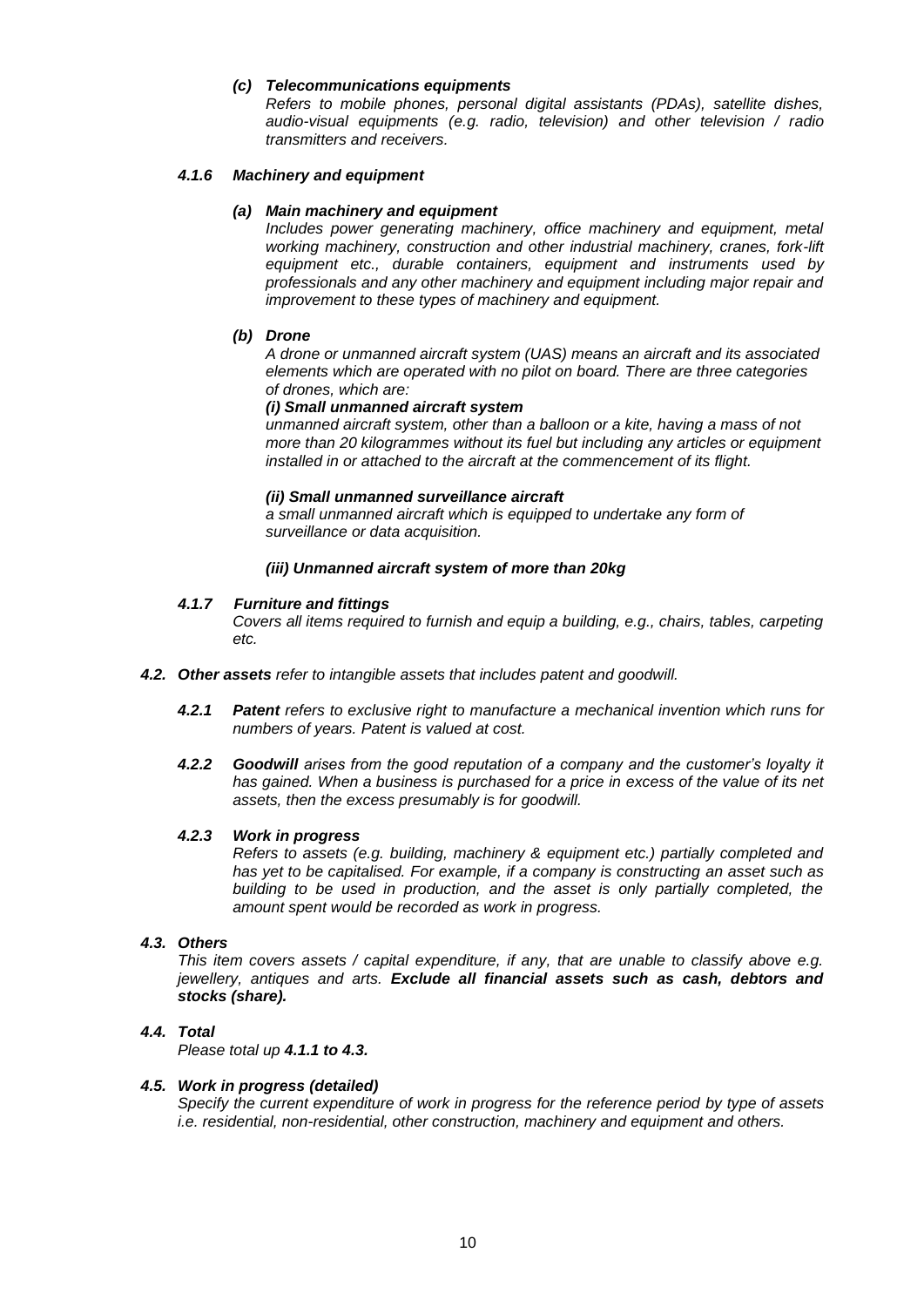# *Question 5: Persons Engaged and Salaries & Wages*

## *A. General definitions*

*This question is divided into FIVE parts. Please complete your employees' particulars as the following definitions:*

- *i. Question 5A (Number of Persons Engaged [Male])*
- *ii. Question 5B (Number of Persons Engaged [Female])*
- *iii. Question 5C (Salaries & Wages Paid [Male])*
- *iv. Question 5D (Salaries & Wages Paid [Female])*
- *v. Question 5E (Number of Non-Malaysian Workers by Country of Origin and Length of Service in Malaysia*

## *Question 5A and 5B (PERSON ENGAGED)*

- *1. Number of persons engaged (columns 0520, 0506, 0523 and 0515)*
	- *Please report all persons engaged in this establishment by category of workers, citizenship and ethnic group from columns 0520 & 0506 (Male) and 0523 & 0515 (Female) during December 2021 or the last pay period in the reference year. The number of persons reported should include persons on short-term leave such as sick leave or vacation leave. Directors of incorporated enterprises who are paid solely for their attendance at Board of Directors' meetings, persons on indefinite leave, military leave or on pension are excluded*
- *2. The number of non-Malaysian citizen by category of the length of services in Malaysia (columns 0521, 0522, 0524 and 0525)*
- *3. Number of persons engaged provided by other establishment during December 2021 (column 0509 and 0518)*

*Refers to the number of persons employed in this establishment but salaries and wages paid by establishment that supply the workers. Payment for the salaries & wages to that establishment need to be reported in Question 9.34 on page 23.*

## *Question 5C and 5D (SALARIES AND WAGES PAID)*

## *Annual salaries & wages (column 0526, 0527, 0528 and 0529)*

*Please report all payments (salaries, wages, bonuses, commissions, overtime pay and cash allowances including cost of living, housing, transportation, food, traveling etc.) made throughout the reference year to all paid employees in each category and citizenship from columns 0526 & 0527 (Male) and 0528 & 0529 (Female). For all directly employed workers, report the total payments made before deductions for income tax and employees' contributions to Employees' Provident Fund (EPF) / Social Security Organisation (SOCSO) / other provident / superannuating funds. The employer's contributions to such funds as mentioned above should be excluded.*

## *Question 5E (NUMBER OF NON-MALAYSIAN WORKERS BY COUNTRY OF ORIGIN AND LENGTH OF SERVICE IN MALAYSIA)*

## *The country of origin and length of service of employee*

*The country of origin of an employee refers to the country in which an employee was born and a*  place of life that is different from the country of employment now. Length of service refers to the *amount of time an employee has served in Malaysia, not limited to the establishment currently working.*

## *B. Definitions of category of workers / occupation*

## *5.1 Working proprietor and active business partners*

*Include all individual proprietors and partners (part-time or full-time) who are actively engaged in the work of the establishment. Sleeping partners and inactive members of proprietor's family are excluded, unless they participate in the control and management of the business. This category is not applicable to limited companies or public corporations, the ownership of which is represented by equity shares.*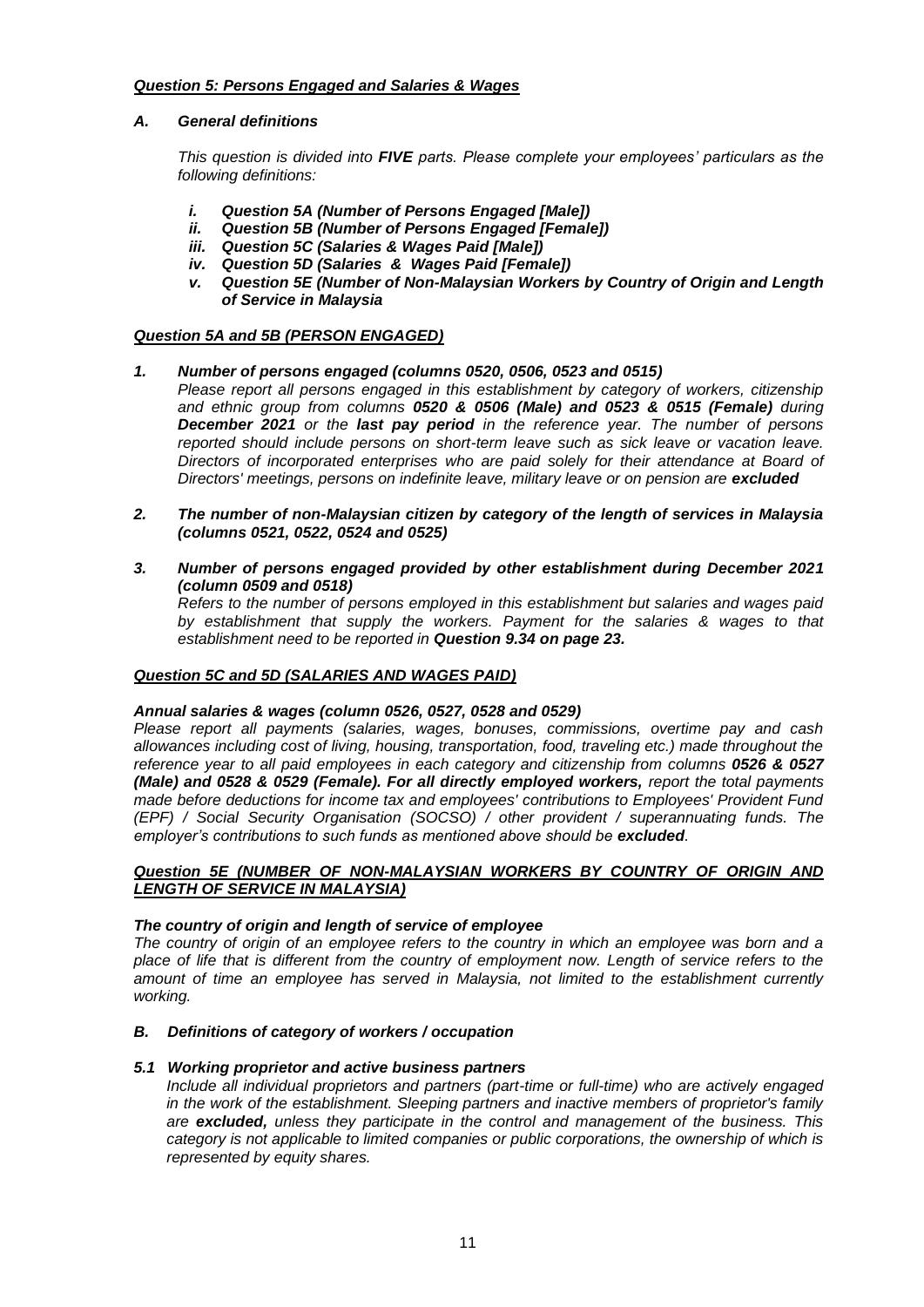## *5.2 Unpaid family workers*

*Include all family members (full-time or part-time) of any of the owners of the establishment who during the specified period worked a minimum of one-third of the normal working time but did not receive any payment, neither in cash nor in kind for the work done. These workers definitely received food, shelter and other support as part of the household of the owner whether they work in the establishment or not.*

*However, if regular salaries and allowances are received by family workers and they contribute to EPF or other superannuating funds, they should be considered as paid employees, thus it has to be reported in Question 5A and 5B, item 5.3 and 5.4 in accordance with whether they are full-time or part-time workers as defined above.*

*This category of unpaid family workers is not applicable to limited companies or public corporations, the ownership of which is represented by equity shares.*

#### *5.3 Paid employees (full-time)*

*Full-time workers refer to all those who normally work for at least 6 hours a day or 20 days a month. Persons working away from the establishment whose pay and services are under the control of the establishment such as sales representatives, engineering representatives, maintenance and repair personnel, if any, are to be included. Also included among the employees are paid managers and working directors of incorporated enterprises, except when paid solely for their attendance at Board of Directors' Meetings. All such employees are to be reported according to category of workers as defined below:*

#### *5.3.1 Manager*

*Managers are those who plan, analyse, formulate, direct and advise on government policies, or carry out similar tasks on behalf of special interest organisations; or plan, organise, lead, control and coordinate the policies and activities of an enterprise, organisation, department or internal section. Example of occupation in this category is company manager.*

## *5.3.2 Professionals*

 *Professionals are those who conduct, analysis and research, and develop concept theory method of operation. Increase the existing stock of knowledge, apply scientific or artistic concepts and theories, teach about the foregoing in a systematic manner, or engage in any combination of these three activities.*

#### *(a) Professionals (except Researcher)*

*Other professionals except Researcher. Example of occupations in this category are engineer, administrative executives, lawyer and accountant.*

#### *(b)Researcher*

*Specifically refers to the Researcher Position. Researcher conducts research, improve materials and industrial products and processes or develop concepts, theories and operational methods, and apply scientific knowledge based on the investigation of systematic and organised.*

*For example, a person holding the post of an engineer and carries out research job is not classified as a researcher.* 

#### *5.3.3 Technicians and Associate Professional*

*Technicians and Associate Professionals perform mostly technical and related tasks connected with research and the application of scientific or artistic concepts and operational methods, and government or business regulations. Most occupations in this major group require tertiary education, e.g. motor vehicle technicians. Example of occupations in this category are motor vehicle technicians.*

#### *5.3.4 Clerical Support Workers*

*Clerical Support Workers perform tasks record, organise, store and retrieve related information and perform clerical duties especially in connection with administrative operations, handling of money, travel arrangements and requests for information and*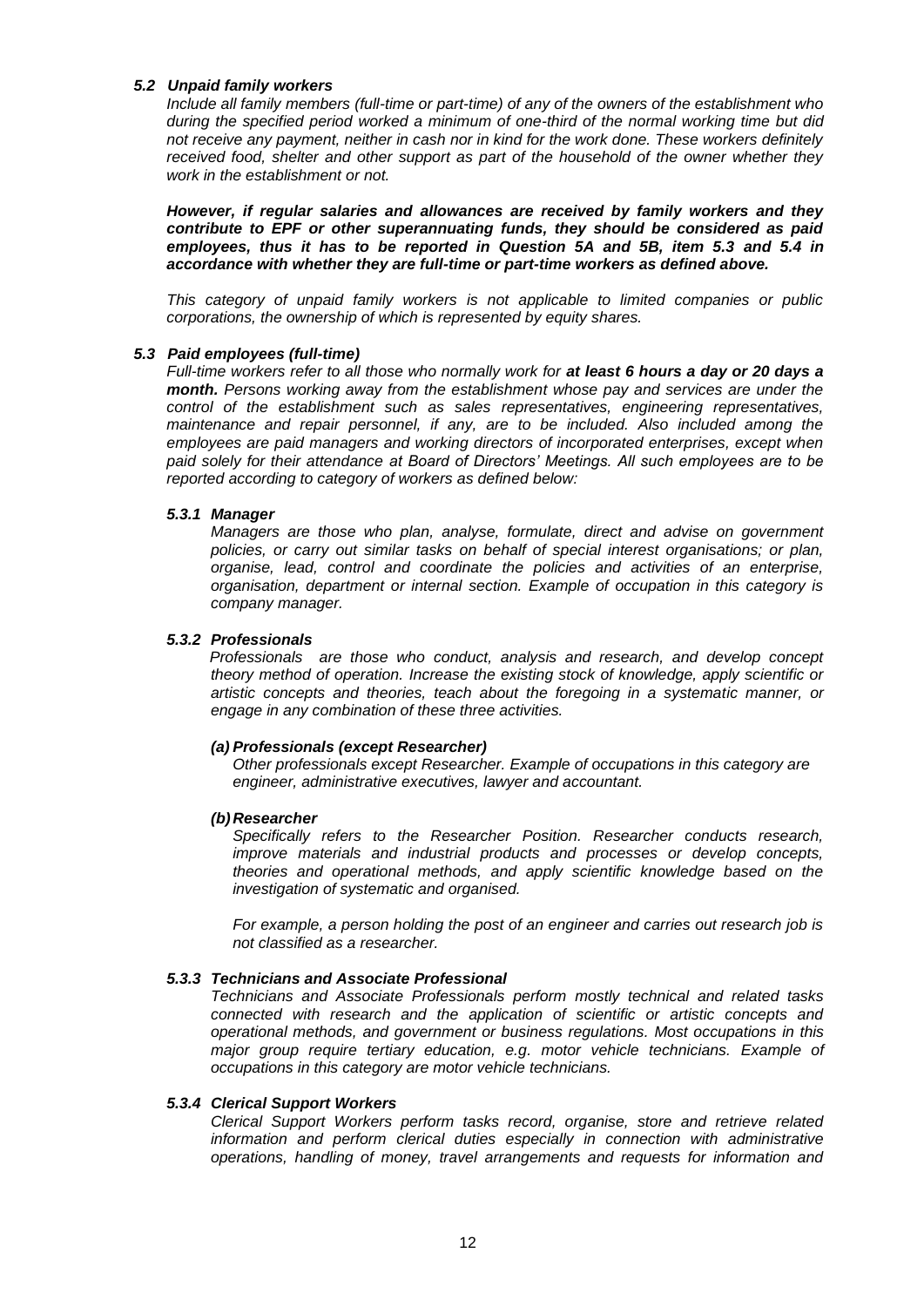*appointments. Example of occupations in this category are clerks, book keepers, typists, stenographers, receptionists, secretaries and storekeepers.*

## *5.3.5 Service and Sales Workers*

*Service and Sales Workers are those who provide personal services related to travel, housekeeping, catering, personal care, or protection against fire and unlawful acts, or they pose as models for artistic creation and display, or demonstrate and sell goods in wholesale or retail shops and similar establishments, as well as at stalls and markets. Example of occupations in this category are cashiers, stalls and market sales person, shop sales assistant, tickets clerk and security guards.*

## *5.3.6 Craft and Related Trades Workers*

*Craft and Related Trades Workers are those who apply their specific knowledge and skills in the fields of mining and construction metal forming and erect metal structures, make, fit, maintain and repair machinery, equipment or tools, carry out printing work as well as produce or process foodstuffs, textiles, or wooden, metal and other articles including handicraft goods. Example of occupation in this category are house builder, carpenter and mechanics.* 

#### *5.3.7 Plant and Machine Operators and Assemblers*

*Plant and Machine Operators and Assemblers are those who operate and monitor industrial and agricultural machinery and equipment, drive and operate trains, motor vehicles and mobile machinery and equipment, or assemble product component parts according to strict specifications and procedures.* 

*The work mainly calls for experience with and an understanding of industrial and agricultural machinery and equipment as well as an ability to cope with machine-paced operations and to adapt to technological innovations. Example of occupation in this category is plant operator.*

#### *5.3.8 Elementary Workers*

*Elementary occupations are those who perform simple routine tasks and non-systematic tasks which mainly require the use of handheld tools or with the assistance of simple machines and in some cases considerable physical effort. Example of occupations in those category are general workers, cleaners, dispatch rider and agricultural, forestry, livestock and fishery labourer.*

#### *5.3.9 Total paid employees (full-time) Please total up item 5.3.1 to 5.3.8.*

#### *5.4 Paid Employees (part-time)*

*Refer to those who worked less than 6 hours a day and / or less than 20 days a month and received pay.*

## *5.5 Total*

*Please total up item 5.1, 5.2, 5.3.9 and 5.4*

### *Question 6: Number of Persons Engaged by Qualification*

*The report of the number of persons engaged by qualifications are classified to the Academic and Technical / Skills divided into 7 major groups:*

#### *6.1 Postgraduate*

*Refers to Masters Degree and Doctor of Philosophy (PhD) holders from institutions of higher learning (local / overseas).*

#### *6.2 Bachelor / Advanced Diploma or equivalent*

#### *(a) Academic*

*Refers to first degree other than specialised in technology (as in item b) obtained from*  institutions of higher learning (local or overseas). Advance diploma or professional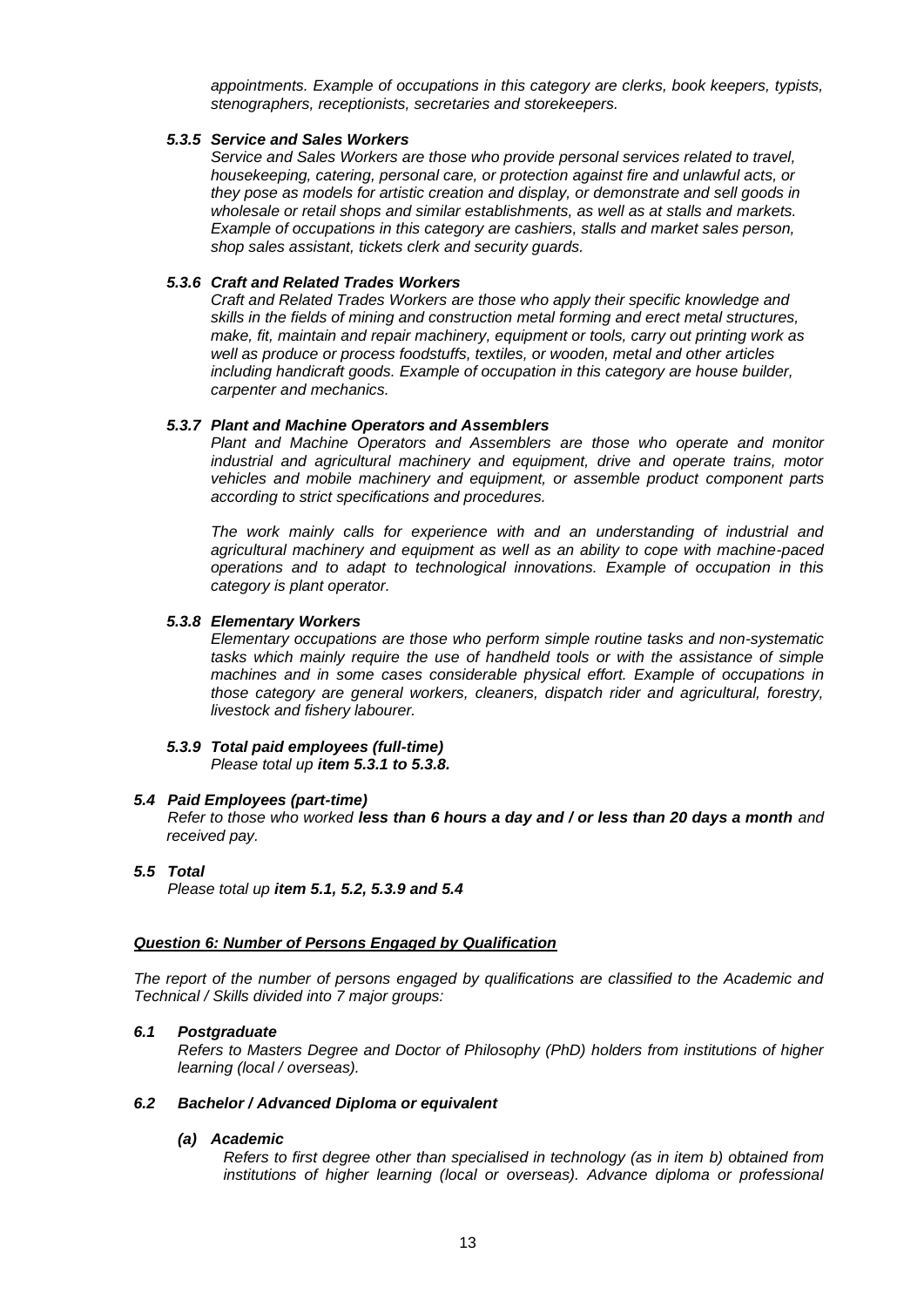*qualifications which are deemed to be at par or higher than first degree are also to be included, such as ACCA, CIMA (accounting), LLB (law) ICSA (secretarial) etc.*

## *(b) Technical*

*Refers to the first degree specialised in technology (Technical and Skills) from the Malaysian Technical University Network (MTUN) of Universiti Malaysia Perlis (UniMAP), Universiti Malaysia Melaka (UTEM), Universiti Tun Hussein Onn Malaysia (UTHM) and Universiti Malaysia Pahang (UMP).*

## *6.3 Diploma*

## *(a) Academic*

*Refers to certificate and diploma or equivalent certificate obtained from universities, colleges, polytechnics, recognised bodies or equivalent. The duration of study to obtain a diploma or certificate is at least two years.*

## *(b) Technical and Vocational (TVET)*

*Refers to diploma from institutions of higher learning, polytechnics or colleges (local / overseas) which are not recognised as a degree specialising in Technical and Vocational Education and Training (TVET). For example, Malaysians Skills Diploma (DKM) and Malaysian Advanced Skills Diploma (DLKM) certified by Department Skills Development, Ministry of Human Resource.*

## *6.4 STPM or equivalent*

*Refers to STPM / STP / HSC / GCE 'A' Level qualifications or passed the matriculation examination conducted by any recognised university or college.*

## *6.5 Certificate*

## *(a) Academic*

*Refers to the certificate obtained from community colleges, polytechnics and private college which are academics oriented.*

## *(b) Skills Certificate (TVET)*

# *(i) Malaysian Skills Certificate Level 3*

*Refers to qualification of certificate that are certified by the Department of Skills Development, Ministry of Human Resource. Competent to perform various work activities. Have a responsibility and in addition to control and guide the others. Recognised as a Skilled Workers.*

## *(ii) Malaysian Skills Certificate Level 1&2*

*Refers to qualification of certificate that are certified by the Department of Skills Development, Ministry of Human Resource. Recognised as the Semi-Skilled Workers.*

## *(iii) Other Skills Certificate*

*Refers to qualification of certificate obtained from the by Community Colleges, Polytechnics, Industrial Training Institute, National Youth Skills Institute, and private college specialising in Technical Vocational Education and Training (TVET).*

## *6.6 SPM / SPM(V) or equivalent*

*Refers to SPM / SPM(V) / MCE qualifications or equivalent examinations such as GCE 'O' Level.*

## *6.7 Below SPM / SPM(V) qualification*

*Refers to qualifications such as PMR / SRP / LCE, completed primary school or below.* 

## *6.8 Total*

*Please total up 6.1 to 6.7.* 

*This total must be equal to the corresponding figures reported in Question 5A (Male) and 5B (Female) excluding total persons provided by other establishment.*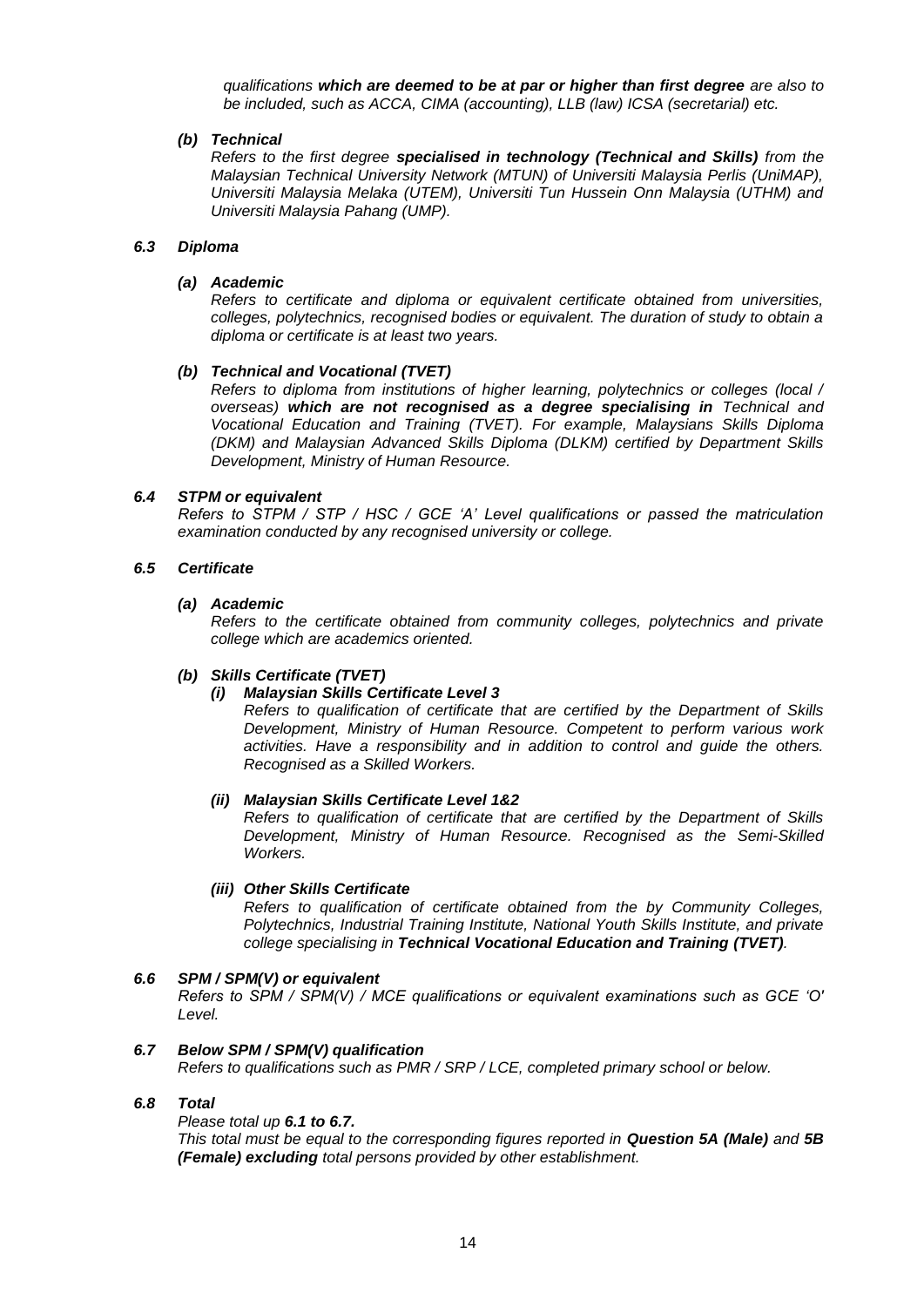## *Question 7: Man-Hours Worked During The Reference Year*

- *7.1 Number of workers per shift Refers to number of workers per shift.*
- *7.2 Number of days worked during the reference year Refers to the actual number of days which the establishment normally operated during the reference period.*
- *7.3 Number of hours worked in a shift Refers to the total hours of worked per shift.*
- *7.4 Total man-hours worked Refers to 7.1 x 7.2 x 7.3.*
- *7.5 Total overtime man-hours worked during the reference year Refers to the total number of man-hours worked outside the normal working hours of the establishment.*
- *7.6 Total man-hours worked during the reference year Refers to the total 7.4 and 7.5.*
- *7.7 Wages paid during the reference year Refers to the total wages paid for the work performed outside the normal working hours of the establishment.*

## *Question 8: Turnover / Income*

*The data reported for this Question should be based on the Trading, Profit & Loss Account / Financial Statement and other supporting documents for the reference year 2021. Please provide best estimates if the account is not finalised or not available.*

*8.1 Income from organising and / or management of event services Refers to total income received from organising and handling events during the period.*

## *8.2 Income from rental of room / space*

*Refers to income from rental of room / space for all events.*

*Please provide the percentage of income from the following activities:*

*(a) Meetings*

*Receive rental from meetings in the form of percentage*

*(b) Conventions*

*Receive rental from convention event in the form of percentage.*

*(c) Programme / product launches*

*Receive rental from programme / product launches event in the form of percentage.*

*(d) Exhibitions*

*Receive rental from venue of exhibition in form of percentage.*

*(e) Others*

*Receive rental from social events such as dinners and convocations in the form of percentage.*

*Please make sure the sum of the percentage is equal to 100%.*

## *8.3 Rental of audio-visual equipment and telecommunication*

*It refers to income from rental of equipments such as lighting and sound equipment, projector, computer, teleconferencing and video conferencing equipment and peripheral equipment.*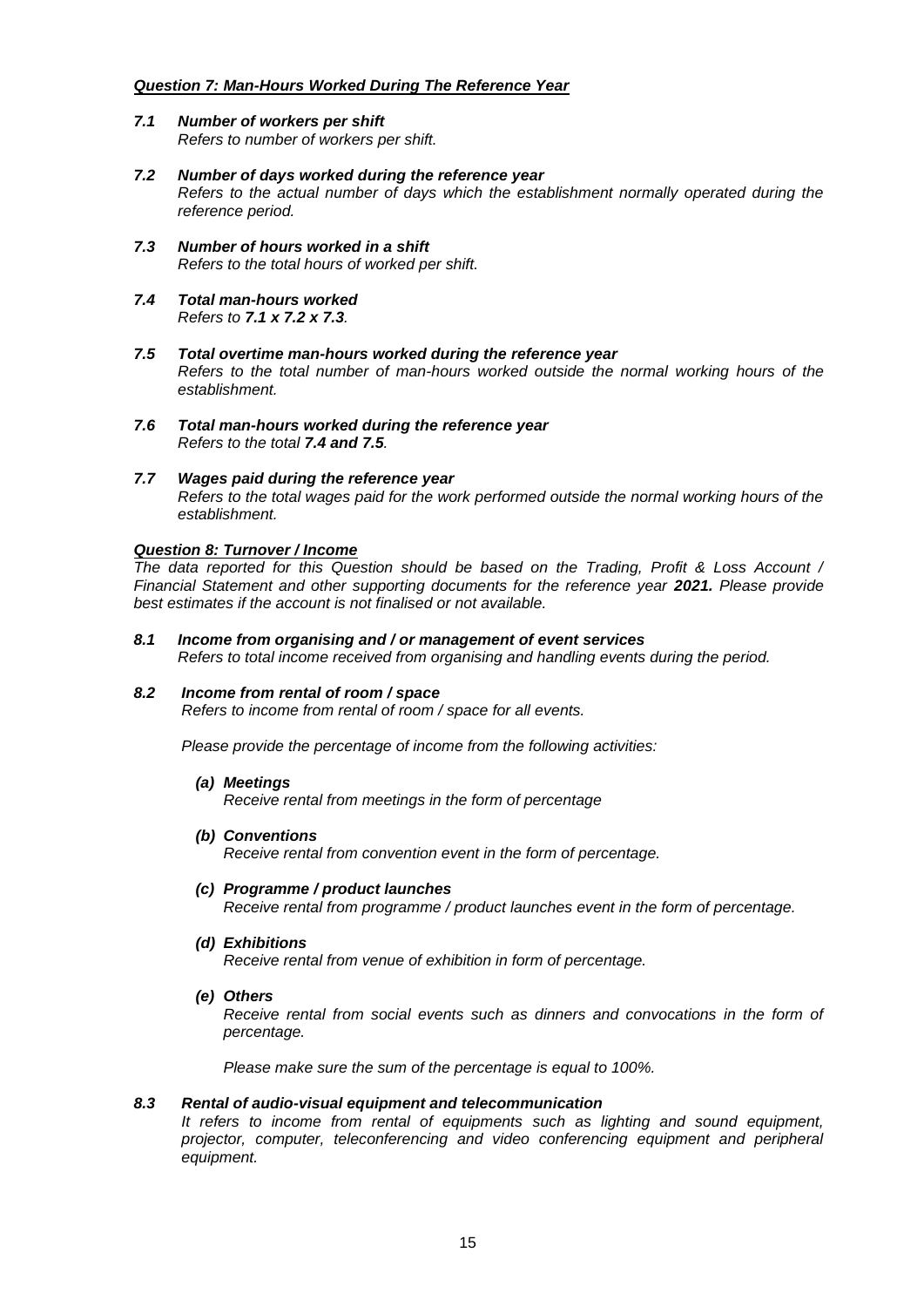*8.4 Sales of food and beverages (including catering)*

*It refers to income from meals and beverages, including catering.*

## *8.5 Income from car parks*

*It refers to income from car parks charged by your establishment to others.*

- *8.6 Commissions and brokerage earned Refers to the commissions and brokerage earned for selling goods or services on behalf of other establishments.*
- *8.7 Income from management services Refers to income received by the establishment for managing the activities or projects for other establishments.*

## *8.8 Rental income received from:*

## *(a) Land*

*Refers to income received for land use based on rent or lease.*

*(b) Residential building* 

*Refers to income received as a rental from this establishment's residential building / premises to another establishment.*

*(c) Non-residential building (e.g. store, office, etc.)*

*Refers to income received as a rental from this establishment's non-residential building / premises to other establishments.* 

- *(d) Transport equipment Income from renting transport without its operator.*
- *(e) Machinery and equipment Refers to all income received as a rental from machinery and equipment.*
- *(f) Furniture and fittings Income received from renting furniture.*
- *(g) Others The rental income other than those mentioned above*
- *8.9 Royalties, copyrights, licensing and franchise fees Refers to income received from royalties, copyrights, licensing and franchise fees received.*

## *8.10 Non-operating income*

*(a) Subsidies*

## *(i) Subsidies on salaries and wages*

*Income derived from subsidies on salaries and wages received either from the Government, Statutory Bodies, Non-Governmental Organizations or corporate sponsorships.*

*(ii) Subsidies on products*

*Income derived from subsidies on products received either from the Government, Statutory Bodies, Non-Governmental Organizations or corporate sponsorships.*

## *(iii) Subsidies on production*

*Income derived from subsidies on withdrawals received either from the Government, Statutory Bodies, Non-Governmental Organizations or corporate sponsorships.*

## *(b) Claims and compensation received*

*Income derived from claims and compensation received*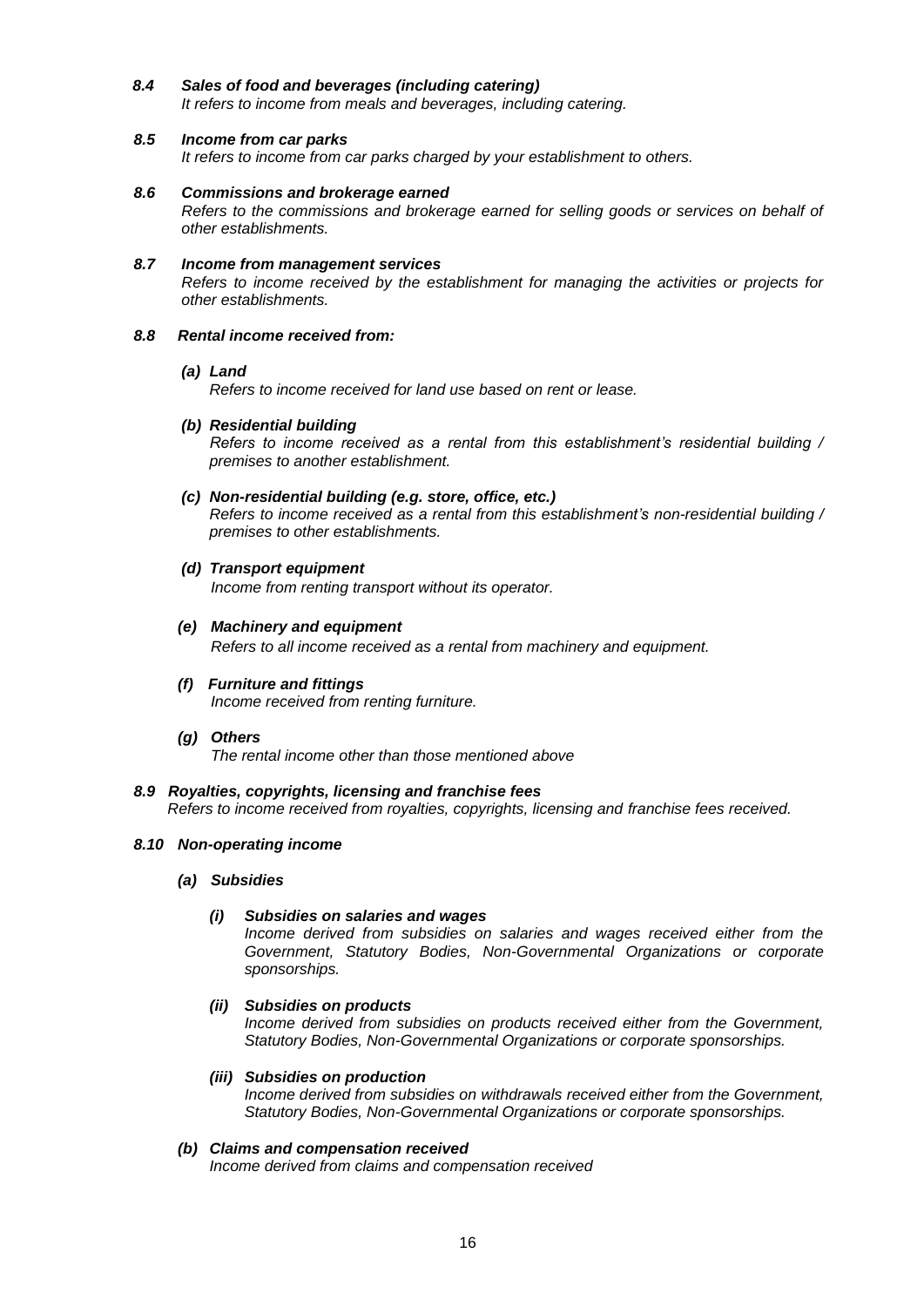- *(c) Bad debts recovered Income derived from bad debts recovered*
- *(d) Income from interest Income derived from interest received*
- *(e) Income from dividend Income derived from dividend received*
- *(f) Gain from sales / revaluation of assets Income derived from gain from sales / revaluation of assets*
- *(g) Gain from foreign exchange / financial assets Income derived from gain from foreign exchange / financial assets.*
- *(h) Remittances, gifts or grant received Income derived from remittances, gifts or grant received from the Government, Statutory Bodies, Non-Governmental Organizations or corporate sponsorships.*
- *(i) Others non-operating income (please specify)*

## *8.11 Income from e-sports activity*

*Please indicate if this establishment have income form e-sports activity. If 'Yes', please state the total income in this e-sports activity*

*Electronic sports (also known as e-sports) is a form of competition using video games. esports often takes the form of organised, multiplayer video game competitions, particularly between professional players, either individually or as teams. Unlike traditional sports like football and badminton, e-sports players are competing virtually via gaming platforms such as personal computer, console, and mobile instead*

#### *8.12 Other income operating*

*Please specify others operating income earned from other than those mentioned above, if any.*

## *8.13 Total income*

*Please total up item 8.1 to 8.12.*

## *8.14 Capital transfers received*

*Refers to a transaction in which one institutional unit transfers a financial asset or fixed asset to another unit without receiving any goods, services or assets.* 

# *8.14 Grand total*

*Please total up item 8.13 to 8.14.* 

## *Question 9: Expenditure*

*The data reported for this Question should be based on the Profit & Loss Account / Financial Statement and other supporting documents for reference year 2021. Please provide the best estimates if the account is not ready or finalised.*

## *9.1 Value of other supplies consumed:*

## *(a) Materials for seminars / conventions*

*Refers to the value of materials purchased for events for example backdrop and decoration (exclude foods and meals)*

## *(b) Purchase of food and beverages*

*Refers to the expenditure of all material / ingredients purchased for preparation of meals and beverages.*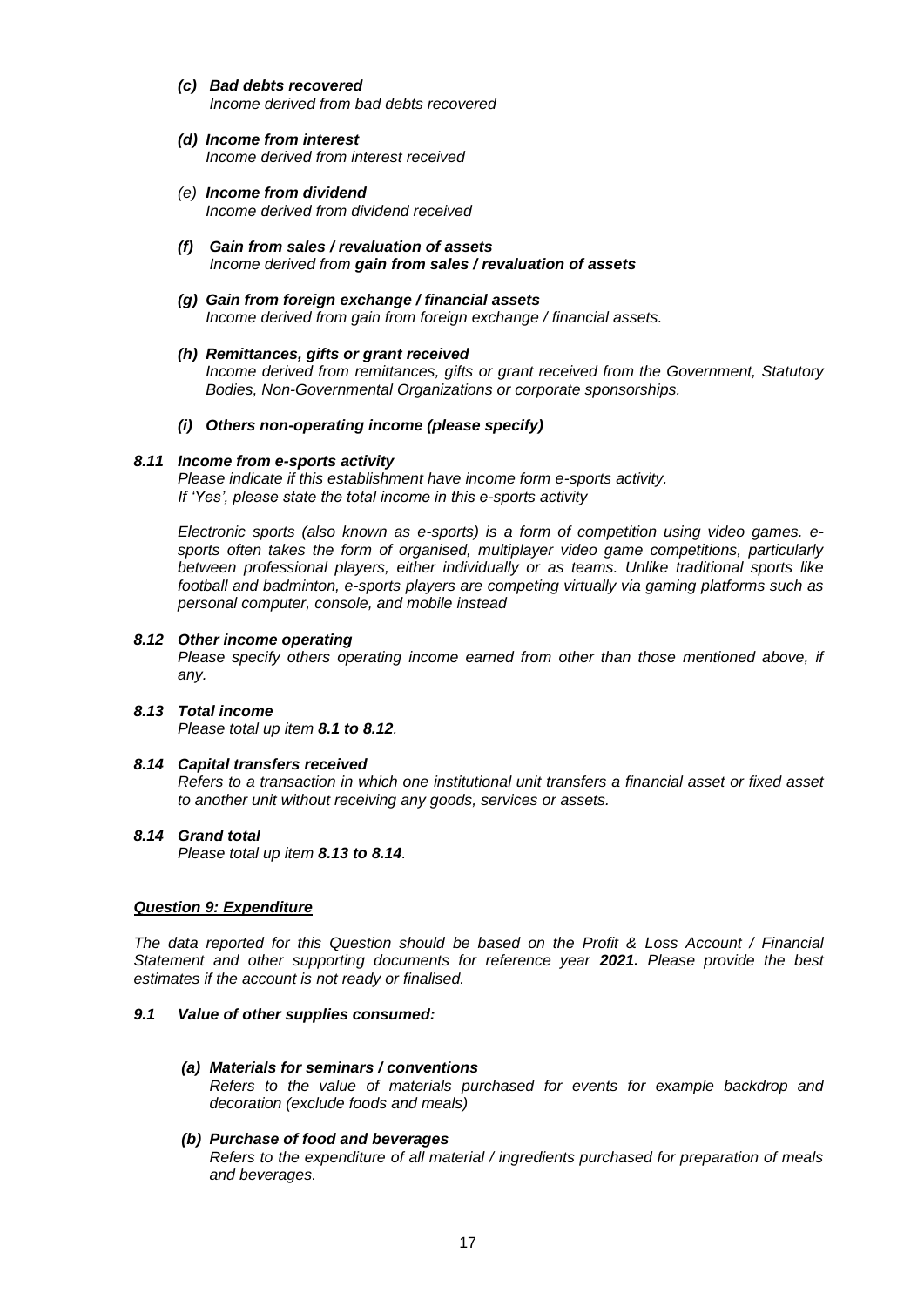## *(c) Materials for repairs and maintenance*

*Refers to the value paid for materials used for repairs and maintenance carried out for other establishment.*

#### *(d) Stationery and office supplies*

*Refers to expenditure for stationery and office supplies consumed.*

#### *(e) Others*

*Please provide the expenditure of other supplies, if any.*

### *9.2 Amount paid for work sub-contracted to others Refers to amount paid for work sub-contracted.*

#### *9.3 Cost of printing*

*Refers to payment for printing services provided by other establishments such as poster, label, tickets etc.*

#### *9.4 Water purchased*

*Refers to charges for water consumption. If the charges for electricity and water consumed are combined together in the account, please provide an estimate for water consumed.*

#### *9.5 Electricity purchased*

*Refers to charges for electricity consumed. If the charges for water and electricity purchased are combined together in the account, please provide an estimate for electricity consumed.*

#### *9.6 Fuels, lubricants and gas*

*Refers to the purchase of fuels (example diesel oil, petrol, furnace oil, fuel oil), lubricants (example lubricating oil, grease) and gas (example liquefied petroleum gas, natural gas, natural gas for vehicle) consumed.*

### *9.7 Payments for repairs and maintenance work done by others on this establishment's fixed assets*

*Refers to the total of repairs and routine maintenance work done by others on the establishment's fixed assets such as buildings, transport equipment, machinery, furniture &*  fittings and computer. However, major repairs of capital in nature should be reported in *column (0413) in Question 4 as capital expenditure and value of assets.*

## *9.8 Research and development expenditure*

*Refers to expenditure incurred on Research and Development (R&D) activities. R&D is the systematic study of new processes, techniques and applications & products.*

#### *(a) In-House*

The percentage of expenses incurred by the establishment itself for the purposes of *research and development.*

### *(b) Outsource*

*The percentage of expenses paid to other establishment for the purposes of research and development.*

#### *9.9 Payment for data processing and other services related to information technology*

*Refers to payment for services related to data processing and tabulation (data capture and data transfer from various medium).*

#### *9.10 Telecommunication fees (e.g. telephone, internet etc.)*

*Refers to fees for telecommunication services encompass telephone, telegram, cable broadcasting, satellite, electronic mail and internet.*

#### *9.11 Interest paid*

*Refers to annual interest paid on loans taken by the establishment from financial institutions.*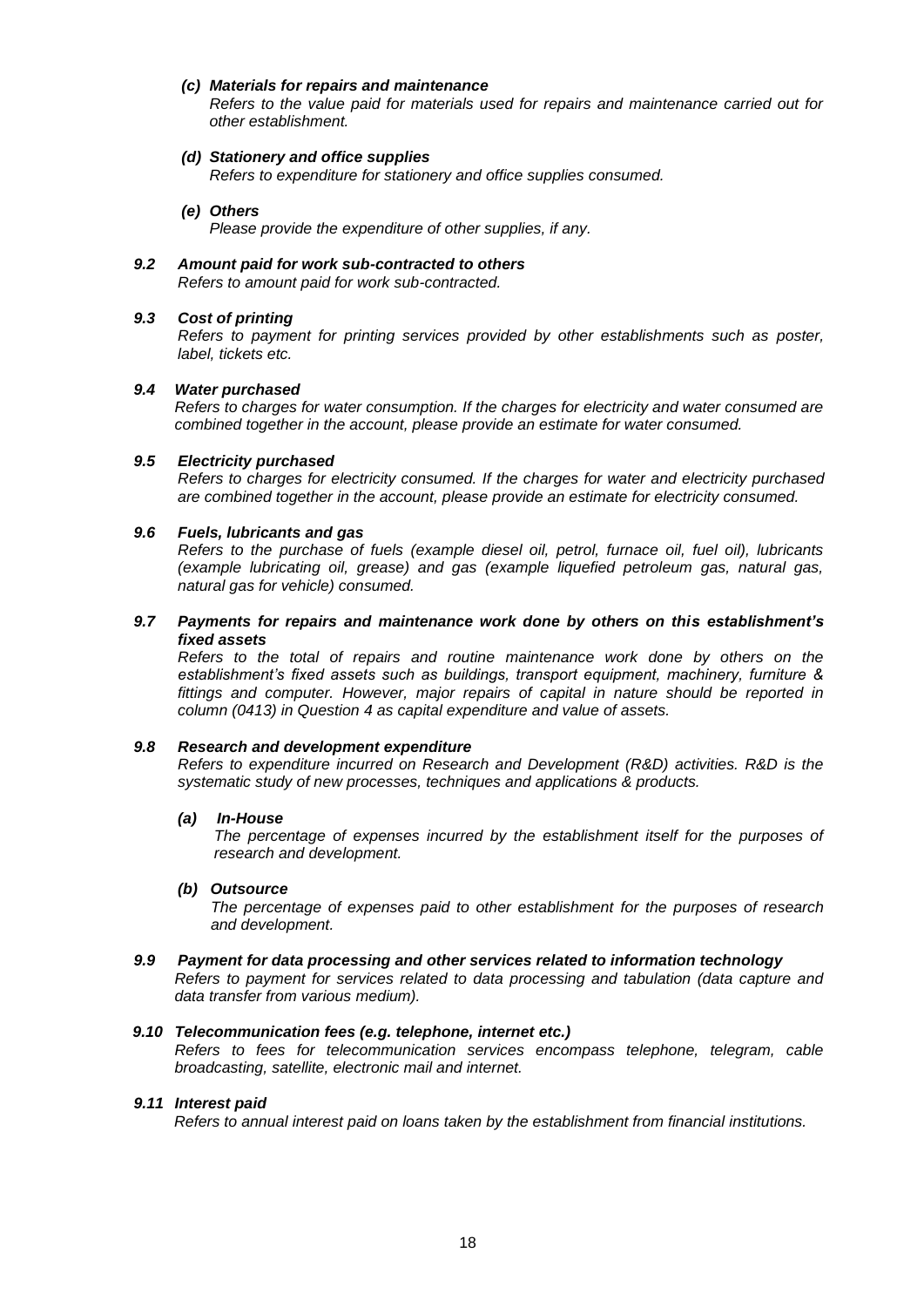## *9.12 Advertising and promotion*

*Refers to payments for advertisement or promotion of goods, services and name of your company or business through media such as newspaper, television, radio, internet or other media, whether locally or overseas.*

## *9.13 Payment for security services*

*Refers to payments for security services such as escort police for the transfer of explosives and security guard services to withdraw money from banks.*

#### *9.14 Payment for other professional services*

*Refers to fees for professional services provided by architectural, engineering, surveyor and other consultancy firm etc.*

#### *9.15 Booking fees*

*Refers to total value of booking fees made through your establishment.*

#### *9.16 Commissions and agency fees*

*Refers to commissions and fees paid to other establishments or individuals or agents for selling goods or providing services on behalf of the establishment.*

#### *9.17 Purchase of transport services*

*Payment for purchases of transport services with driver.*

*9.18 Travelling expenses (include both local and overseas travelling, petrol / diesel bills and parking fees for own vehicles)*

*Refers to expenses incurred by the establishment for performing official duties outside the office such as travelling, lodging, food, petrol / diesel bills, parking fees and other related expenses.*

## *9.19 Accounting, secretarial and audit fees*

*Refers to fees of accounting, auditing, tax related and sectorial duties services performed by accounting, secretarial and audit establishments.*

# *9.20 Legal fees*

*Refers to fees for legal services.*

## *9.21 Management fees*

*Refers to fees for management services provided by other establishment or individuals for planning management, organisation, cost projecting and human resource.*

## *9.22 Entertainment expenses*

*Refers to expenses for the entertainment of business clients by the establishment.*

## *9.23 Postage (include courier services)*

*Refers to charges for postal services encompass the pick-up, transport and delivery of letters, newspaper, periodicals magazines and other printed matters, and parcels. Also included are mail box rental services.*

## *9.24 Bank charges*

*Refers to bank charges for financial services provided by financial institution (e.g. payments for cheque books, bank drafts, letters of credit, bankers' acceptance and commissions and fees related to transactions in securities)*

## *9.25 Insurance premiums except workers' compensation insurance*

*Refers to premium paid for risk protection e.g. insurance on fire and transport equipment.*

## *9.26 Rental payments*

*Refers to rent or leasing on land and also rental payments on operational leasing of building / premises, machinery and equipment, transport equipment and other assets.*

#### *9.27 Current depreciation / amortization on fixed assets*

*Refers to the amount reported for the reference period as in Question 4 in field 041699.*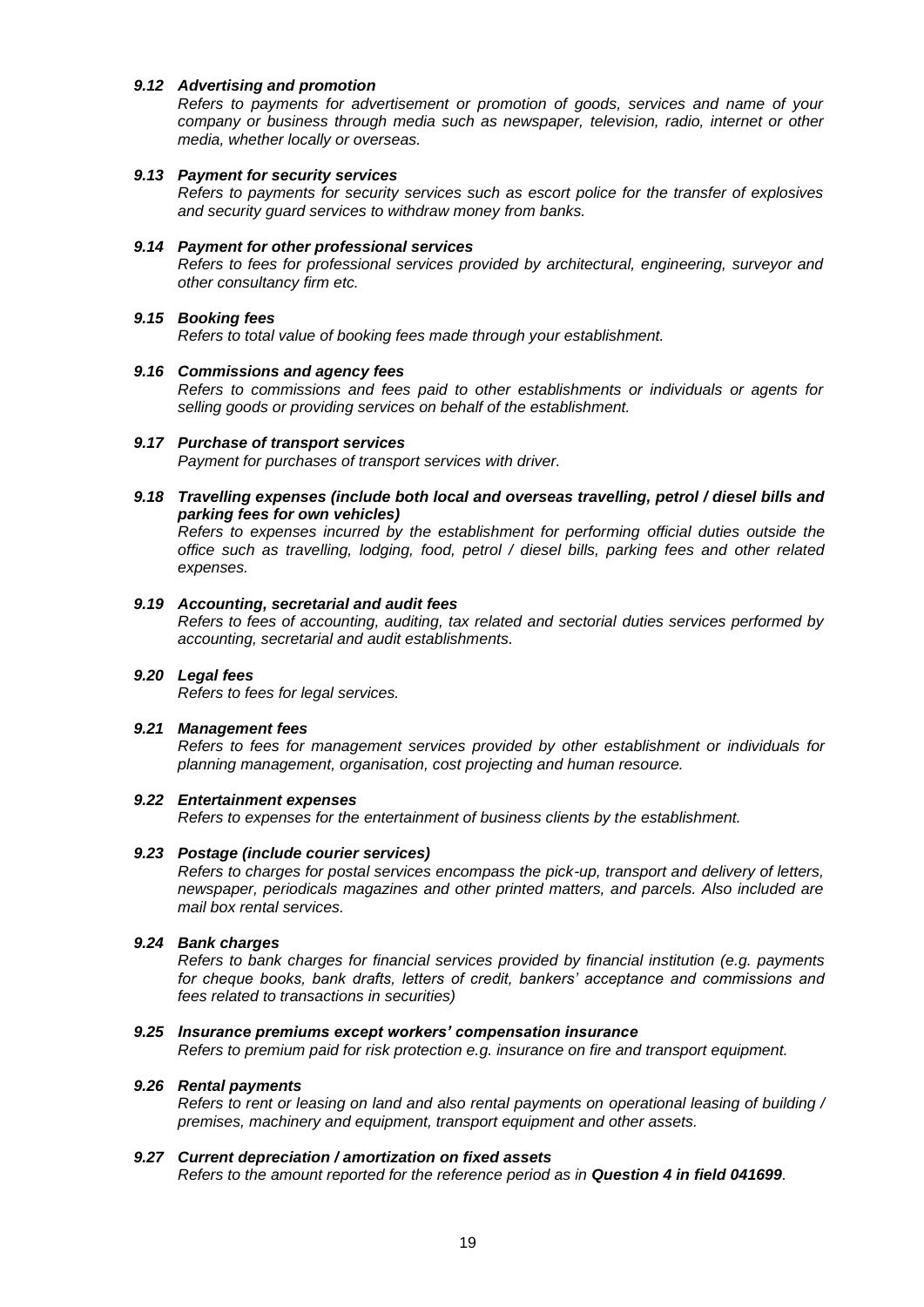## *9.28 Royalties paid to*

*Refers to royalties paid including license fees for good and services used of patents, copyrights, trademarks, franchise etc. based on licensing agreements.*

- *(a) Government / Statutory Bodies Please specify the type of royalties.*
- *(b) Non-government organisations / corporate sponsorship Please specify the type of royalties.*

### *9.29 Indirect taxes and government license*

### *(a) Assessment (on land and buildings) and quit rent*

*Refers to assessments on land and building collected by the local authorities such as City Hall, Municipal Council and quit rent by the District Land and Mines Office*

*(b) Road tax*

*Refers to road tax collected by the Road Transport Department for motor vehicles.*

- *(c) Business registration fees, driving licence, stamp duties, etc. Refers to business registration fees includes co-operative for Companies Commission of Malaysia (CCM).*
- *(d) Service tax or sales tax*

*Refers to the tax charged for the services or sales* 

## *9.30 Non-operating expenditures*

*Refers to the indirect expenditure incurred by the establishment including foreign exchange losses, losses on sales, bad debts written-off and current transfers.*

- *(a) Losses from foreign exchange / financial assets*
- *(b) Losses from sales / revaluation of assets*
- *(c) Bad debts written-off*
- *(d) Current transfers such as remittances, gifts, donations, fine, etc.*
- (e) *Others non-operating expenditure (please specify*)

## *9.31 Expenditure in e-sports activity*

*Please indicate if this establishment have expenditure in e-sports activity. If 'Yes', please state the total expenditure in this e-sports activity*

*Electronic sports (also known as e-sports) is a form of competition using video games. esports often takes the form of organised, multiplayer video game competitions, particularly between professional players, either individually or as a teams. Unlike traditional sports like football and badminton, e-sports players are competing virtually via gaming platforms such as personal computer, console, and mobile instead.*

## *9.32 Other operating expenditure (please specify)*

*Please specify other expenses not reported above (if any)*

## *9.33 Employment cost*

## *(a) Salaries and wages paid*

*Refers to the amount reported for the reference period as in the Question 5A (Total annual salaries & wages male) and Question 5B (Total annual salaries & wages female).*

#### *(b) Payment of gratuity, retirement / retrenchment benefits to employees*

*Refers to payments paid by employers to employees upon retirement or being retrenched.*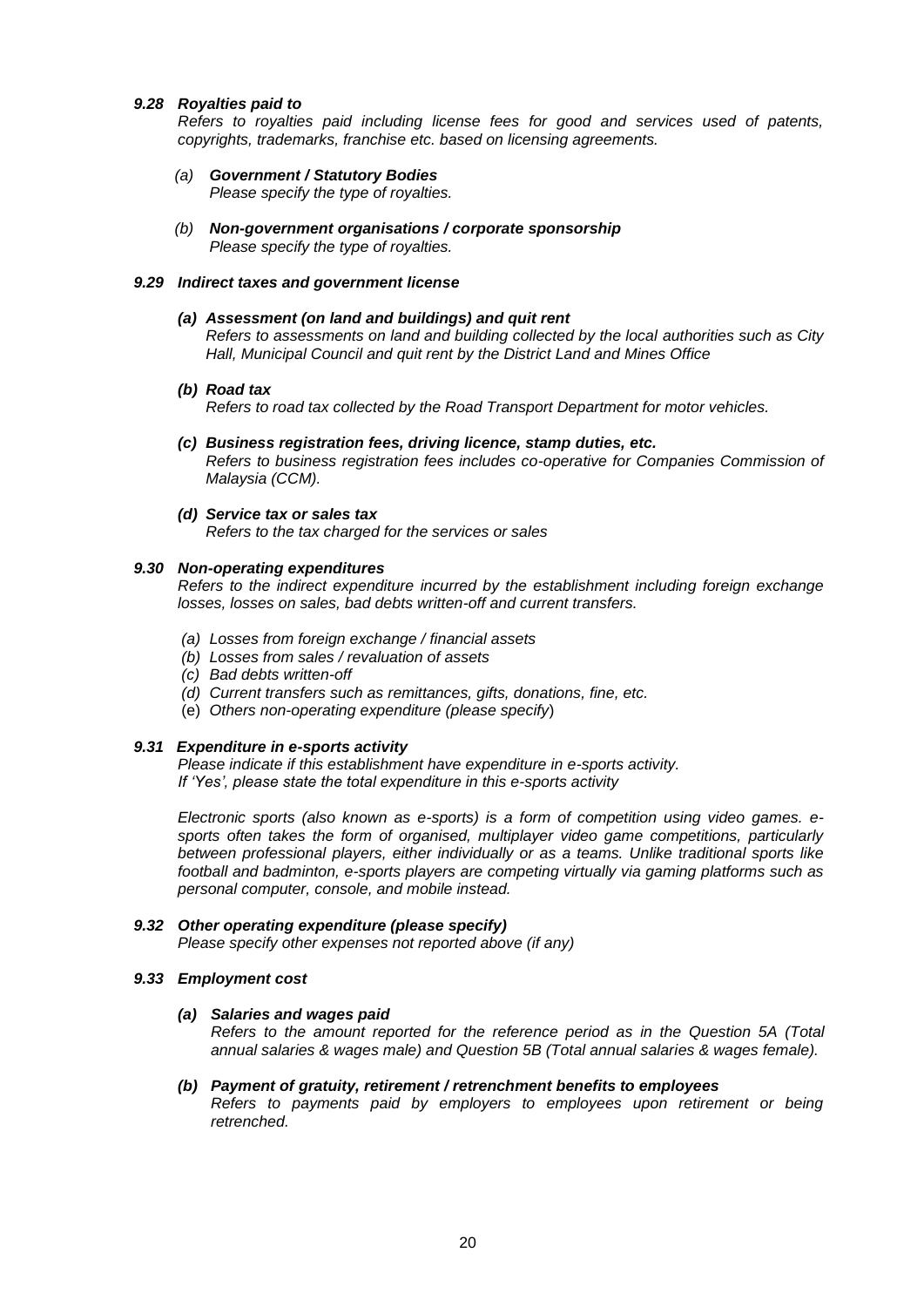## *(c) Payment in kind to paid employees*

## *(i) Free medical attention*

*Refers to value fees for medical treatment to your employees.* 

*(ii) Others (e.g. free food, free accommodation etc).*

*Refers to value of food and accommodation etc. provided (free) by the establishment to your employees.* 

- *(d) Employer's contribution to provident funds, social security schemes, pensions and welfare schemes*
	- *(i) Employees Provident Funds (EPF) Refers to employers' contribution paid by the establishment to EPF.*

## *(ii) Other Provident Funds*

*Refers to employers' contribution paid by the establishment to provident funds other than those organised and managed by the government. E.g. Co-operative*

- *(iii) Social Security Organisation (SOCSO) Refers to employers' contribution paid by the establishment to SOCSO.*
- *(iv) Private social security schemes (e.g. workers' compensation insurance) Refers to employers' contribution by the establishment to social security schemes other than those managed by the government such as workman compensation.*
- *(v) Gratuity benefits schemes, retirement / retrenchment Refers to employers' contribution to retirement or retrenchment schemes other than those managed by the government.*
- *(e) Fees paid to non-working directors for their attendance at Board of Directors' meetings*

*Refers to the payment by the establishment to non-working directors for their attendance at Board Meetings.*

- *(f) Value of free wearing apparel provided Refers to value of free wearing apparel provided to employees such as uniforms, overalls and office attire.*
- *(g) Staff training cost*

*Refers to training cost, workshop and seminar funded by the employers, either locally or overseas.*

*(h) Cost of transporting workers (to and from workplace)*

*Refers to cost of transportation of workers to and from work place undertaken by your establishment such as factory bus services.*

*(i) Levy on labours*

*Refers to charges paid in the reference year by the employer of foreign workers to the government. The levy was RM410 for domestic helper, plantation workers RM640, construction, manufacturing and services sector RM1,850.*

*(j) Expenses on share-based payment to employees (including shares & stock options)*

*Refers to the amount of expenses incurred from share -based payment transactions for employee performance shares or stock options, offered by companies to employees who work as part of their remuneration package.*

#### *(k) Other labour costs (please specify)*

*Please provide other cost if any.*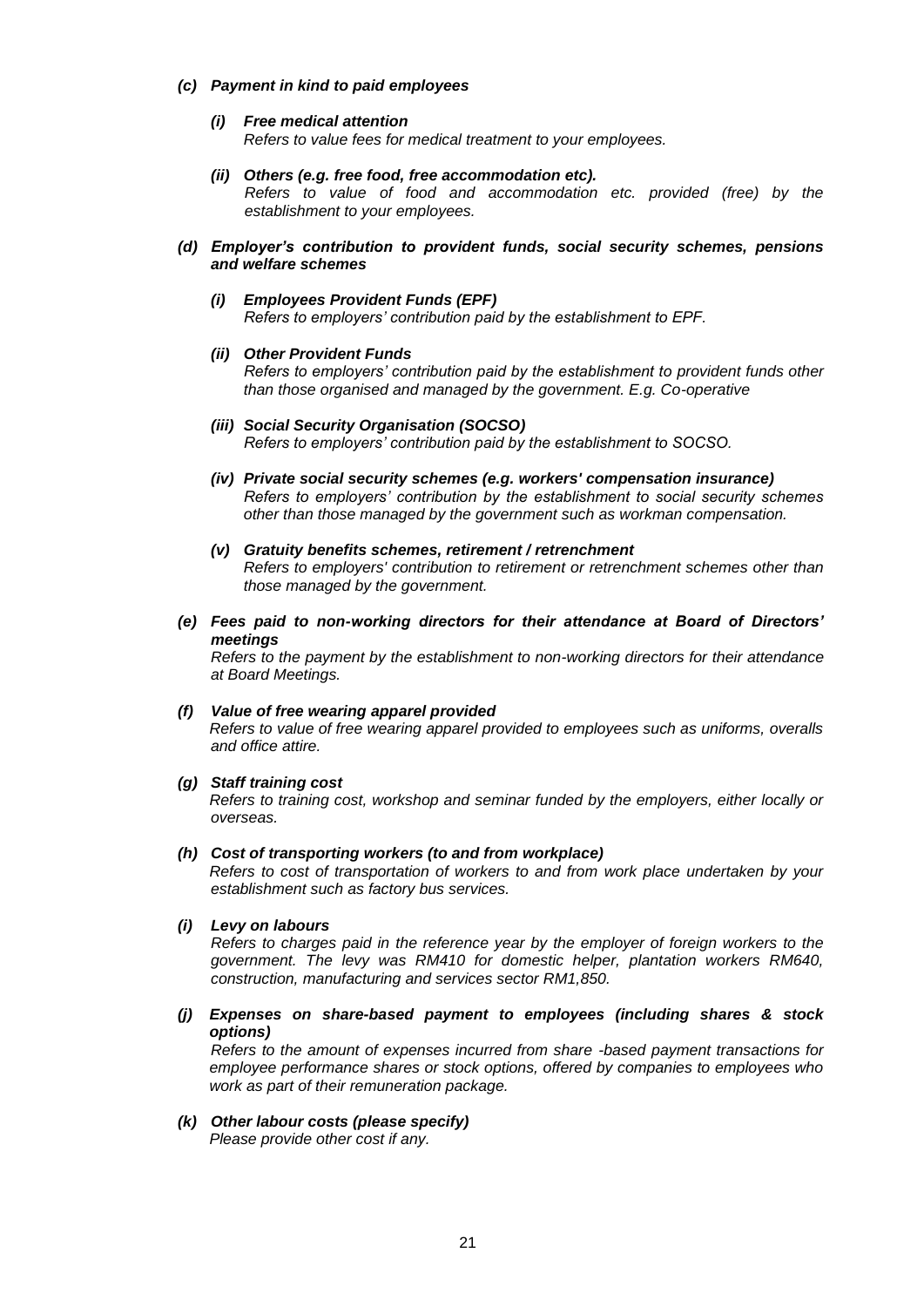#### *9.34 Payment to other establishment for providing workers*

*Refers to the payments made to other establishment for providing workers for the purpose of obtaining service.*

*9.35 Total expenditure Please total up item 9.1 to 9.34.*

## *9.36 Capital transfer made*

*Refers to the rights to use of a capital which has been transferred to others without receiving any returned whether in term of goods, services or assets.*

## *9.37 Financial lease charges*

*Refers to total payment made for renting or leasing of asset in view of owning the assets ultimately.*

## *9.38 Dividend payable*

*Refers to income from the ownership of shares and is payable to the shareholders.* 

## *9.39 Direct taxes paid (e.g. company tax and stamp duties)*

*Refers to taxes paid by the establishment to the Inland Revenue Board during the reference year. Stamp duties for agreement or contract documents and entertainment duties for entertainment business activities are also included in this category.* 

## *9.40 Grand total*

*Please total up item 9.35 to 9.39*

## *Question 10: Value of Stocks*

*Please report the value of opening and closing stock by the type of stocks, owned or controlled by the establishment irrespective of where they are stored. This item is not required to be reported if the value of the stock is not recorded in the accounts.*

## *Question 11: Profit / Loss Before Tax*

- *11.1 Please report net profit or loss before tax for the current year (2022) and previous year (2021) as reported in Profit & Loss Account.*
- *11.2 If there is any change in activity or difference in the profit / loss (> or <30%) as compared to the previous year, please mark the reasons below:*

## *(a) Business model change*

*Changes in the model business as a result of changes in strategies or processes that exist in establishments used in the past. Change is also a transformation designed to be a new organisation.*

*(b) Currency exchange rate impact*

*Considering the effects of currency exchange fluctuations into other currencies. For*  example, the exchange rate of Ringgit Malaysia can be converted into dollars in the *market.*

*(c) Price changes in goods sold or services rendered*

*Changes in current price or quantity of goods sold or services rendered.*

*(d) Contracting out*

*A contractual agreement to pay other entity to perform the work of the establishment.*

## *(e) Organisation change*

*The process of changing strategies, procedures, technology and culture within the organisation.*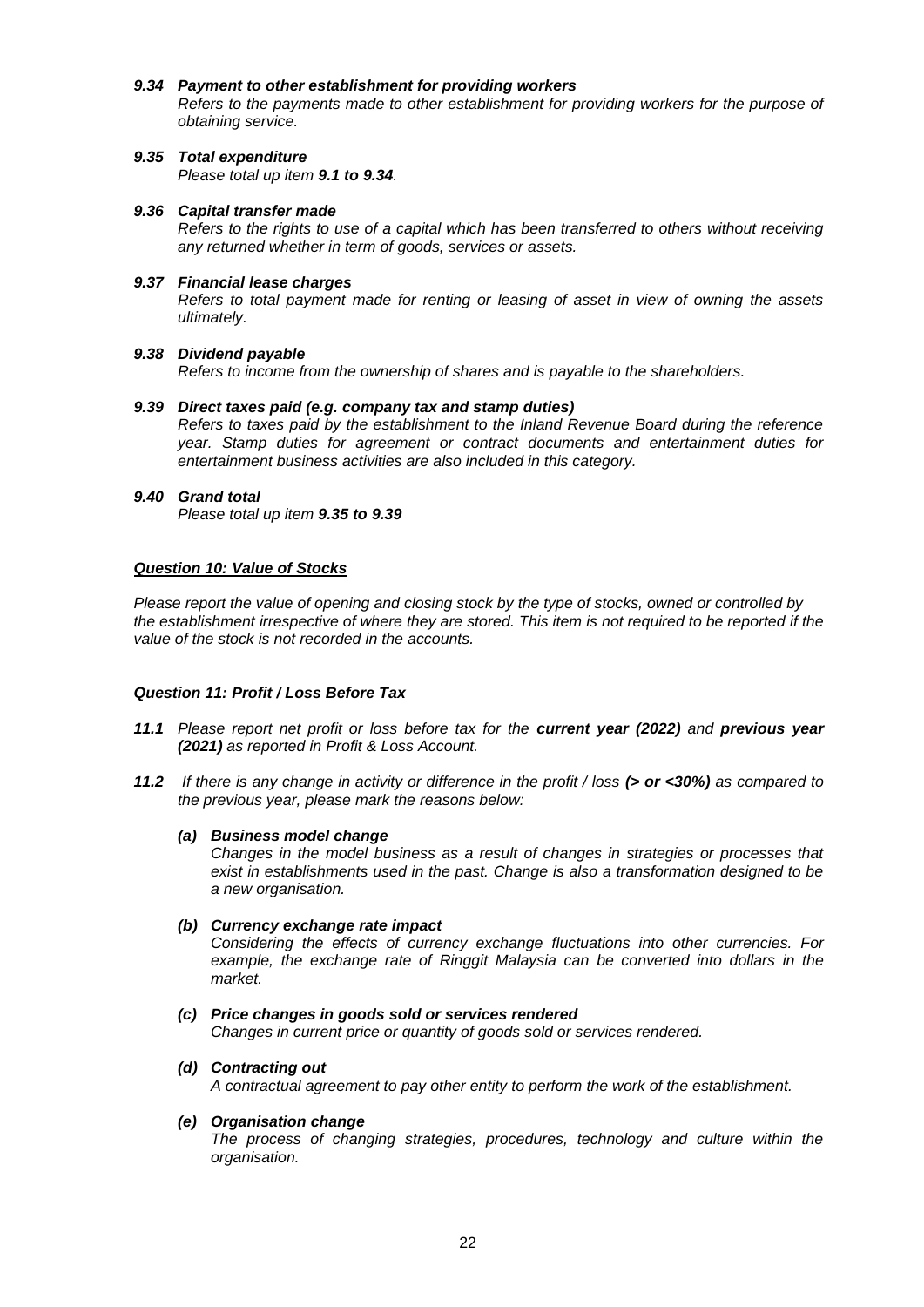## *(f) Changes in the cost of labour or raw materials*

*Changes in the amount of salary paid as well as the change in the total cost of all components in stocks that have not been utilised in the work in progress or the finished product.*

## *(g) Natural disaster*

*Natural occurrences such as floods, landslides or earthquakes cause severe damage.*

- *(h) Recession A period of economic downturn caused a decline in trade and industry activity.*
- *(i) Product change*

*Exchange to a new product from existing ones.*

*(j) Sold business units Businesses sold for loss / profit.*

## *(k) Expansion*

*Refer to opening a new branch in different locations and keeping the business in the same location.*

- *(l) New / lost contract Acceptance of new contract / lost in business.*
- *(m) Factory / premise closures Discontinue operation in factory / premise.*
- *(n) Acquisition of business units Recruitment of business units and interests of becoming a new business.*
- *(o) Strike or blockade The commotion organised by workers or associations as a protest.*
- *(p) Change toward automation Automation is the use of technology (machines or information technology) to reduce the involvement of manpower in the production process.*
- *(q) Others Please specify.*

#### *Question 12: Additional Information on Headquarters / Branches*

- *12.1 If your establishment is a branch, please state the Headquarters name and address.*
- *12.2 If your establishment is the Headquarters, please state the number of branches with total sales value accordingly. Total value must be equal to the sum of 8.1 to 8.5 on page 17 under Question 8.*

## *Question 13 : Number of Events and Participants*

*13.1 Number of events in the reference year Refers to the number of events held during the reference year.*

#### *13.2 Number of participants in the reference year*

*Refers to the number of participants participating in the event (item 13.1) during the reference year.*

*(a) Domestic participants Please state the percentage of domestic participants*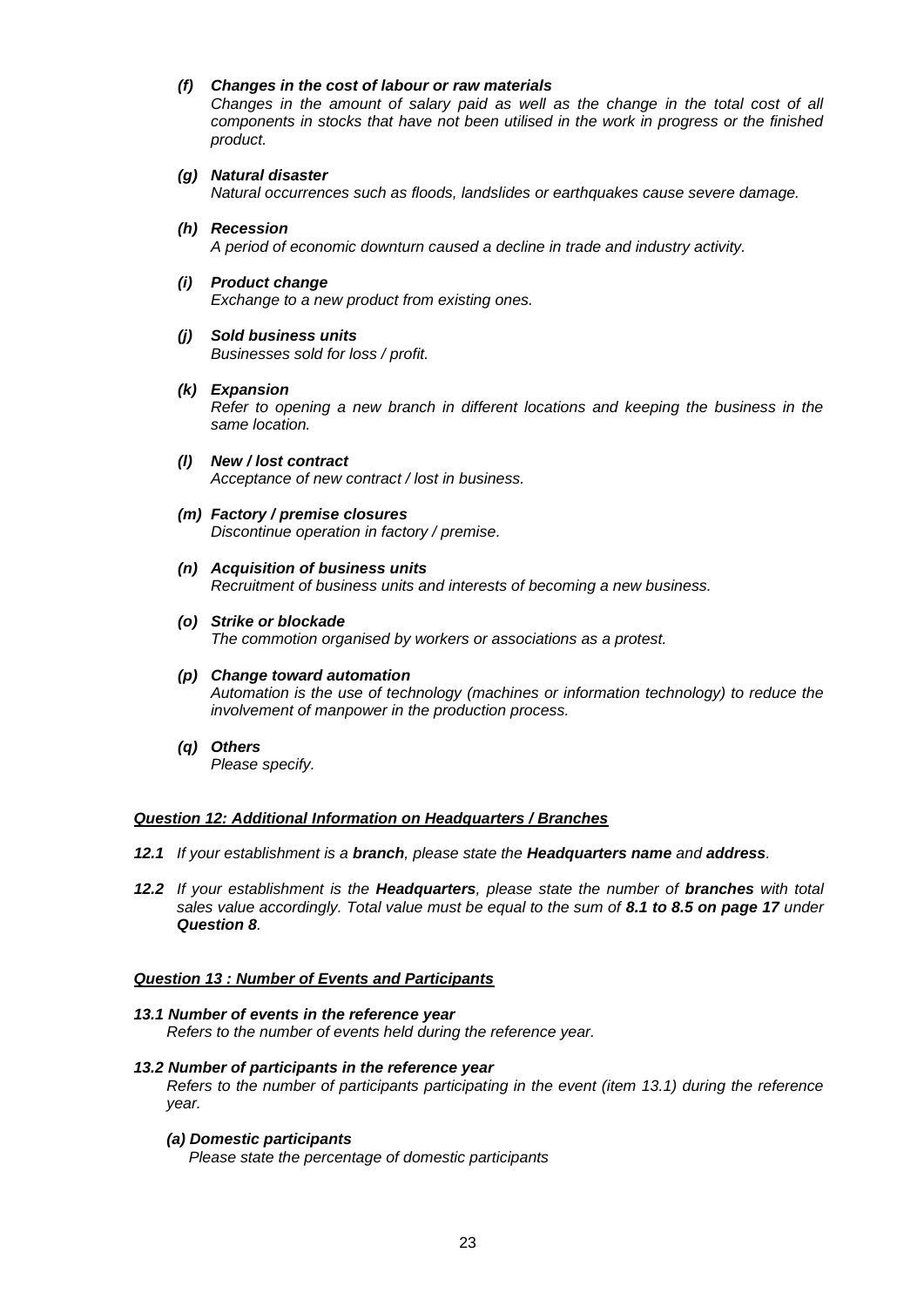## *(b) International participants*

*Please state the percentage of international participants* 

*Please make sure the sum of the percentages for domestic and international participants are equal to 100%.* 

## *Question 14: Type of Organisation*

#### *Not applicable. Please proceed to Question 15.*

## *Question 15: Water, Lubricants, Fuels and Electricity Consumed*

#### *15.1 Water*

*The quantity and value of water consumed during the reference year should be reported in this item.* 

#### *15.1.1 Water purchased*

*Refers to the value and quantity of water purchased.*

#### *15.1.2 Water abstracted*

*Refers to amount of water that is removed from any source, either permanently or temporarily in a given period of time.*

*Please specify the percentage of water abstracted by source*

- *(i) Surface water (e.g. River, Dam, Lake)*
- *(ii) Ground water*
- *(iii) Sea water*

## *(a) Water abstracted for own use*

*Water abstracted for own use from surface water, groundwater and seawater sources for the purpose of operational and sanitary activities*

## *(b) Water abstracted for sale / distribution*

*Water abstracted from surface water, groundwater and treated sea water sources to be sold to other establishments (abstraction for distribution)*

#### *15.1.3 Reused water*

*Refers to the produced wastewater that is not discharged to sewer system. It will be supplied to other users / establishments for further use with or without prior treatment. It is also commonly referred to as reused water.*

#### *15.1.4 Water incorporated into product (e.g. beverages, food, etc,)*

*Refers to the quantity of water incorporated into product produced by an establishment, usually the manufacturing industry. (e.g., use of water in the manufacture of beverages)*

## *15.1.5 Waste water discharged / removal*

*Refers to the estimated quantity of water that is no longer needed / water released. Wastewater can be supplied to a sewerage facility (wastewater to the sewer) or discharged directly into the environment through surface water, groundwater and sea.*

## *15.2 Lubricants*

*The quantity and value lubricants consumed during the reference year are to be reported in this item.*

## *15.3 Fuels*

*The quantity and value of fuels consumed by type during the reference year are to be reported in this item. The quantity and value of petrol, diesel and other fuels used for vehicles and machinery are to be included.*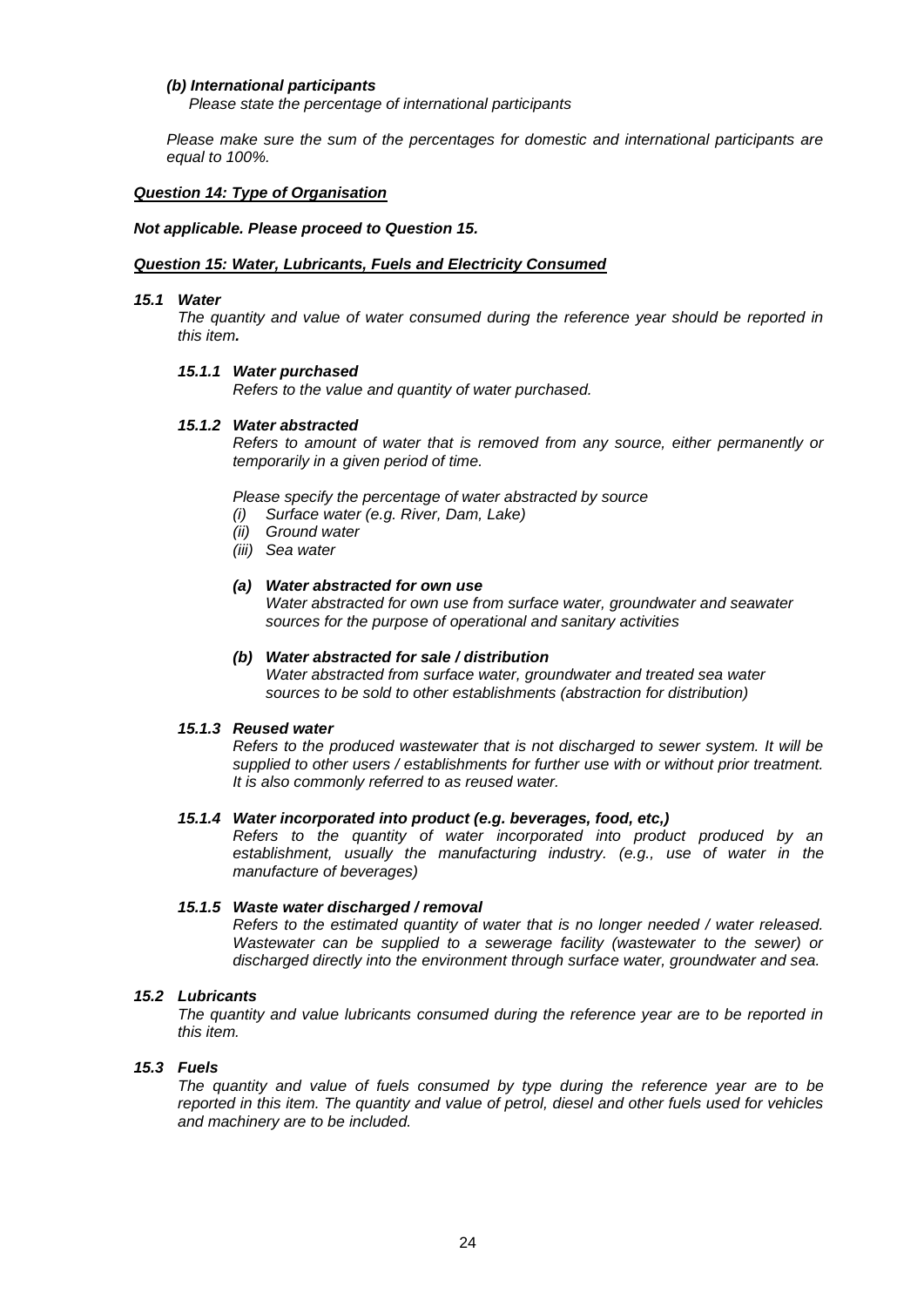## *15.4 Electricity*

## *15.4.1 Electricity purchased*

*The quantity and value electricity purchased during the reference year are to be reported in this item.*

## *15.4.2 Electricity generated*

*The quantity and value of electricity generated during the reference year are to be reported in this item. Quantity and value of hydropower, solar, biomass, biogas and other electricity generated.*

## *15.4.3 If the question 15.4.2 are filled, please specify the percentage for own use*

## *15.5 Total*

*Please total up item 15.1 to 15.4.*

## *SECTION A – Digital Economic Module*

## *Part 1: Usage of Information and Communication Technology (ICT)*

## *A1 Please report the use of computers by the establishment during the reporting period.*

*Computer refers to personal computer, portable computer, laptop, tablet and other portable devices such as smart phone.*

## *A2 Percentage of persons engaged using a computer at work.*

- $=$   $\sqrt{\frac{N_{\text{t}}}{N_{\text{t}}}$  Number of persons engaged using a computer at work  $\sqrt{N_{\text{t}}}$  X 100
	- *Total number of persons engaged*

*Persons engaged include working proprietors, active business partners, unpaid family workers, short term employees, casual employees and all employees of the establishment who worked in the establishment.*

## *A3 Please report use of the internet in establishment during the reporting period.*

*Internet refers to worldwide public computer network. It provides access to multiple communication services including the World Wide Web (WWW), e-mail, news, entertainment, data files etc.*

## *A4 Percentage of persons engaged using the internet at work.*

| $=$ Number of persons engaged using the Internet at work $\vert$ X 100 |  |
|------------------------------------------------------------------------|--|
| Total number of persons engaged                                        |  |

*Persons engaged include working proprietors, active business partners, unpaid family workers, short term employees, casual employees and all employees of the establishment who worked in the establishment.*

## *A5 Please report the use of fixed broadband to access / internet connection used by establishment during the reporting period.*

*Fixed broadband refers to technologies of high-speed internet access services to homes and commercial premises provided by fixed network operators.* 

## *A6 Please report the use of mobile broadband to access / internet connection used by establishment during the reporting period.*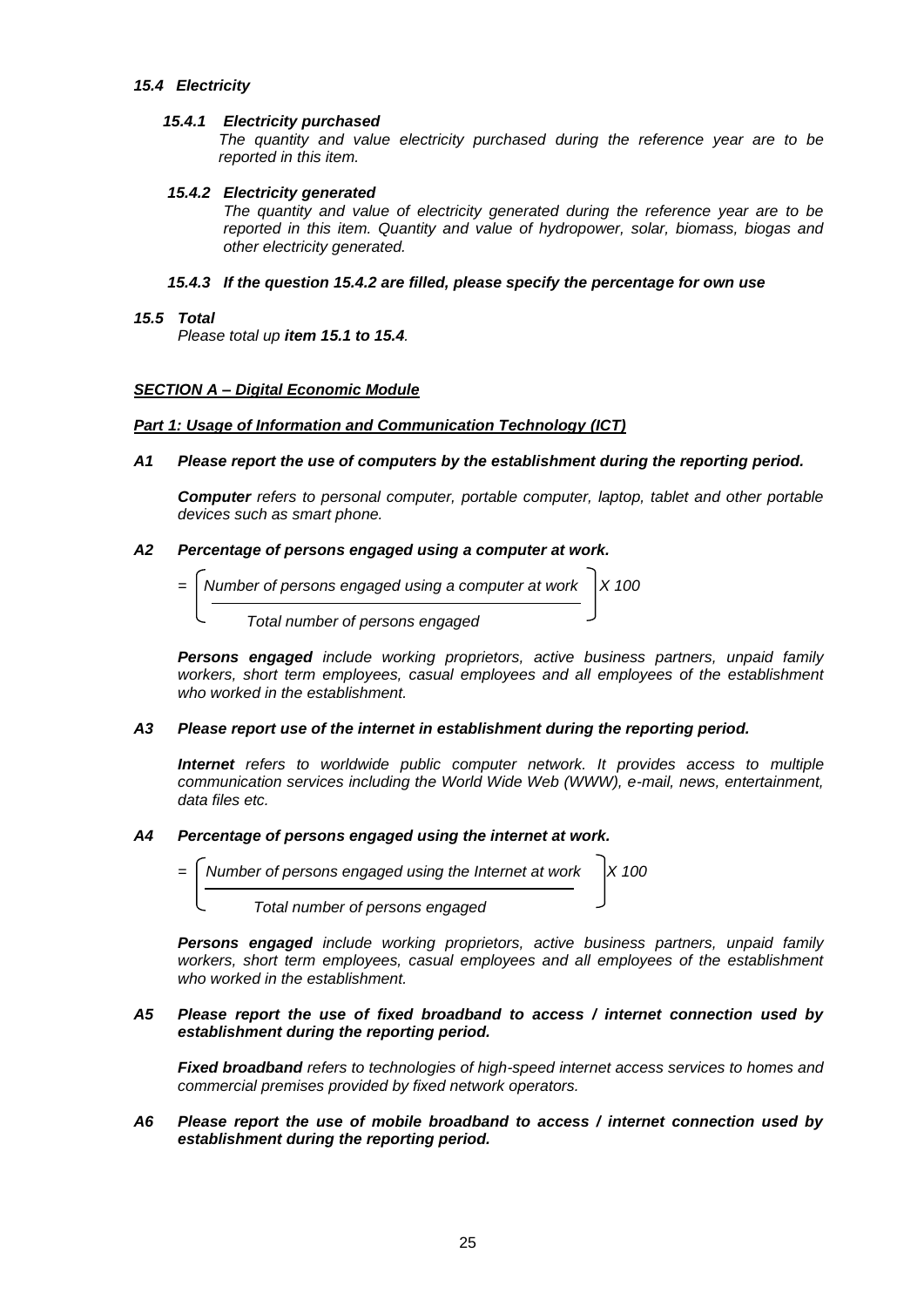*Mobile broadband refers to technologies of high-speed wireless internet access services provided by mobile network operators.*

## *A7 Please report the access / internet connection used by establishment.*

## *(a) Intranet*

*Refers to the internal communications network using internet protocols and allowing communication within the organisation. Intranet is a private network that provides services similar to internet services, such as World Wide Web (WWW), File Transfer Protocol (FTP), e-mail and etc. within organisation. It is not necessarily connected to the internet.*

## *(b) Extranet*

*Refers to a closed network that uses internet protocols to secure the sharing of business information with suppliers, vendors, customers or other business partners. It also can be part of a personal website business, where business partners can navigate after being confirmed in the login page. It is the extension of intranet of one organisation to the networks of selected organisations, customers, suppliers and mobile workers etc. in order for these parties to access the organisation's private data and applications.*

## *(c) Local Area Network (LAN)*

*LAN is a data communication network (usually 100 Mbps) that connects personal computers, workstations and other devices into a limited area (such as a single building or campus within 1 km radius).*

## *(d) Wireless Local Area Network (WLAN)*

*WLAN is a type of local area network that uses high frequency radio waves rather than wires to communicate between network-enabled devices.*

## *(e) Wide Area Network (WAN)*

WAN is a network that connects computers and associated devices within a wide *geographic area, such as a region or country.*

*(f) Others*

## *A8 Use of Web presence during the reporting period.*

*Web presence refers to web page, home page or presence on another entity's website (including a related business). Excluding any entry in the online directory at any other site where the business does not have control over the content of the webpage.*

## *A9 Please specify the purpose of use the internet for this establishment during the reporting period.*

*Please mark the purpose of using the internet for this establishment. Use of the internet for personal purpose is excluded.*

- *(a) Sending or receiving email*
- *(b) Telephoning over the internet (e.g. Skype, WhatsApp Call)*
- *(c) Posting information or instant messaging*
- *(d) Getting information about goods or services*
- *(e) Getting information from government organisations*
- *(f) Liaise with government organisations (includes downloading / requesting forms, making online payments)*
- *(g) Internet banking*
- *(h) Accessing other financial services (e.g. purchases of insurance)*
- *(i) Providing customer service*
- *(j) Delivering online products (refers to products delivered via the internet in digital form, e.g., reports, software, computer games and other online services such as computer related services or information services)*
- *(k) Internal or external vacant information*
- *(l) Staff training (e.g.: e-learning applications available on an intranet or website)*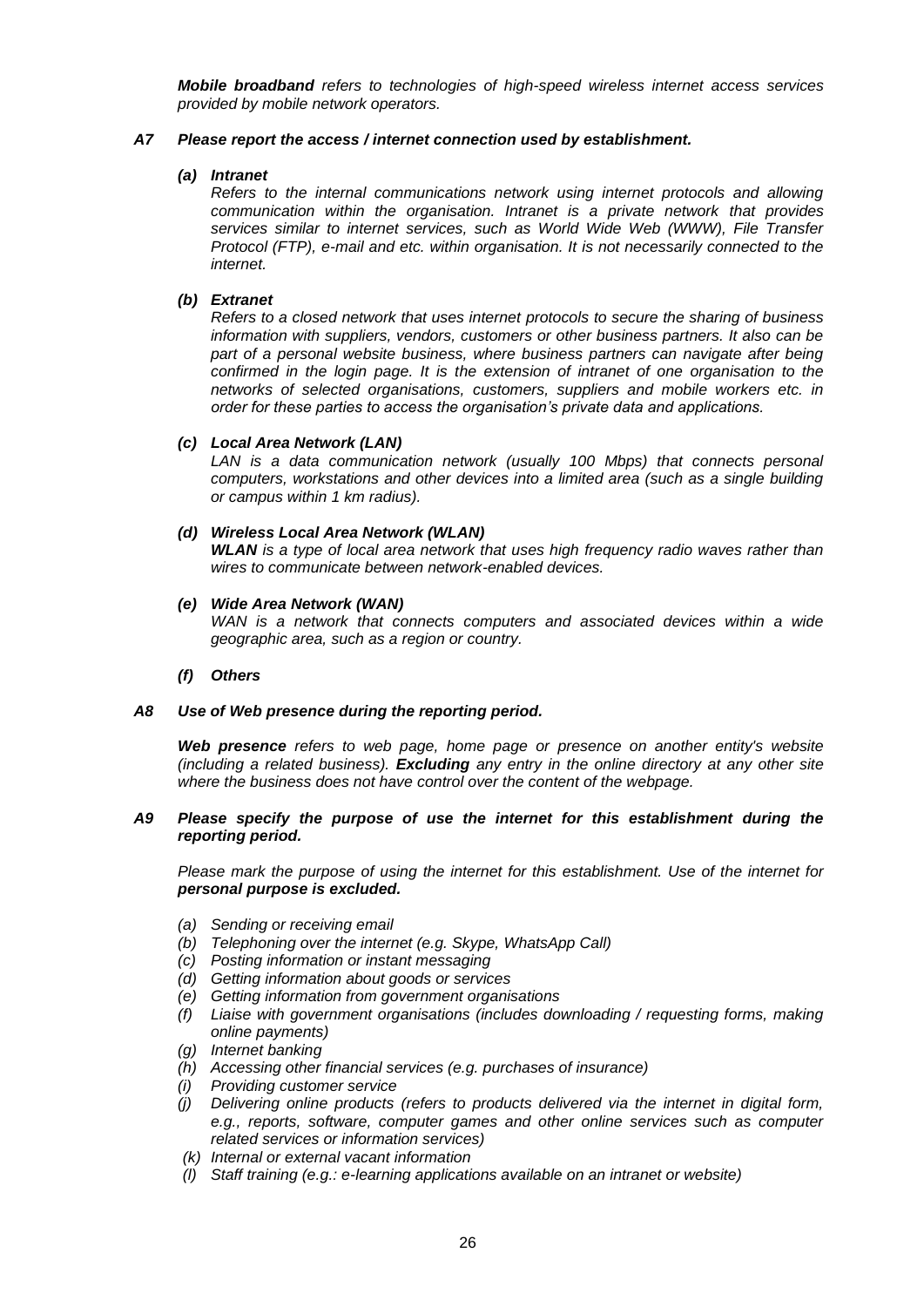*(m) Others*

#### *A10 Please indicate the adoption of digital technologies used at this establishment.*

- *(a) A website refers to a collection of related web pages, including multimedia content, typically identified with a common domain name, and published on at least one web server.*
- *(b) Social media refers to those that have user profile, an account or a user license depending on the requirements and the type of social media (e.g. Facebook, Instagram, Twitter, YouTube).*
- *(c) Mobile internet and technologies refer to activities where technology, platforms, business models and internet applications are combined with mobile communication technology (e.g., mobile IT equipment, Global Positioning System (GPS) equipment, wireless debit / credit payment terminals).*
- *(d) Cloud computing refers to the delivery of computing resources (hardware and software) by the service provider over the internet to a user. This delivery or provision is described as a "service" because the user merely "rent" the computing resources rather than actually acquiring them. It provides shared computing resources to achieve economies of scale similar to a public utility (like the electricity grid).*
- *(e) Data analytics refers to a data evaluation process that is useful for drawing conclusions from existing information.*
- *(f) Management software refers to computer software that help in increasing the productivity of business management.*
- *(g) Online collaborative platform refers to the platform used by establishment to collaborate digitally.*
- *(h) Usage of internet and 5G technology necessity refers to a mobile internet connection technology that offers faster speeds and more stable connections on mobile devices.*
- *(i) Others (Please specify)*
- *(j) Not related*
- *A11 Please indicate whether this establishment has provided financial allocation to implement the digital technology transformation plan.*

#### *Part 2: Online services and e-commerce transactions*

*Online services are a term which can be used for any kind of business or commercial transaction that includes sharing information across the internet. Commerce constitutes the exchange of products and services between businesses, groups and individuals and can be seen as one of the essential activities of any business.* 

*Electronic commerce focuses on the use of ICT to enable the external activities and relationships of the business with individuals, groups and other businesses.*

*E-commerce transactions is the sale or purchase of goods or services over the network computing / internet with designed method for the purpose of receive or make a booking (purchase or sale). The transaction is between businesses, households, individuals, governments and organisations of other public / private.* 

### *A12 Please mark whether this establishments involved in sales or purchase transactions using internet during the reporting period.*

*A13 Please indicate the type of platform use by this establishments use for online transactions (sales / purchase).*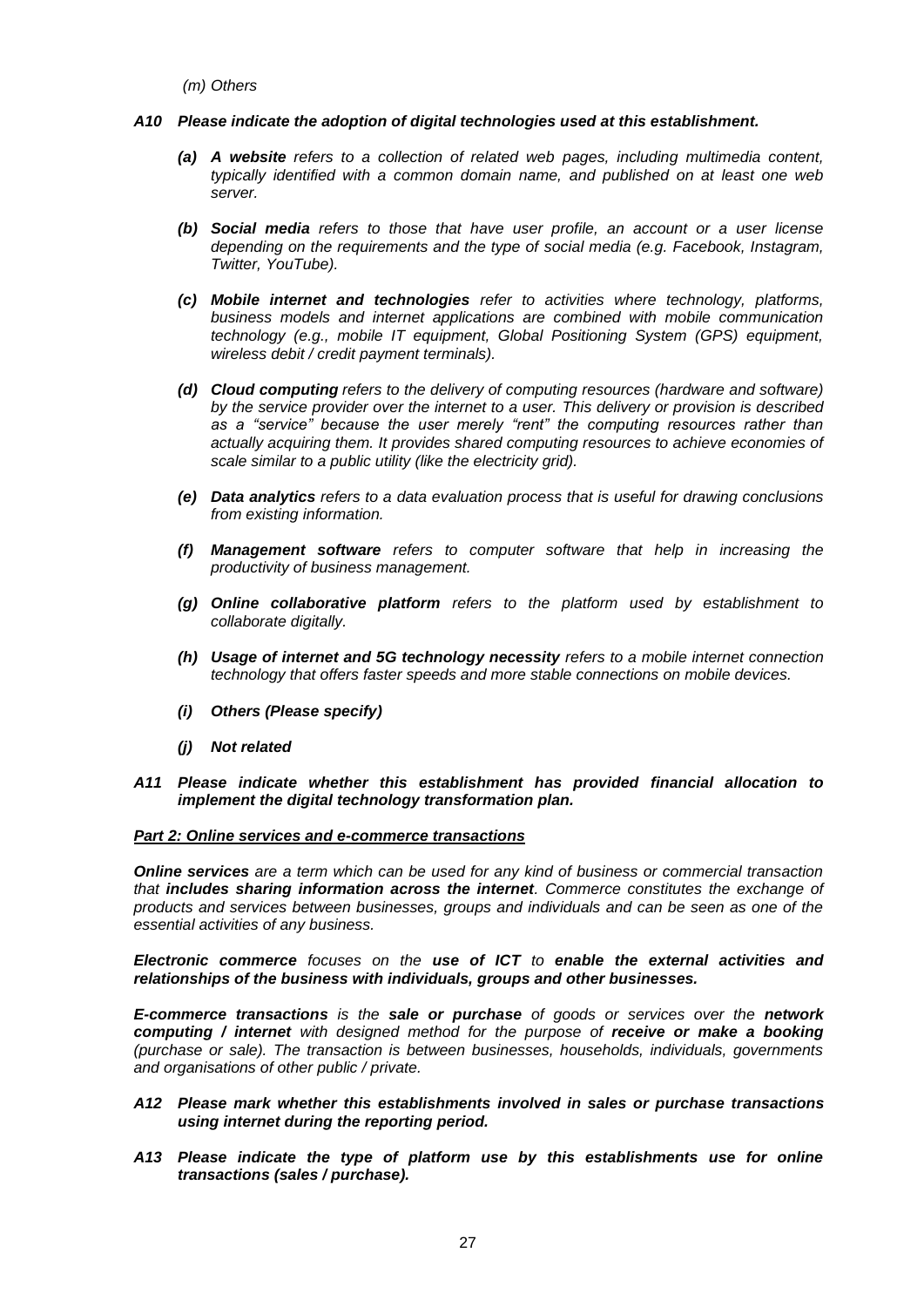- *(a) Social media refers to those that have user profile, an account or a user license depending on the requirements and the type of social media (e.g. Facebook, Instagram, Twitter, YouTube).*
- *(b) A website refers to a collection of related web pages, including multimedia content, typically identified with a common domain name, and published on at least one web server.*
- *(c) Online e-commerce marketplace refers to a type of e-commerce site where product or service information is provided by multiple third parties, whereas transactions are processed by the marketplace operator.*
- *(d) Designated private network refers to a communications network within an organisation or among a group of designated organisations. (e.g.: Electronic Data Interchange (EDI)).*
	- *EDI is the computer to computer exchange of business information in a standard format. It reduces the paperwork involved in trading procedures and improves efficiency.*
- *(e) Mobile Application refers to application (apps) that run on smartphones and other mobile devices. Mobile applications usually help users by connecting them to internet services more commonly accessed on desktop or notebook computers, or help them by making it easier to use the internet on portable devices. (e.g.: Grab app, Lazada app, Pop Meal app, Mudah app, Carousell app).*

## *A14 Please mark the method of payment that this establishment used for transactions using internet during the reporting period.*

- *(a) A payment gateway is a merchant service provided by an e-commerce application service provider that authorizes credit card or direct payments processing for e-commerce, online retailers or traditional business.*
- *(b) Cash on delivery is a type of transaction where the recipient pays at the time of delivery rather than using credit.*
- *A15 Please mark whether this establishment receive orders (make sales) for goods or services via the internet during the reporting period.*

## *A16 Please indicate an estimate of the percentage of total income that receive orders from sales of goods or services via e-commerce for reference year 2021.*

- *E-commerce income refers to value of e-commerce income transactions from services rendered and other transactions made during the reference year of 2021. It consists of operating and non-operating income and based on the Trading and Profit & Loss Account for the reference year.*
- *The percentage of e-commerce income transactions refers to the total value of online income transactions divided by the total income.*

## *A17 Please indicate the percentage of e-commerce income by platform of placing order:*

- *(a) Online ordering facility on the website of suppliers/vendors*
- *(b) Another website (online marketplace, e-commerce platform, agent's site etc.)*
- *(c) Electronic Commerce Transaction (e.g.: EDI and extranet)*
- *(d) Others (please specify)*

## *A18 Please indicate the percentage of e-commerce income by these categories:*

# *(a) Other business*

*Business to Business (B2B) is a commerce transaction between businesses. In this case, one business sells products or services to another business. For example, a manufacturer can sell to a wholesaler, or a wholesale can sell to a retailer.*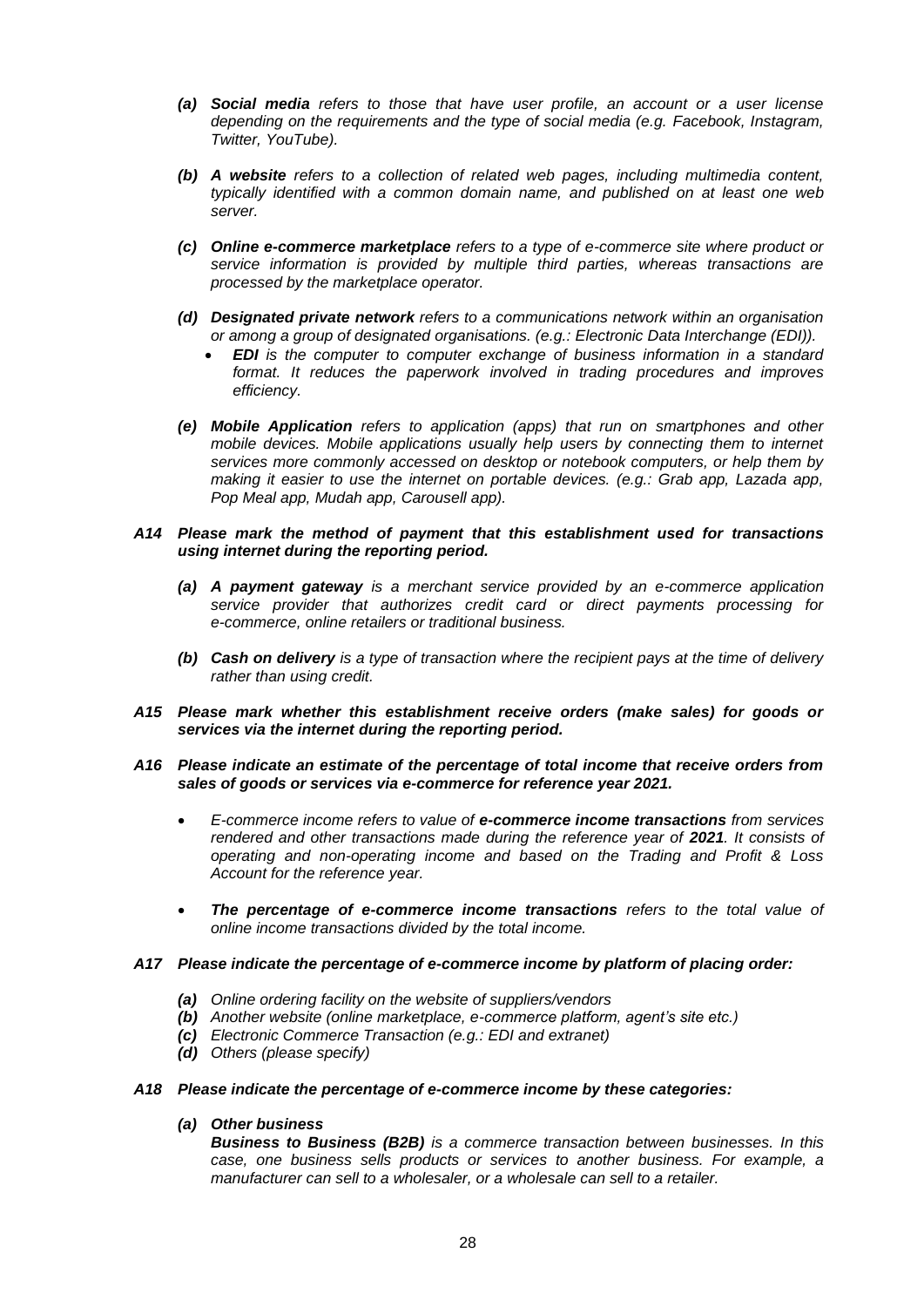## *(b) Individual consumers*

*Business to Consumers (B2C) is business marketing to consumers; business transaction sales/ purchase or service to consumers. Normally selling products directly to consumers at business premises but now sales / purchases between businesses and consumers are occur online.*

## *(c) Government and other non-business organisations*

*Business to Government (B2G) is a business model that refers to businesses selling products, services or information to governments or government agencies. B2G networks or models provide a way for businesses to bid on government projects or products that governments might purchase or need for their Organisations. This can encompass public sector organisations that propose the bids. B2G activities are increasingly being conducted via the internet through real-time bidding. B2G is also referred to as public sector marketing.*

*TOTAL - Please make sure that the sum of these percentages is equal to 100%.*

## *A19 Please indicate the percentage of e-commerce income by type of market:*

- *(a) Domestic - e-commerce transactions conducted in Malaysia.*
- *(b) International - e-commerce transactions are conducted between two countries (outside Malaysia).*

 *TOTAL - Please make sure the sum of the percentages is equal to 100%.*

- *A20 Please indicate the name of the country that has the highest international e-commerce income. If this establishment have more than three countries of e-commerce income, please provide additional attachment.*
- *A21 Please mark whether this establishment place order (make purchase) for goods or services via e-commerce during the reporting period.*
- *A22 Please indicate an estimate percentage of total expenditure for purchases of goods or services via e-commerce for reference year 2021.*
	- *E-commerce expenditure refers to the value of e-commerce expenditure transactions*  based on the Trading and Profit & Loss Account for the reference year of 2021.
	- *The percentage of e-commerce expenditure transactions refers to the total value of e-commerce expenditure transactions divided by the total expenditure.*
- *A23 Please indicate the percentage of e-commerce expenditure by type of customers:*

## *(a) Other business*

*Business to Business (B2B) is a commerce transaction between businesses. In this case, one business sells products or services to another business. For example, a manufacturer can sell to a wholesaler, or a wholesale can sell to a retailer.*

## *(b) Individual consumers*

*Business to Consumers (B2C) is business marketing to consumers; business transaction sales/ purchase or service to consumers. Normally selling products directly to consumers at business premises but now sales / purchases between businesses and consumers are occur online.*

## *(c) Government and other non-business organisations*

*Business to Government (B2G) is a business model that refers to businesses selling products, services or information to governments or government agencies. B2G networks or models provide a way for businesses to bid on government projects or products that government might purchase or need for their Organisations. This can encompass public sector organisations that propose the bids. B2G activities are*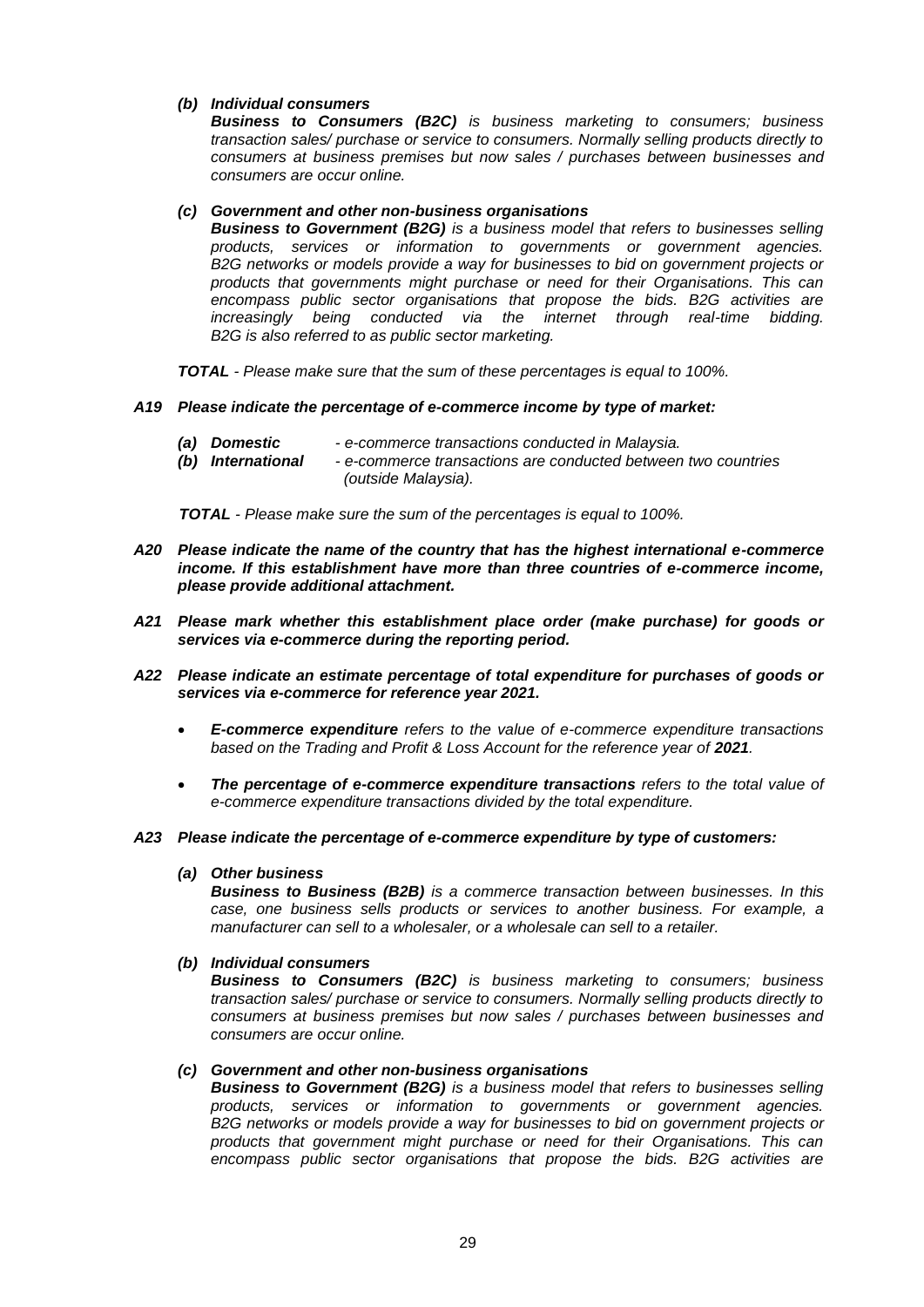*increasingly being conducted via the internet through real-time bidding. B2G is also referred to as public sector marketing.*

*TOTAL - Please make sure that the sum of the percentage is equal to 100%.*

## *A24 Please indicate the percentage of e-commerce expenditure by type of customer:*

- *(c) Domestic - e-commerce transactions conducted in Malaysia.*
- *(d) International - e-commerce transactions are conducted between two countries (outside Malaysia).*

*TOTAL - Please make sure that the sum of the percentage is equal to 100%.*

*A25 Please indicate the name of the country that has the highest international e-commerce expenditure with this establishment. If this establishment have more than three countries of e-commerce expenditure, please provide additional attachment.*

## *SECTION B - Access to Financing*

*B1 Did your establishment apply for any new or additional external financing for business purposes?*

*Please mark (X) for Yes or No if your establishment has applied to any new or additional funding from outside for the business purposes.* 

*If the answer is Yes, please go to Question B2 or if Not, please go to Question B3.*

*External financing includes among others, any application for financing, loans, lines of credit, credit cards, credit from suppliers, government grants / loans, venture capital and equity financing.*

## *B2 Was the application approved?*

*Please mark (X) for Yes or No or Being processed for the application status.*

*If the answer is Yes or Being process, please go to Question B4 or if not, please go to Question B5.*

#### *B3 Why did your establishment not apply for any external financing? (May choose more than one)*

*Please mark (X) the reason(s) for not applying any external financing. Please go to Question B6.*

## *B4 What were the purposes of the financing? (May choose more than one)*

*Please mark (X) for the purposes of the financing. Please go to Question B6.*

## *B5 What were the reasons for rejecting the application of this establishment? (May choose more than one)*

*Please mark (X) for the reasons given in rejecting your application. Please go to Question B6.*

### *B6 Which of the following sources of finance did your establishment use to operate your business? (May choose more than one)*

*Please mark (X) the sources of finance used to operate your business.*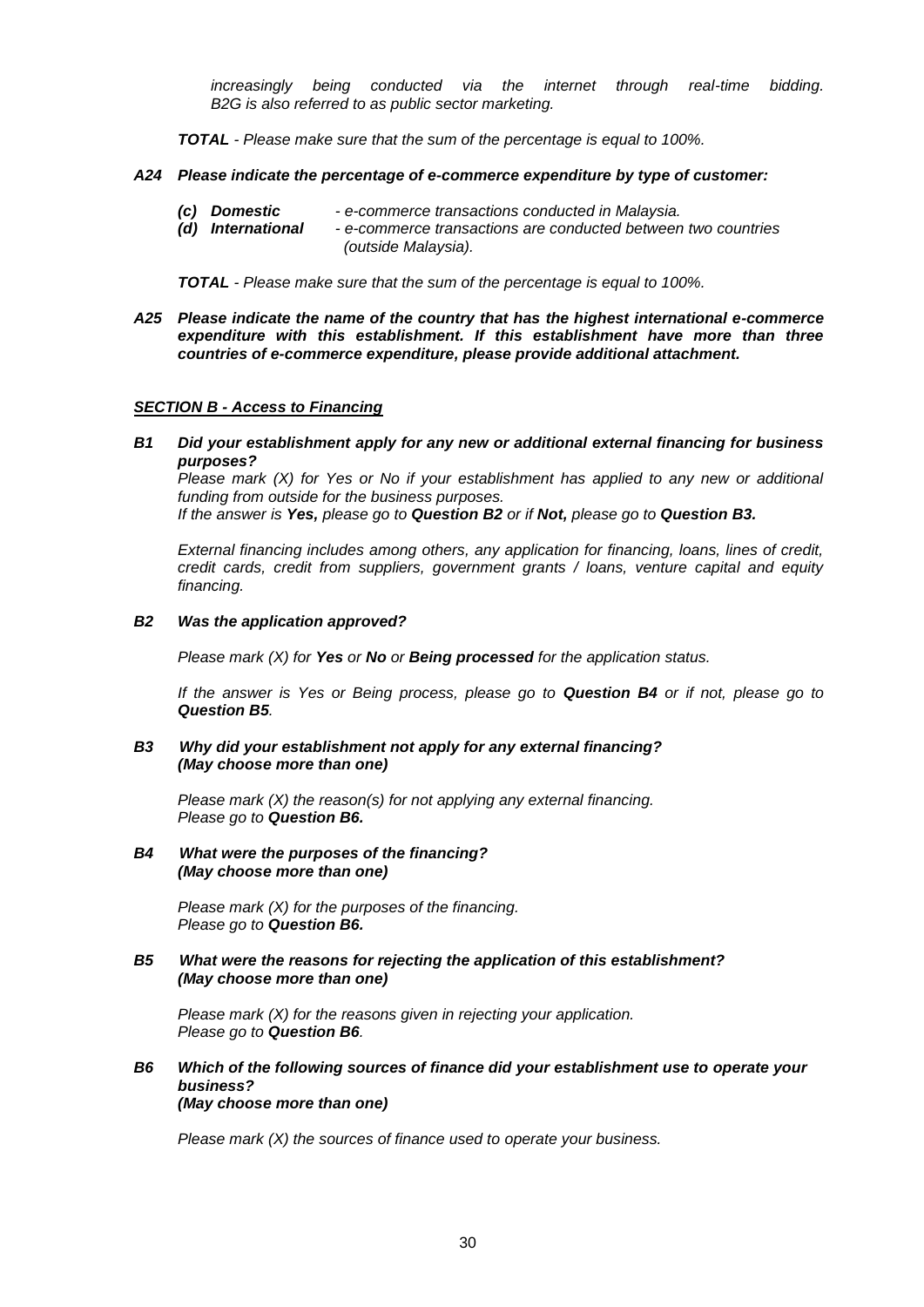## *B7 Did your establishment own / use financial facilities and products for business purposes as follows? (May choose more than one)*

*Please mark (X) the financial facilities and products used for business purposes.* 

### **(a)** *Deposit account*

*Includes saving account, current account and fixed deposits.*

### **(b)** *Credit card*

*Payment card facilities issued by the bank to allow cardholders to pay on goods and services based on the credit limit approved by the bank.*

## **(c)** *Online banking*

*An electronic payment system that enables customers of a financial institution to conduct financial transactions through the financial institution's website.*

## **(d)** *Insurance*

*The compensation promised for future losses in exchange of periodic payments. It protects the financial well-being of individuals or establishment from unexpected losses.*

#### **(e)** *Export's facilities*

*The facilities provided by the government and the related agencies for the purpose of export of goods and services.*

## *SECTION C - Innovation and Research & Development*

#### *General Definition of Innovation*

*Definition: An innovation is the implementation of a new or significantly improved product (goods or services), or process, a new marketing method, or a new organisational method in business practices, workplace organisation or external relations (Oslo Manual 3rd Edition, 2005).*

## *Description:*

*Innovation is the result of a creative and innovative idea of finding new ways or methods to produce better products or services either through modifications or improvements.*

*Innovation (new or improved) must be new to your company, but it is not necessarily new to your sector or market. Innovation can also be originally developed by your company or by another company. The level definition of innovation activities are as follows:*

| <b>Level of Innovation activity</b> | <b>Definition</b>                                                                                                                                                                                                       |
|-------------------------------------|-------------------------------------------------------------------------------------------------------------------------------------------------------------------------------------------------------------------------|
| New to the world                    | Your company introduces new or improved<br>goods or services that are the pioneer of goods<br>or services for all markets and industries,<br>domestic and international (no company has<br>previously introduced them). |
| New to your market                  | Your company introduces new goods<br>or<br>services or significant improvements to your<br>marketplace earlier than your competitors.<br>(it may already be available in other markets)                                 |
| Only new to your organisation       | Your company introduces new or improved<br>goods or services that are already available<br>from your competitors in your market.                                                                                        |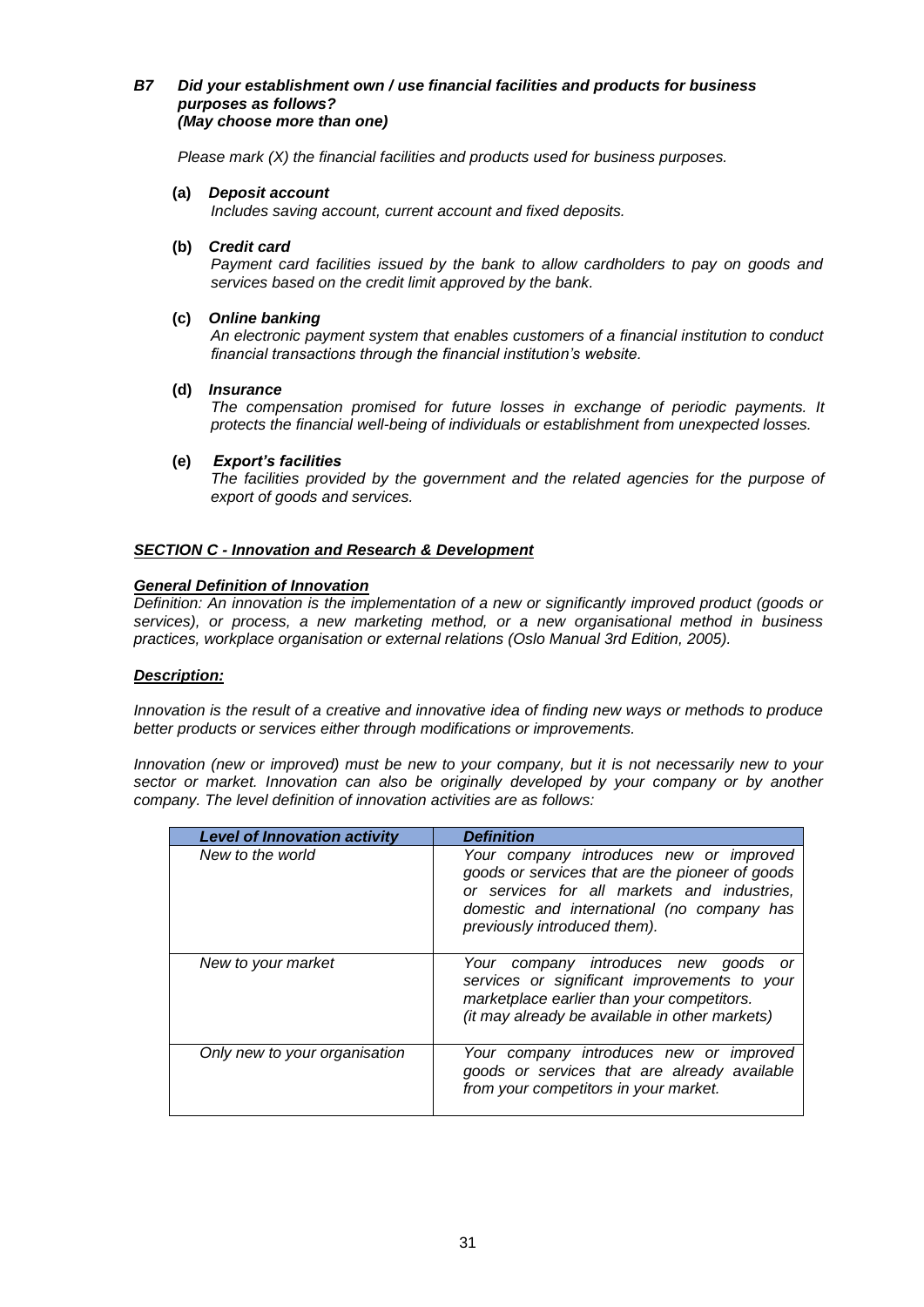## *C1 Did this establishment comply with any local and / or international accreditation? (May choose more than one)*

- *(a) Local recognition refers to the recognition issued by a legitimate bodies in terms of law.* 
	- *Quality Improvement Practice (APK) refers to Six Sigma, Productivity Audit etc.*
	- *National Mark of Malaysian Brand refers to recognition issued by SME Corp. Malaysia in collaboration with SIRIM QAS International Sdn. Bhd.*
	- *Malaysia Organic Scheme (SOM) and Malaysian Phytosanitary Certification Assurance Scheme (MPCA) are the recognition issued by the Department of Agriculture.*
	- *MeSTI (Makanan Selamat Tanggungjawab Industri) is a certification that is easy to obtain and meets the minimum requirements in the PPKM 2009.*
- *(b) International recognition refers to the recognition issued by international bodies.*
	- *ISO refers to International Organisation for Standardisation. It Includes ISO 9001:2000, ISO 14001:2004, ISO/IEC 27001:2005, ISO 22000:2005 etc.*
	- *HACCP refers to Hazard Analysis Critical Control Point.*
- *(c) Certification of Halal refers to the certification issued by Department of Islamic Development Malaysia (JAKIM) or State Islamic religious Department.*
- *(d) None*

## *C2. Did this establishment has any Intellectual Property (IP) Protection System? (May choose more than one)*

*Intellectual Property is the exclusive rights provided by law for a certain period of time to the creators of the works to control the use of their work. Intellectual property refers to patents, trademarks (including: brand registered / insured), copyright and related rights and others.*

- *(a) Patent is an exclusive right granted by the Government for a new invention, whether it is a product or a process. The protection of a patent is 20 years from the filing date.*
- *(b) Trademark may consist of words, logos, pictures, names, letters, numbers or a combination of such elements. It is a marketing tool that allows users to recognise and associate a release with certain dealers. Also known as mark, brand, logo or trademark is a sign placed on goods or services produced by a manufacturer to identify and distinguish it from goods or services produced by other parties.*
- *(c) Copyright in Malaysia is a work automatically protected when it meets the following conditions:*
	- *Sufficient efforts have been made to make the work original in nature;*
	- *The works were written, recorded or made in the form of materials and the creator is a qualified person;*
	- *The works were made in Malaysia or the first publication of the work, is in Malaysia.*
- *(d) Others*
	- *Industrial design was the overall exterior appearance of an item or product. Shape or configuration is three dimensional aspects while decorative patterns or includes two dimensions. The characteristics of three dimensional or two or both which appear on finished goods shall be through the industrial method. These features will provide a unique appearance in an item or product.*
	- *Geographical indication is an indication which identifies any goods as originating from a country or territory, or a region or a place in the national territory or, where quality is determined, or the reputation of the other characteristics of the goods is essentially attributable to their geographical origin. Geographical indications can be used above or natural or agricultural produce discharges or handicraft industry.*
	- *Layout Designs of integrated circuits is the three-dimensional arrangement of the elements of an integrated circuit and part or all of the relationships that integrated circuits or such three-dimensional arrangement prepared for an integrated circuit*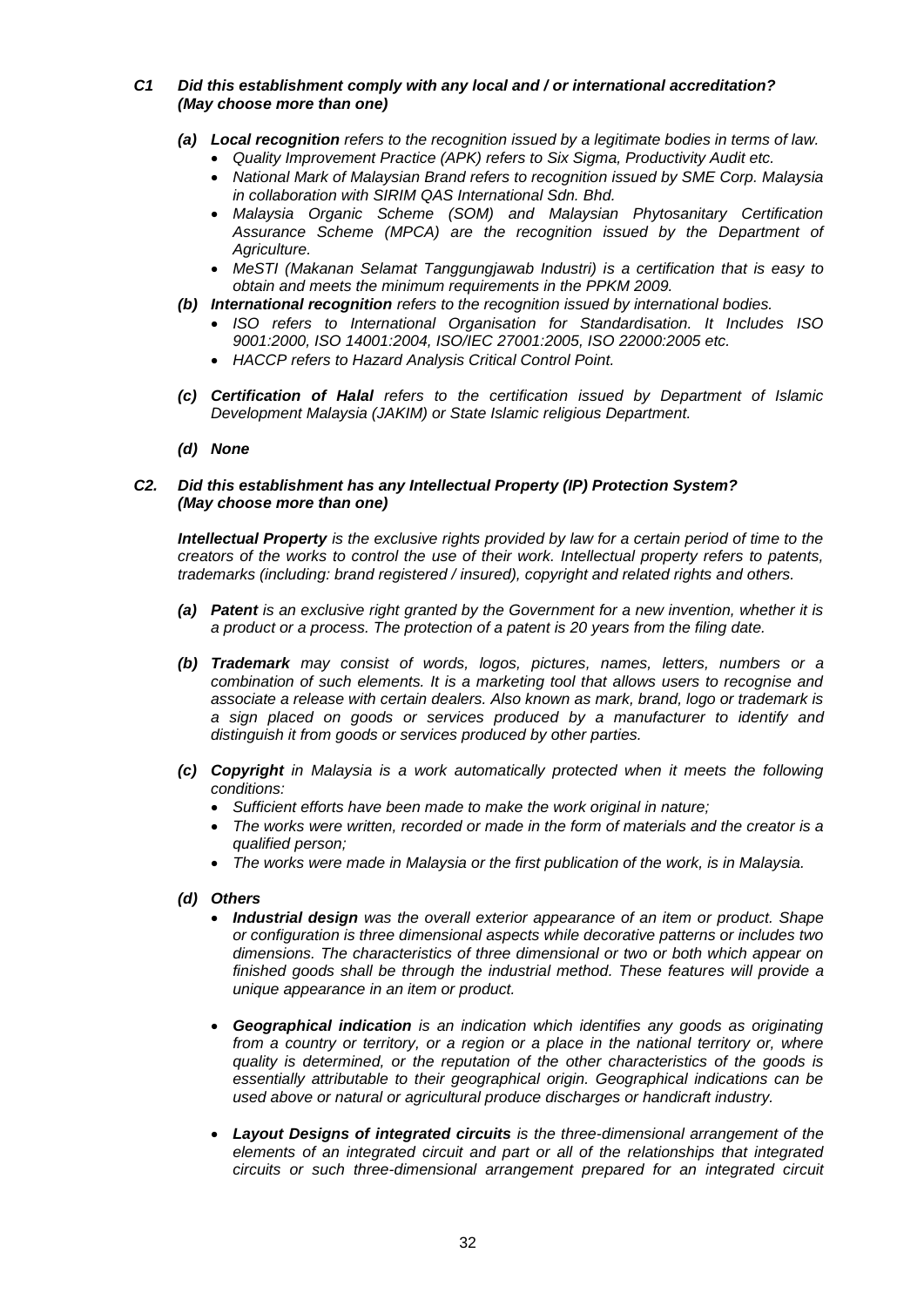*intended to be manufactured. The law that protects the layout design of integrated circuits is the Layout-Designs of Integrated Circuits Act 2000.*

*(e) None*

## *C3 Did this establishment received advice / technical assistance from the following? (May choose more than one)*

- *(a) Government agencies*
- *(b) Institution of Higher Education*
- *(c) Private*
- *(d) None*

## *C4 Did this establishment introduce any new innovation or significant improvement during the reference year 2021? (May choose more than one)*

## *(a) Product Innovation*

*The introduction of new goods or services or given tangible improvements and relates to the desired features or uses. This includes significant improvements in technical specifications, components and materials, combined software, user-friendly or other functional features. Product innovations can utilise new knowledge or technologies, or can be based on new uses or combinations of existing knowledge or technologies. The term "product" is used to cover both goods and services. Product innovations include both the introduction of new goods and services and significant improvements in the functional or user characteristics of existing goods and services.*

*Key words: improvements in the functional or user characteristic*

*Example:-*

- *1. The use of breathable fabrics in clothing is an example of a product innovation involving the use of new materials that improves the performance of the product*
- *2. Face cleansing with betel extract content not yet produced by other party*
- *3. Internet banking services with greatly improved speed and ease of use*

## *(b) Process Innovation*

*Execution of new production or delivery methods or with substantial improvements. This includes significant changes to techniques, tools and / or software. Process innovation can aim to reduce the cost of production or delivery units, to improve quality, or for the production or delivery of new products or real improvements.*

*Key words: production and delivery method*

*Example:-*

- *1. Some financial institutions have taken steps to facilitate the process of depositing money by requiring depositors to fill in the amount only.*
- *2. The company's ability to provide quick response and maintenance solutions to customers especially in emergency situations.*
- *3. Company receives certification from a certification body for example awarded with ISO 9001 and ISO14000 certificates.*
- *4. Treating water using its own design and system.*
- *5. The e-hailing system makes it easy to book a vehicle like Uber and Grab Car.*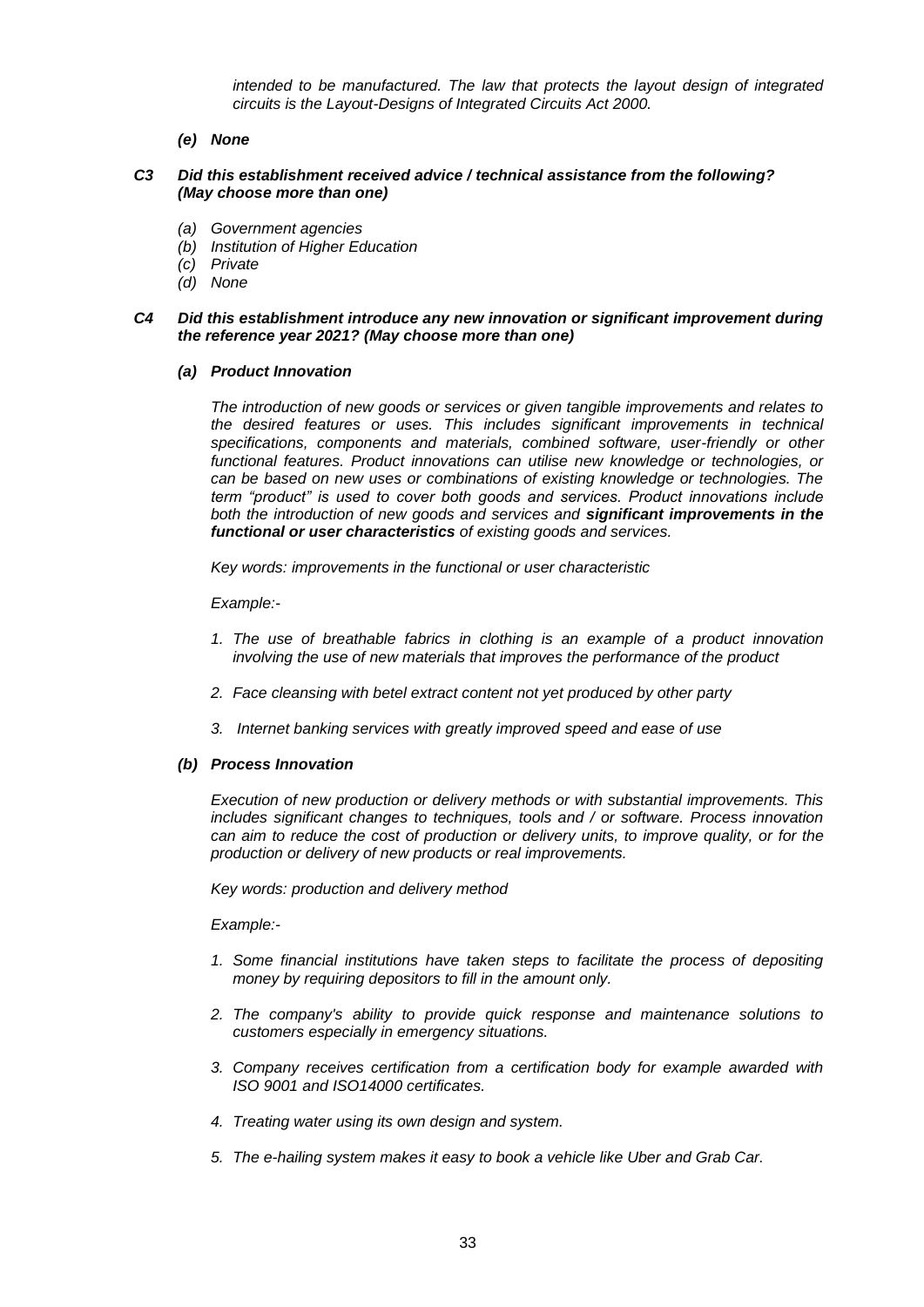## *(c) Organisational innovations*

*Implementation of new organizational methods in corporate business practices, workplace organizations or outside relationships. Organizational innovation aims to improve the company's performance by reducing administrative costs or transaction costs, increasing job satisfaction (employee productivity), gaining access to nonnegotiable assets (such as unauthorized external knowledge) or reducing supply costs.*

Key words: Improve the quality and efficiency of work, enhance the exchange of *information, and improve firms' ability to learn and utilise new knowledge and technologies Example:-*

- *1. Hiring temporary workers according to current needs to reduce recruitment costs. They are people who are experienced in the industry but do not want to be bound as permanent workers.*
- *2. Index / Waiting number system to deal with an organization can be taken online without having to go to the counter.*

## *(d) Marketing Innovation*

*Implementation of new marketing methods involving significant changes in product design or packaging, product placement, product promotion or price. Marketing innovation aims to address customer needs, open up new markets, or introduce new company products in the market, with the intention to increase sales of the company.*

*Key words: Orientation towards customers and markets, with a view to improving sales and market share. Changes in design, appearance and methods.*

#### *Example:-*

- *1. Kuih Bahulu (traditional Malay cake) with strawberry jam, blueberry jam and chocolate chip as filling.*
- *2. The car perfume box changes according to themes such as ketupat in the festive season.*
- *3. Use stockists and agents to market the product.*
- *4. The hotel provides free shuttle service to tourist attractions.*
- *5. There are financial institutions that have made promotions by sponsoring and naming the university hall using their name.*
- *(e) None*

## *C5 Did this establishment receive funding from the following to support your innovation activities? (May choose more than one and state the amount)*

- *(a) Owned funds Owned funds / from own institution – Include: equity, reserves and loans.*
- *(b) Business Enterprises Funds obtained from other private companies / establishments.*
- *(c) Government Funds obtained from sources of federal, state or local governments.*
- *(d) Higher Learning Institutions Funds obtained from public and private higher learning institutions (HLIs).*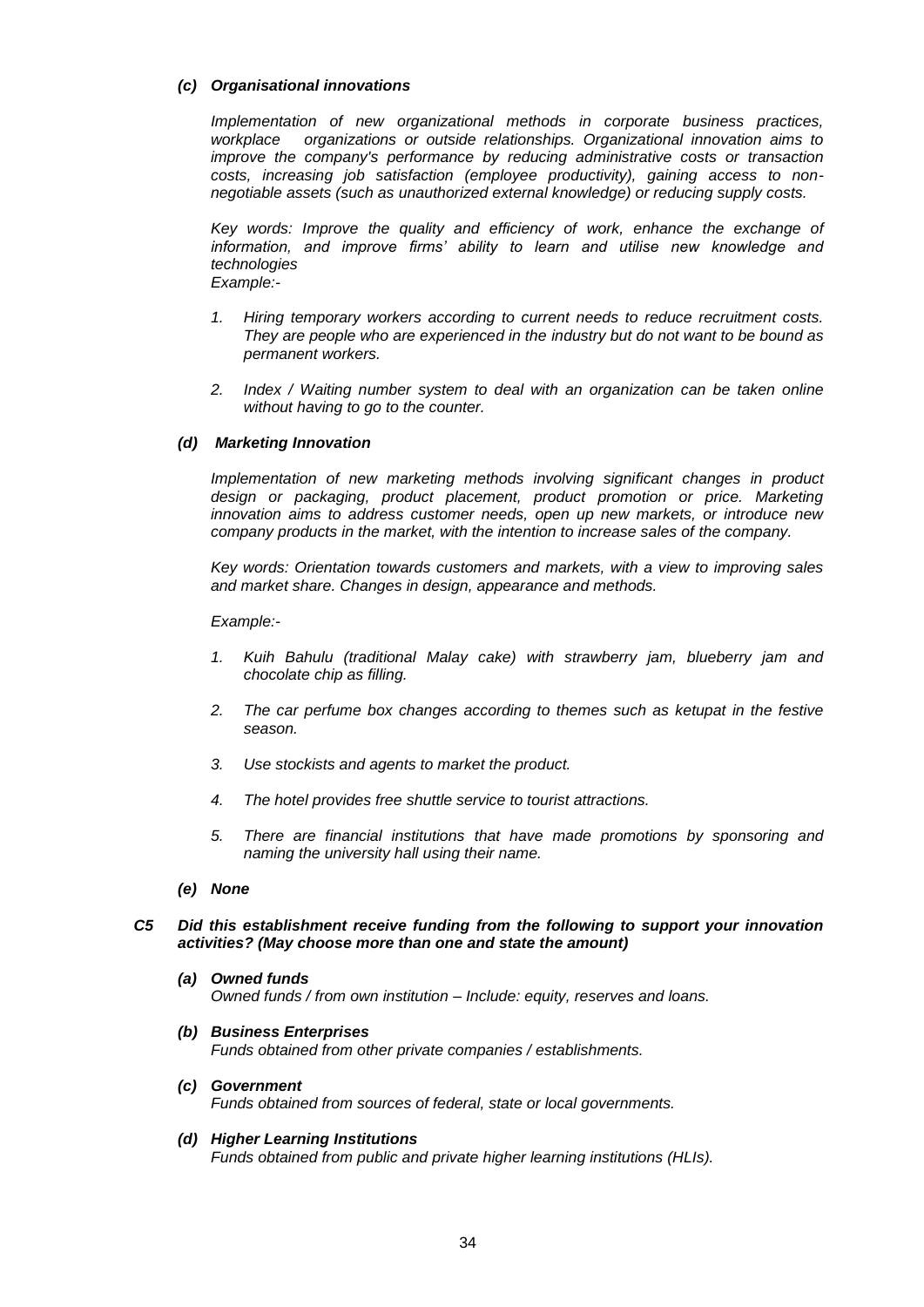- *(e) Foreign funds Funds obtained from overseas entities / organisations.*
- *(f) Other funds Funds obtained from sources other than (a) to (e).*
- *(g) None*

# *General Definition of Research and Development (R&D)*

*Definition: Research and experimental development (R&D) comprise creative and systematic work undertaken in order to increase the stock of knowledge and to devise new applications of available knowledge (Frascati Manual, OECD 2020).*

# *Description:*

*R&D activities should have the following features:*

## *1. Novel (aimed at new discoveries)*

- *New discoveries in research that have not been applied in the industry. (Examples: systematic testing / activity conducted to produce new techniques / processes / designs / products that have not been / used in the industry aimed at solving problems / increasing industrial productivity)*
- *Exemption: Activities carried out for copying, imitating or reversed engineering as a way of acquiring knowledge, are not considered a novel discovery.*

## *2. Creative (including new concepts or ideas that improve existing knowledge)*

 *Objectives-oriented R&D activities and new concepts or ideas to improve existing knowledge. (Example: New methods developed for problem solving and increasing productivity in* 

*performing routine tasks. For example, data processing is non-R&D activity, unless it is part of a project to develop new methods for data processing.)*

*Exemption: This excludes routine change of activity on the product or process.*

## *3. Uncertain results (uncertain)*

 *In general, R&D activities are dynamic, uncertain, especially in terms of the cost or time required to achieve the desired outcome and the results obtained cannot be precisely determined compared to the objective.*

*(Example: R&D prototype model used to test technical concepts and technologies in terms of usability has a high risk of failure, while non-R&D prototypes are often used to obtain technical or legal certifications.)*

## *4. Systematic (Planning carefully and cost is budgeted)*

 *R&D activities are conducted in a planned manner, with records related to processes, activities, human resources and financial resources. Example: Operating / activity manual availability, activity log book, financial and human resources related documents.)*

## *5. Transferable and / or can be reproduced*

- *Potential R&D activities to transfer new knowledge, ensure its use and enable other researchers to reproduce it as part of their R&D activities.*
- *Note: In a business environment, the nature of R&D activities will be protected by the secrecy or other means of intellectual property protection. However, the process and results of R&D activities will be recorded for use by other researchers*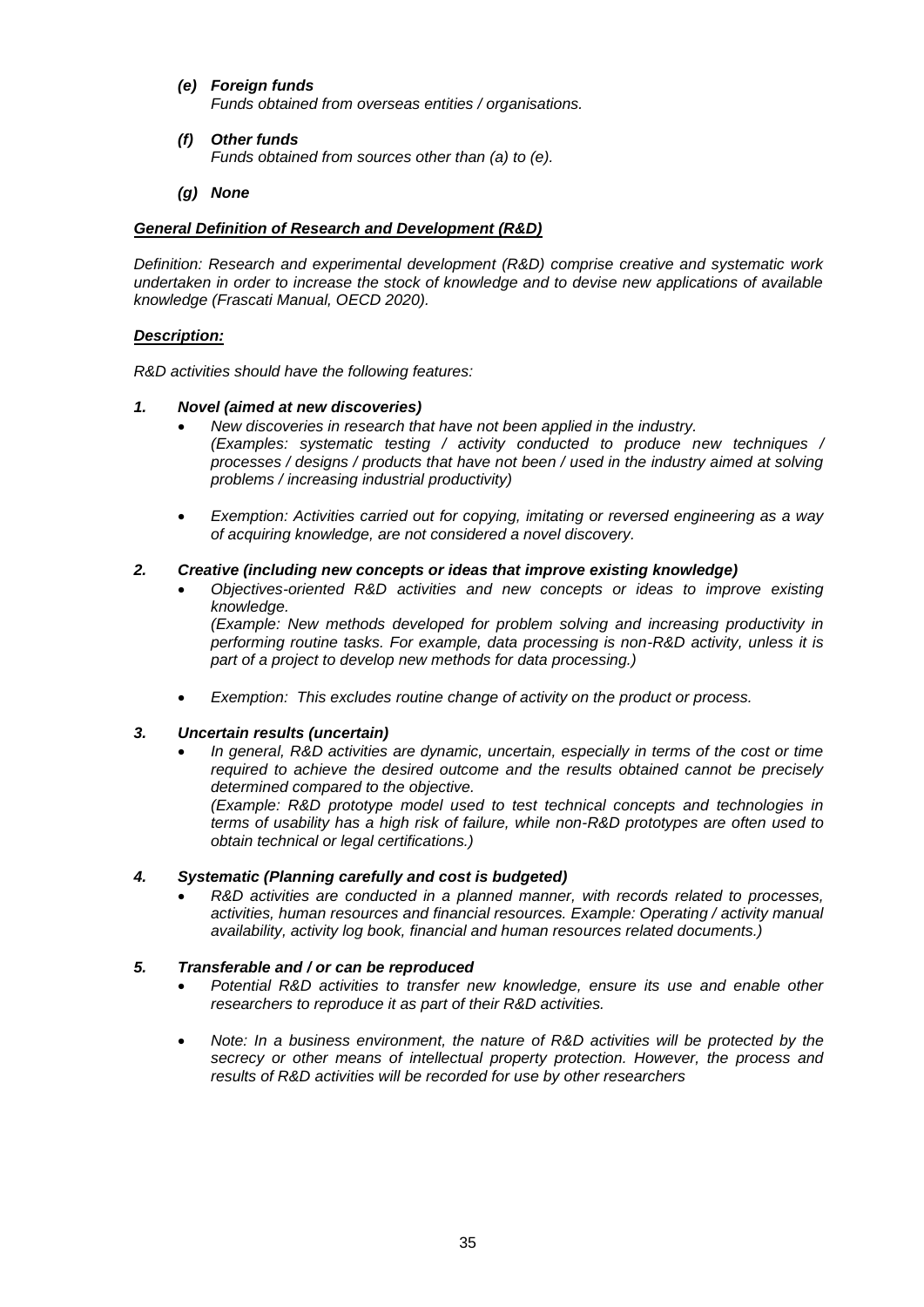## *R&D DOES NOT INCLUDE the following activities:*

- *1. Scientific and technical information services*
	- *Specific activities: collecting, composing, recording, classifying, disseminating, translating, analysing.*
	- *Examples: bibliographic service, patent service, scientific and technical advisory services, scientific conferences.*
- *2. Policy / policy related studies, management studies and efficiency studies, consumer survey, advertising and market researches*
	- *In this context, "policy" covers all policies at national level, international level and policies adopted in a business enterprise / industrial.*
- *3. Routine activities for quality control and testing*
	- *Includes the maintenance of national standards, calibration of secondary standards, routine testing and analysis of materials, components, products, processes, soils, atmospheres and others.*
- *4. Pre-production activities such as demonstration, prototype, equipment completion, and trial production runs*
- *5. Exploring, prospecting or drilling for minerals, petroleum or natural gas Example: A geological test that provides initial information on exploration and mining.*
- *6. Cosmetic modification or style changes to existing products*
	- *Examples: Physical changes such as colours, packages and shapes.*
- *7. General purpose or routine data collection*
	- *Example: Routine activities for topographic mapping, geological survey, hydrology oceanographic, meteorological and astronomy observations.*
- *8. Routine computer programming, system maintenance or software applications*
	- *Example: Routine activities such as maintenance of computers and software.*
- *9. Operations research and mathematical or statistical analysis*
	- *Routine statistical analysis activities (collected regularly) that apply the established model and method.*
	- *Example: Activities using labour's survey data to identify long-term unemployment trends.*
- *10. Commercial, legal and administrative aspects of patenting, copyrighting or licensing activities*
	- *Examples: Patent application and licensing activities, market research, manufacturing start-up, fabricating and re-designing for manufacturing processes.*

## *11. Activities related to standards compliance*

 *Example: Routine compliance with public inspection controls, standard enforcement and others.*

## *12. Specialised routine medical care*

- *Example: Routine service and diagnosis of the disease through organ checks, body fluids (urine, blood) and whole body (autopsy).*
- *C6 Please specify the total expenditure of R&D for the following reference year:*
	- (a) *2018*
	- (b) *2019*
	- (c) *2020*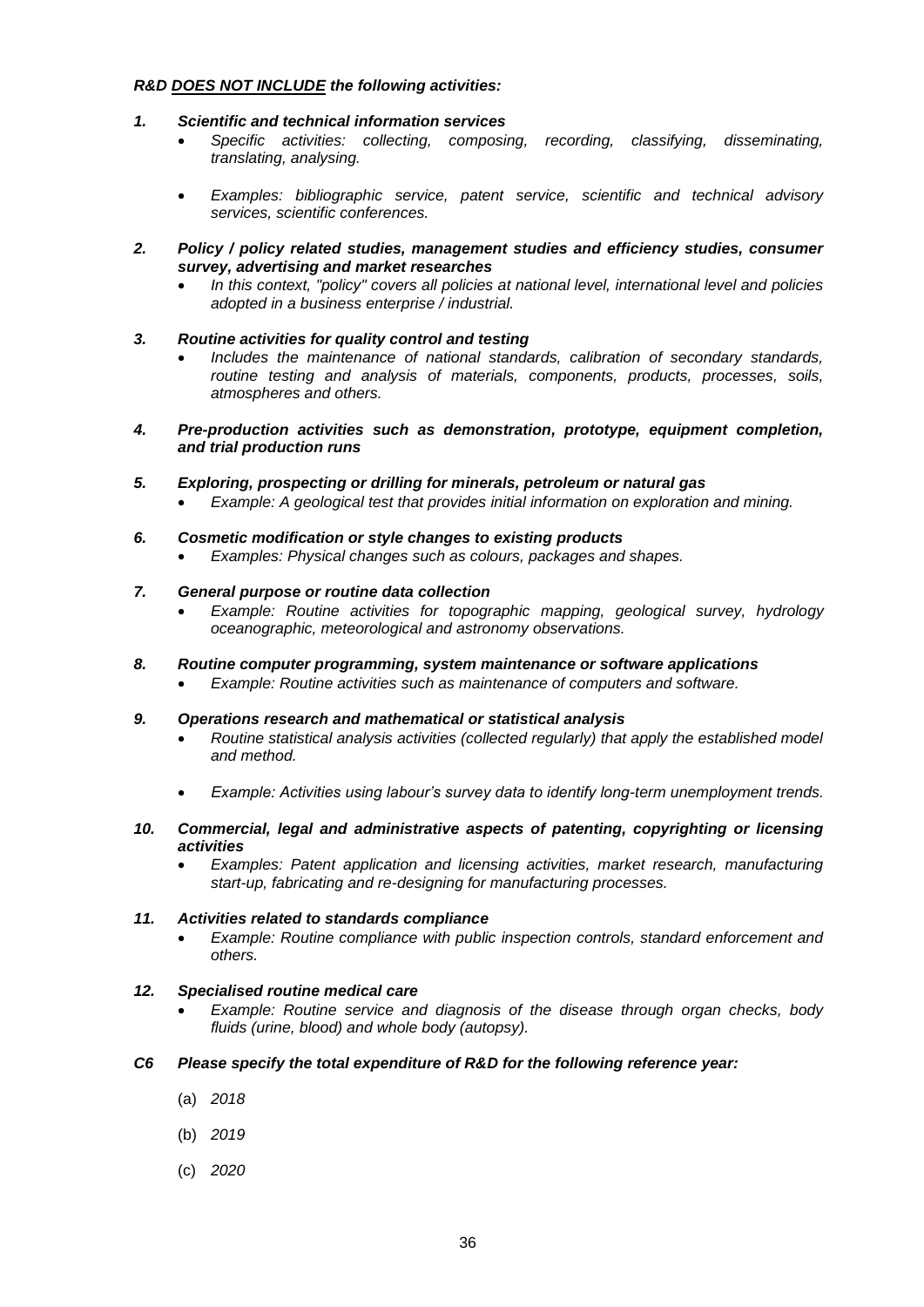*C7 Does your establishment run any R&D activities during the reference year? If YES, please fill in the information related to the R&D which has been conducted internally (in-house).*

## *C8 Current expenditure on R&D.*

## *(a) Labour cost*

*Sum of the basic annual salary and other emoluments (such as EPF contributions, medical benefits, performance bonuses, special allowances, housing and car loans) of each personnel involved directly in R&D).* 

## *(b) Operating cost*

*Such as consumables, repairs, maintenance, purchasing of materials, prototypes, subscription of reference databases and commissioned work.*

## *(c) Other recurrent cost*

*Wages and salaries of staff/personnel that indirectly supporting R&D. Include only part of their wages and salaries that are attributable to the indirect support of R&D (e.g. central finance, personnel services, and cleaning).*

*For example, those who prepare the payment, schedule meetings, prepare documents and so on. They may also be responsible for managing office supplies and contacting vendors and performing other administrative tasks.*

## *C9 Capital expenditure on R&D*

## *(a) Land, building & other structure*

*If the land and buildings purchased are also used for production, please include only the portion used for R&D.*

#### *(b) Vehicles, plants, software, machinery & equipment*

*If the assets purchased are also used for production, please include only the portion used for R&D.*

## *(c) Others*

*Other assets other than those used for production (products etc), please include only parts used for R & D*

## *C10 Source of funds for R&D*

#### *(a) Owned funds Owned funds / from own institution – Include: equity, reserves and loans.*

- *(b) Business Enterprises Funds obtained from other private companies / establishments.*
- *(c) Government Funds obtained from sources of federal, state or local governments.*
- *(d) Higher Learning Institutions Funds obtained from public and private higher learning institutions (HLIs).*
- *(e) Foreign funds Funds obtained from overseas entities / organisations.*
- *(f) Other funds Funds obtained from sources other than (a) to (e).*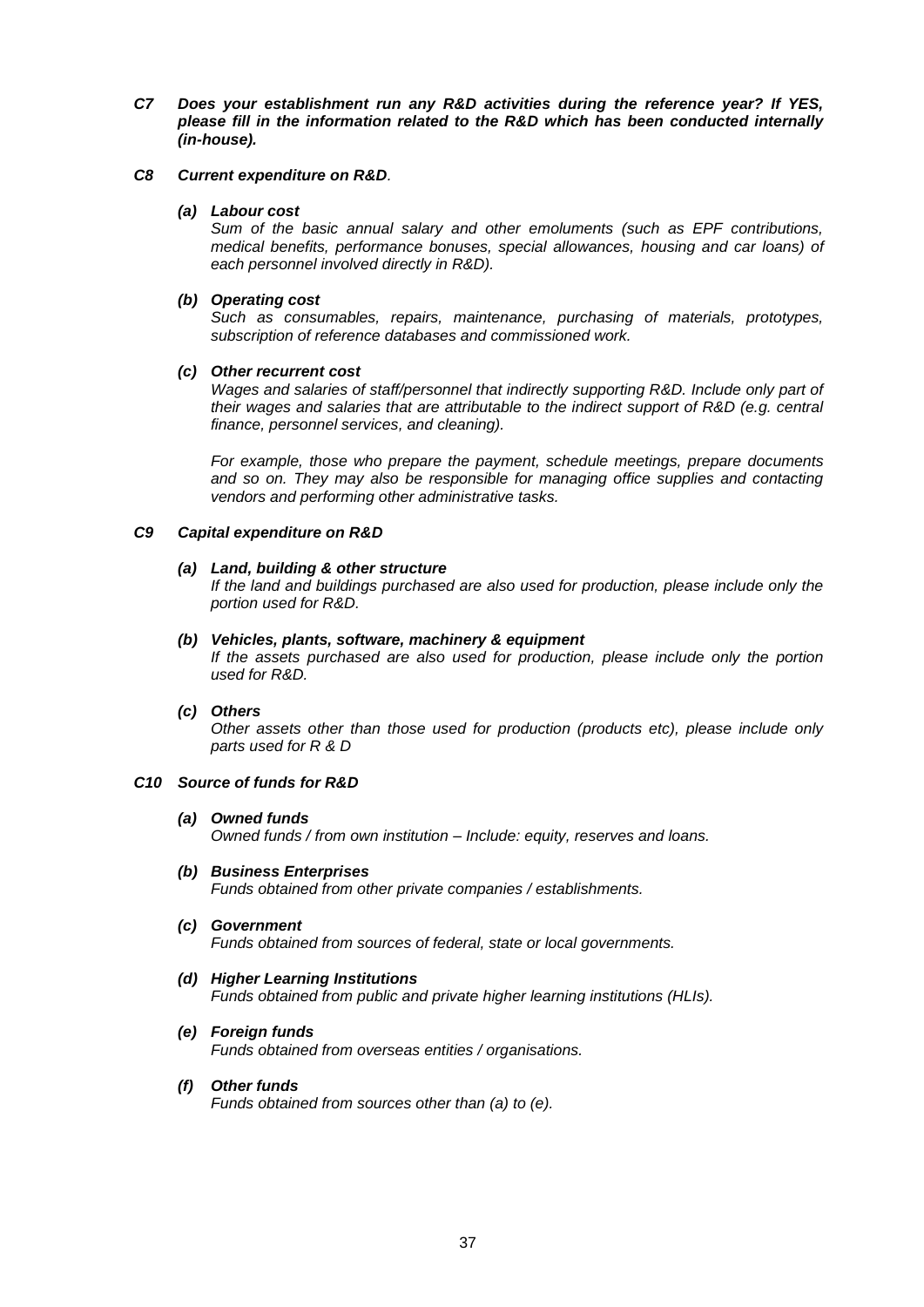## *C11 Please indicate the percentage by type of R&D activity*

## *(a) Basic Research*

*Experimental or theoretical work undertaken primarily to acquire new knowledge without a specific application in view (more academically). It is carried out without looking for any long-term economic or social benefits other than for the advancement of knowledge.*

*Example 1: Research on the properties of general algorithms for handling large amounts of real-time data.*

*Example 2: Research to identify biogas sources from animal waste. Example 3: Research on the potential of oil palm as a new alternative source in the manufacturing industry.*

#### *(b) Applied Research*

*Applied Research involves original activities in acquiring new knowledge with a specific application in view. It also involves research to determine possible uses from the findings of the basic research or to determine new methods or ways in achieving some specific or pre-determined objectives.*

*Example 1: Research to reduce the amount of spam by understanding the overall structure or business model of spam, behaviour and motivation of spammers for software product creation.*

*Example 2: Research to identify biogas production technology from animal waste for industrial use.*

*Example 3: Research to evaluate and identify oil palm ash (OPA) as a new filler for natural rubber compounds in manufacturing industry.*

#### *(c) Experimental Research*

*Research involving systematic activities using existing knowledge gained from research and/or practical experiences for the purpose of creating new or improved materials, equipment, products, systems, processes, or services.*

*Example 1: Start-up company adopts a computer programming code developed by researchers in the production of software products for online marketing and business development.*

*Example 2: A further study to develop a pilot plant (biogas production) from chicken manure for industrial use.*

*Example 3: Further study to produce new oil palm ash-based (OPA) products as a new filler of natural rubber compounds capable of enhancing strength and resilience to replace the use of carbon black and silica in the tyre manufacturing industrial sector.*

## *C12 Please indicate the number of employees and annual salaries & wages for employees involved in research and development*

#### *(a) Researcher*

*Researchers are professionals, which engaged in the conceptualisation or creation of new knowledge, products, processes, methods and systems, and in the management of the projects concerned. Postgraduate students at Master's degree in research mode and PhD involved in R&D should be considered as researchers.*

## *(b) Technician*

*Technicians and equivalent staff are persons whose main tasks require technical knowledge and experience in one or more fields of engineering, physical and life sciences (Technicians) or social science and humanities (Equivalent staff). They*  participate in R&D by performing scientific and technical tasks involving the application of *concepts and operational methods, normally under the supervision of researchers.*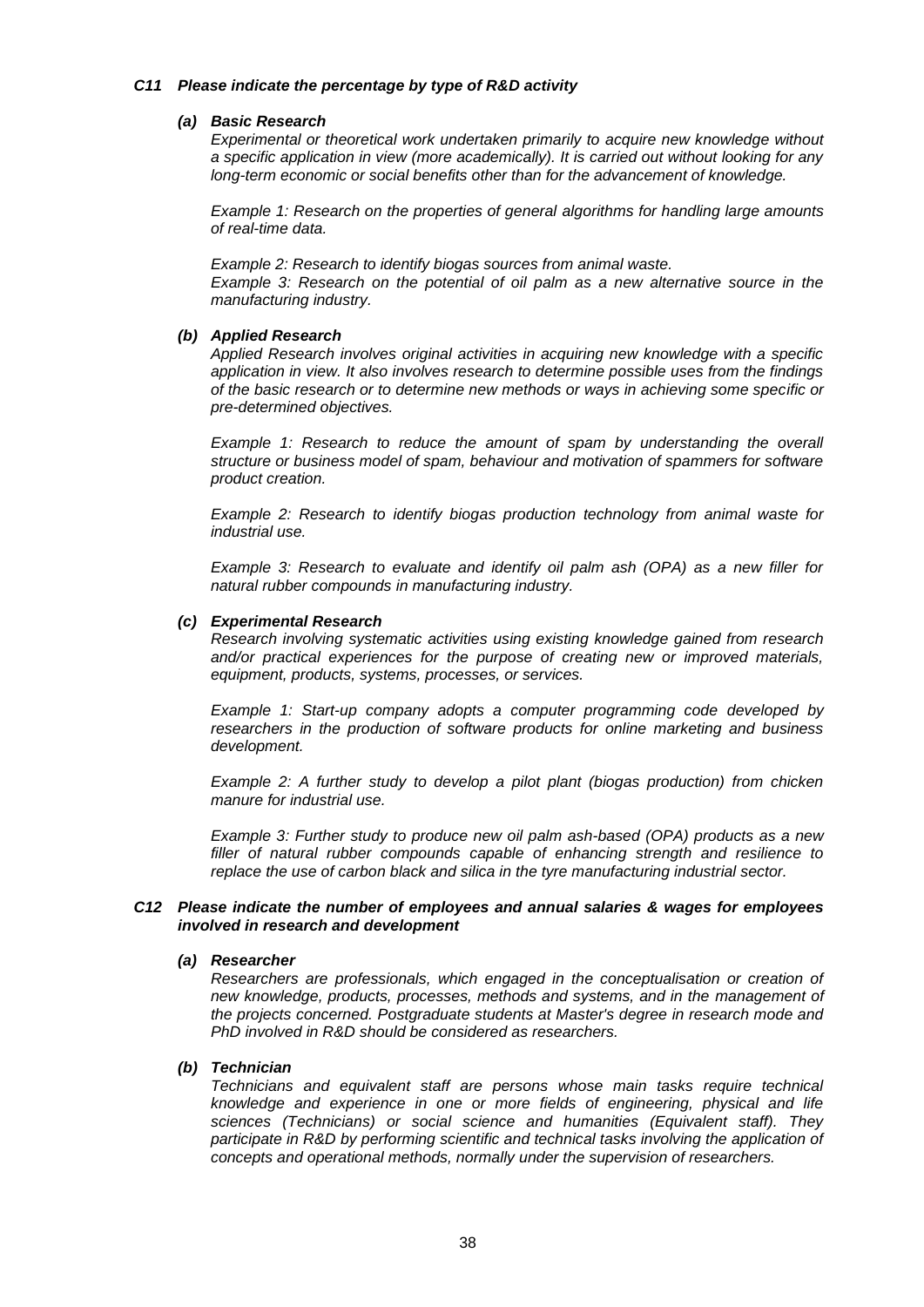# *(c) Supporting Staff*

*Other supporting staffs include consultants, skilled and unskilled workers, secretarial and clerical staffs who participate by supporting R&D projects or are directly associated with such projects. Also included in this category are managers and administrators dealing mainly in financial and personnel matters, and in general administration, insofar as their activities are a direct service to R&D. Do not include staff outside the R&D performing unit that provides indirect support.*

#### *Note :*

| <b>Item</b>           | R&D                                                                                                                                                      | <b>Innovation</b>                                                                                                                                                                                                                                                                                      |
|-----------------------|----------------------------------------------------------------------------------------------------------------------------------------------------------|--------------------------------------------------------------------------------------------------------------------------------------------------------------------------------------------------------------------------------------------------------------------------------------------------------|
| <b>Definition</b>     | work<br><b>Systematic</b><br>undertaken<br>in<br>order to increase the stock<br>οf<br>knowledge and to devise new<br>applications of available knowledge | An innovation is the implementation<br>of a new or significantly improved<br>product (goods or services), or<br>process, a new marketing method,<br>or a new organisational method in<br>practices,<br>workplace<br>business<br>organisation or external relations<br>(Oslo Manual 3rd Edition, 2005). |
| Features              | Novel,<br>creative,<br>uncertain,<br>systematic and transferable and/or<br>reproducible results / products.                                              | Creative and innovative ideas for<br>modifications<br>improvements<br>or<br>related to products / services.                                                                                                                                                                                            |
| Example<br>(Activity) | Example 1: Research to identify<br>biogas production technology from<br>animal waste for industrial use.                                                 | Example 1: The use of breathable<br>fabrics in clothing is an example of<br>a product innovation involving the<br>use of new materials that improves<br>the performance of the product                                                                                                                 |
|                       | Example 2: Further<br>study<br>to<br>produce new oil palm ash-based<br>(OPA) products as a new filler of<br>natural rubber compounds capable             | Example 2: The e-hailing system<br>makes it easy to book a vehicle like<br>Uber and Grab Car.                                                                                                                                                                                                          |
|                       | of enhancing strength and resilience<br>to replace the use of carbon black<br>and silica in the tyre manufacturing<br>industrial sector.                 | Example 3: Index / Waiting number<br>system to deal with an organization<br>can be taken online without having<br>to go to the counter.                                                                                                                                                                |
|                       |                                                                                                                                                          | Example 4: The car perfume box<br>changes according to themes such<br>as ketupat in the festive season.                                                                                                                                                                                                |

## *SECTION D – Marketing and Promotion*

## *D1 Did this establishment use any marketing media to promote your business? Please indicate the medium used*

*Please indicate the type of marketing and promotion undertaken by this establishment such as advertising, brochures, etc. (May choose more than one)*

- *(a) Marketing agent refers to a registered company that works to promote products of other companies.*
- *(b) Advertisement (newspaper, TV and magazines)*
- *(c) Flyers, catalogues, etc.*

*.*

- *(d) Domestic expo and exhibition refers to the expo / exhibition made in the country.*
- *(e) Overseas expo and exhibition refers to the expo / exhibition made outside the country.*
- *(f) Online medium statement refers to the written or recorded statement distributed to the members for the purpose of marketing / promotion.*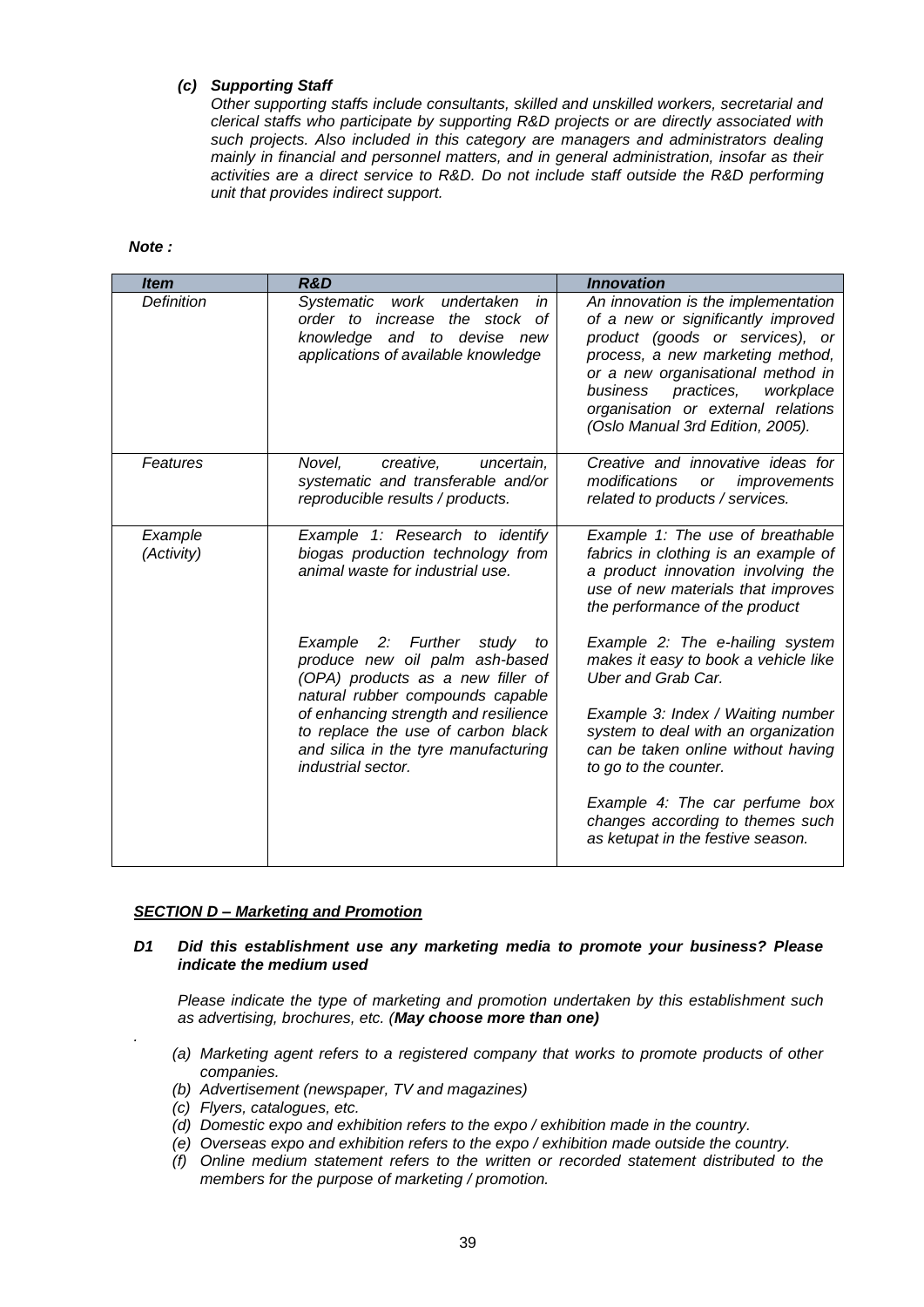- *(g) Search engine optimisation (e.g. Google, Yahoo) is a database which stores the links web page and a keyword or phrase that can be accessed via the internet.*
- *(h) Social networking website (e.g. Blog, Twitter, Facebook, etc.) is a platform to build social networks or social relations among people who share similar interests, activities, backgrounds or real-life connections.*
- *(i) Event sponsorship refers to the relationship which the company offers financing to other companies, corporation organisation, etc. in exchange of promotional opportunities.*
- *(j) Not applicable*

# *SECTION E – Imports and Exports*

- *E1 Please report the total amount of import and export based on the breakdown of goods and services.*
	- *(a) Goods - Includes general trading components, merchandise for processing, maintenance services on goods, goods acquired by aircraft at airports and ports and non-monetary gold.*
		- *Imports of Goods - A goods brought into the country, either directly or stored in controlled warehouses regardless of whether the goods are for their own use, processed, used in manufacturing or re-exported to another country. It is also termed 'general import'.*
		- *Exports of Goods - Goods (locally produced or manufactured or imported for reexport) brought out of the country. It is also termed 'general export'*
	- *(b) Services - service activities offered by your establishment such as accounting, banking, consulting, education, insurance, transport health.*
		- *Imports of services - Services derived from non-residents (refer to individuals, companies or overseas institutions who live or reside in Malaysia for less than a year (12 months) who are brought into the country.*
		- *Exports of services - Services rendered and carried out by the Malaysian resident for less than one year (12 months).*
- *E2 Please provide the top three export countries of this establishment's halal products and the use of the Free Trade Agreement (FTA) for each country. The FTA is a trade agreement between two countries to reduce tariffs and import duties as well as promote trade in goods and services between the two countries.*
- *E3 Please indicate the name of country this establishment intend to diversity its halal export markets*

## *SECTION F – Environmental Protection Expenditure*

- *F1 Please indicate how this establishment manages waste and pollutants? (May choose more than one)*
	- *(a) Disposed by the establishment itself*

*Waste and pollutants are disposed by the establishment itself, whether in private landfills or disposal sites owned by other establishments.*

*(b) Managed by the appointed contractor*

*Establishment pays certain amount of expenditure to the appointed contractor to dispose the generated waste and pollutants.*

*(c) Using public bins*

*The generated waste and pollutants are disposed of using public bins without spending any fees.*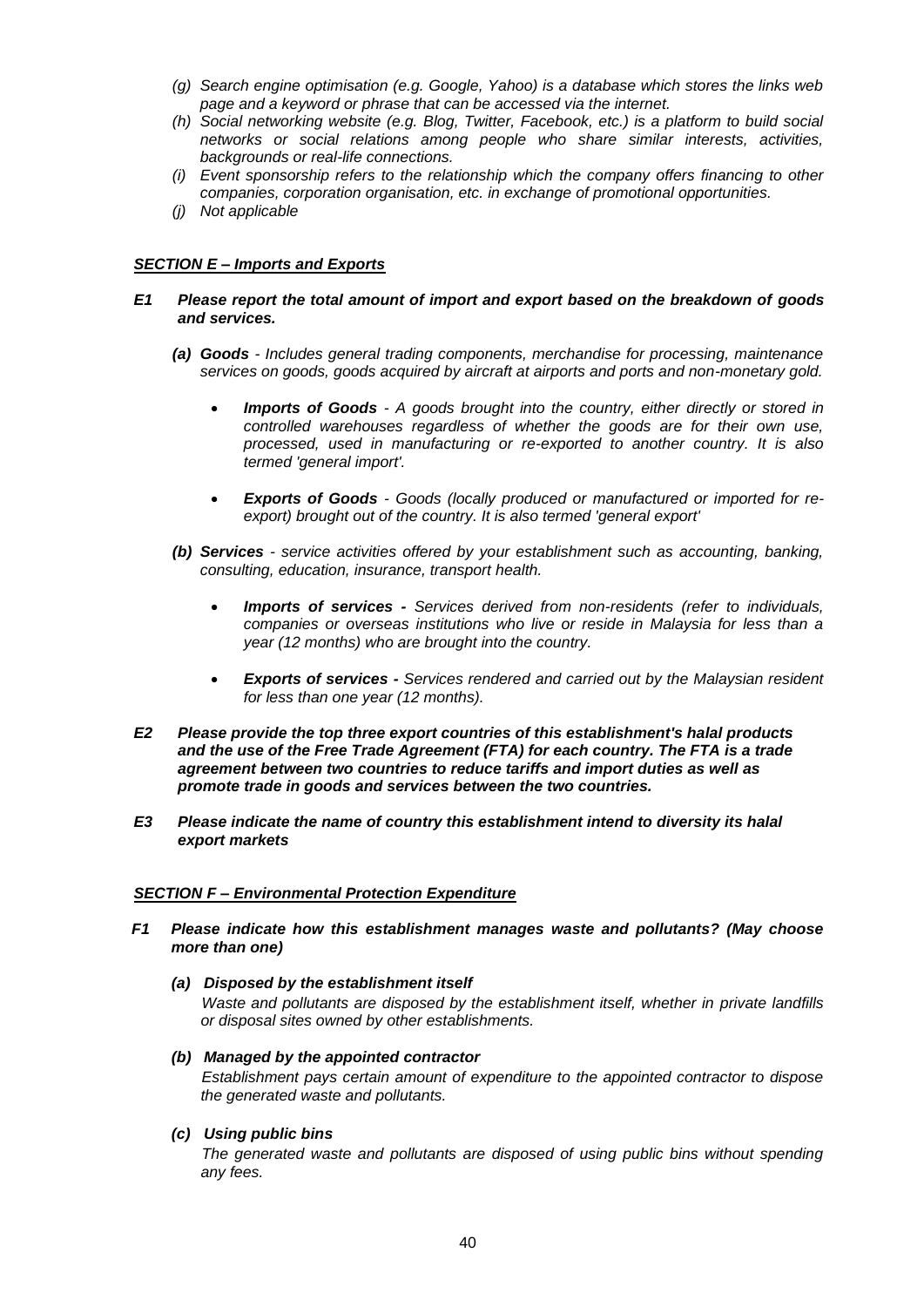*(d) Others*

*Other than the above options and should be specified.*

*Environmental protection expenditure refers to all operating and capital expenditure in relation to compliance or in anticipation of environmental regulations/conventions in Malaysia. This includes expenditure for preventing, reducing and rehabilitation of environmental degradation or preserving the environment.*

*Pollution management expenditure refers to fees incurred to ensure that pollutants produced during the production process do not harm the environment. It consists of environmental monitoring expenditure, site reclamation & decommissioning, pollution abatement & control and pollution prevention. These expenditures involve air media, surface water, soil & groundwater and noise, vibration & radiation.*

*Capital Expenditure refers to expenditure incurred in purchasing or installing parts / equipment in order to comply with environmental regulations in Malaysia.*

*Operating Expenditure refers to operational costs including labour cost, expenditure incurred in purchasing services, fuel and electricity supply, spare parts and supplies and all other cost to compliance with environmental regulations.*

## *F2 Environmental Monitoring*

*Costs related to equipment, supplies, labour and purchased services that are used in response to or in anticipation of regulations or conventions requiring the monitoring of pollutants emitted by establishment.*

*E.g. Install monitoring tools (CEMS) and pH meter*

## *F3 Pollution abatement and control*

*Capital and operating expenditure for equipment or facilities which are separately identifiable and which have been installed exclusively to prevent or to reduce emission of pollutants. Expenditure related to the operation of an incinerator centre or landfill site owned by establishment is also included.* 

*Example: Installation of smoke chimney, waste water treatment plant and noise boundary wall*

## *F4 Pollution Prevention*

*Utilization of technologies, equipment or processes that reduce or eliminate pollution and waste at the source instead of at the end-of-pipe or stack before the pollution or waste is created. Examples include the installation of more efficient processes that consume less energy or inputs, the redesign or reformulation of the production process to reduce pollution or emissions, reuse, recirculation or recycling of materials on-site.*

*Example: Use of silencers for generators and use of green technology equipment.*

## *F5 Site reclamation and decommissioning*

*Expenditure to clean up the environmental damage resulting from any establishment's operations and decommissioning expenditure but excludes any penalty or compound due to environmental damage or any provision for future environmental liability. E.g. Recovery of landfill for recreational park.*

## *F6 Waste management expenditure*

*Waste management and sewerage services include the collection, treatment, storage, disposal and recycling of all domestic, industrial, hazardous and non-hazardous waste and sewage, establishment, contractor, private and public sector.* 

*Examples: Payment made to Alam Flora, Kualiti Alam, recycling companies, etc.*

### *F7 Environmental assessment & audits expenditure and environmental charges*

- *(i) Environmental assessment and audits expenditure include:*
	- *(a) Expenditures for reviews of current operations for compliance with regulations (audits).*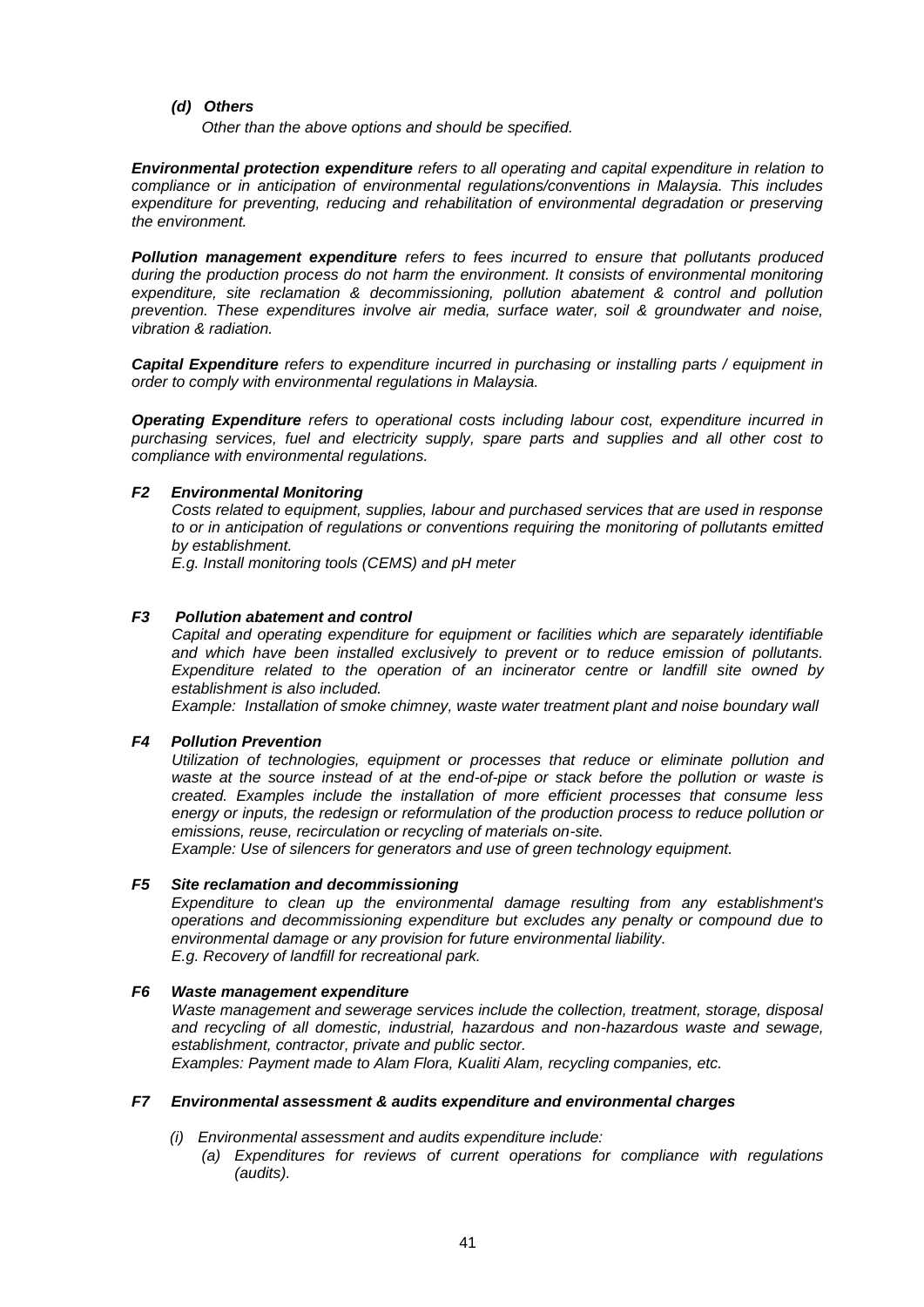- *(b) Expenditures to evaluate the environmental impact of proposed programs or projects (assessments).*
- *(c) Expenditures for associated legal and consulting costs.*
- *(ii) Environmental charges*
	- *(a) Permits, fees, levies, special assessments and related fees.*
	- *(b) Any fines, penalties or damage awards paid to government agencies or to individuals.*
	- *(c) Other charges paid to regulating bodies in order to allow operations to take place at this establishment.*
- *F8 Expenditure to protect wildlife and habitat from the effects of any establishment's operation*

*Expenditure made in compliance with environmental laws/regulations or conventions to protect wildlife and habitat from the effects of any establishment's operation/activity. Example: Providing special routes for wildlife on highways.*

## *F9 Other environmental expenditure*

*Other environmental expenditures include:*

- *(i) Environmental awareness campaign.*
- *(ii) Courses or conference related to environment.*
- *(iii) Handing monetary funds to schools or agencies to implement environmental awareness programme and activities to protect the environment e.g. Earth Day, Recycle Campaign, planting mangrove tree or others.*
- *(iv) Cooperation with government agencies/NGO's/universities/colleges/schools or people in one place such as 'gotong-royong' to clean-up forest reserve area, Earth Day and so on. Excludes 'gotong-royong' by your establishment in your establishment area.*
- *(v) Sponsorship such as wild life conservation programmes in zoos (medicine or food sponsorship) or adopting rivers to monitor its cleanliness and well-being.*

## *F10 Did this establishment have environmental certifications? (May choose more than one)*

- *(a) ISO 14001 is an international standard environmental management. It provides a set of standard requirements for environmental management system (EMS). This also provides a framework for best practices of environmental management to aid the organisations to prevent pollution, reduce environmental impact, comply with environmental laws and develop businesses in a sustainable manner.*
- *(b) ISO 14004 provides guidance on the development, implementation, maintenance and improvement of environmental management system and their co-ordination with other management systems. The guidelines in this document are intended applicable to any organisation, regardless of size, type, location or maturity level. Although ISO 14004 guideline is aligned with ISO 14001 environmental management system model, it is not intended to meet the requirements of ISO 14001.*
- *(c) ISO 14064 aims to assist organizations in quantifying and reporting greenhouse gas (GHG) emissions.*
- *(d) Roundtable on Sustainable Palm Oil (RSPO) is a guarantee of sustainable palm oil production process and commodity production that does not bring any damage to the environment and harm to the community.*
- *(e) Malaysian Timber Certification Scheme (MTCS) is a certificate issued by Malaysian Timber Certification Council (MTCC). It is a voluntary scheme that provides an independent assessment about practices on forest management, to ensure a sustainable management of forests and natural forests, as well as to meet the demand for certified timber products.*
- *(f) Forest Stewardship Council (FSC) is a voluntary certification, which aims to ensure the forest products are being managed responsibly and benefically to environment, social and economy. There are two (2) types of certificates; forest management and chain-of-custody*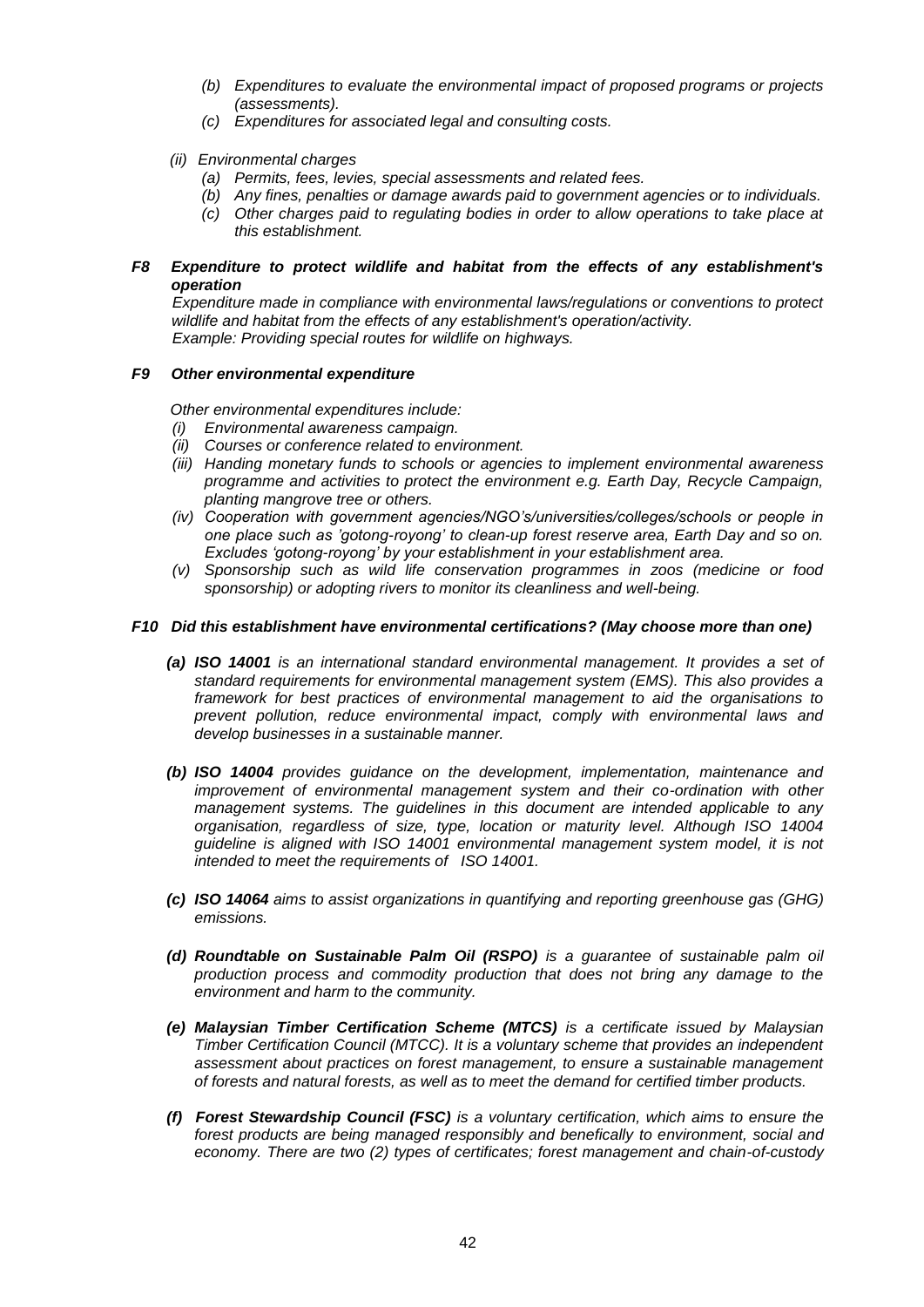*which involved the management of production for forest products all the way to the end user.* 

*(g) Other environmental certification.*

 *Please specify environmental certificates other than those stated*

*(h) None*

*Does not have any Environmental certification*

#### *F11 Did this establishment publish the Sustainability Reports?*

*Sustainability Report refers to the annual report issued in relation to sustainable management either in the form of a specific report or reported through part of the company's annual report (subsidiary and parent company). For subsidiary establishments, sustainability reporting to parent company can be considered if the parent company publishes the sustainability report.*

#### *F12 Please indicate of use of recycled materials as production input*

*Please state the total purchase of recycled materials as raw materials for the Production process in value (RM) and quantity (metric tons). Recycled materials refer to materials that have been used (examples: paper, plastic, iron, rubber, glass, etc.) purchased from other establishments.*

#### *F13 Please indicate percentage of use of recycled materials by type*

*If question F12 is answered, please state the percentage of use by type of material as follows:*

| а. | Plastics | е. | Textiles |
|----|----------|----|----------|
| b. | Paper    | t. | Rubber   |
| c. | Metal    | g. | Others   |
| d. | Glass    |    |          |

*The sum for all types of materials reported should amount to 100%.*

#### *SECTION G – Technology and Fourth Industrial Revolution (4IR)*

#### *G1 Please indicate the automation level of the production process for establishment*

#### *(a) Smart automation (integrated)*

*Fully autonomous operation occurs in all situations and extends to supply chain partners. Require no human interaction at all*

### *(b) Fully automation*

*Most assets operate autonomously and are synchronized to optimize production, safety, and maintenance under certain circumstances or conditions. It brings together autonomous components with appropriate functionality to perform as a system. However, there is still a need for humans to perform many tasks as not all disciplines are integrated at this level. In addition, if the specific circumstances are not met, then the operators must take control of the operation.* 

#### *(c) Mixed-mode automation*

*Automated systems take control in certain situations. System alerts to issues. Humans confirm proposed solutions or act as a fall-back.*

#### *(d) Semi-automation*

*The automation system takes control in certain situations when and as requested by a human operator, for limited periods of time. People are still fully responsible and heavily involved, monitoring the state of operation and specifying the targets for the limited control situations.*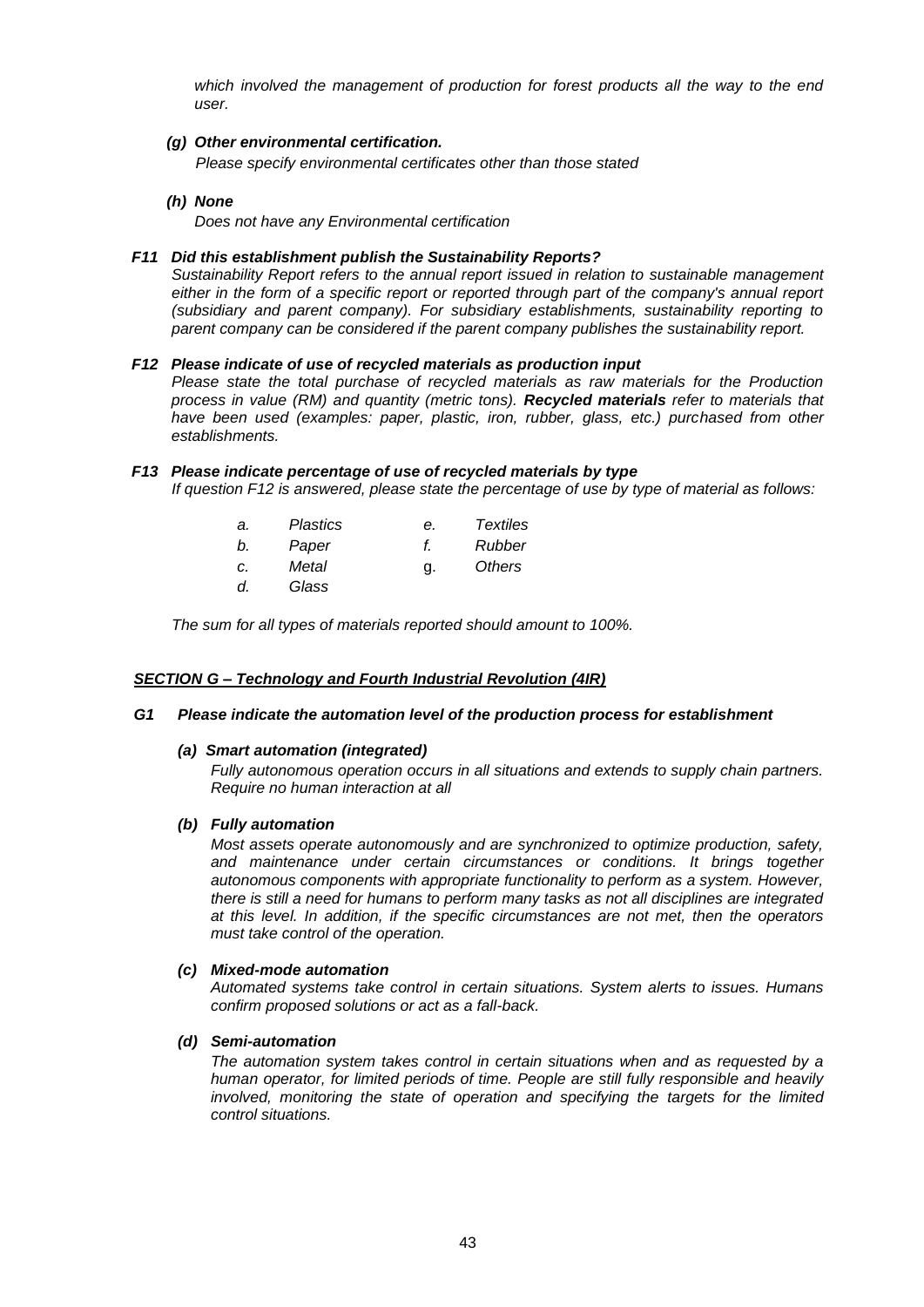## *(e) Manual*

*No automatic actions are occurring, with operations relying on humans to make all decisions and perform all functions. Historically, most industrial operations began with significant human intervention required to run and maintain the operations.*

## *G2 Did this establishment using the following technology.*

*Please select Yes or No. If Yes, please state the percentage (%) of usage*

### *(a) Biotechnology*

*Biotechnology is the application of science and technology to living organisms, as well as*  parts, products and models thereof, to alter living or non-living materials for the *production of knowledge, goods and services.*

## *(b) Nanotechnology*

*Nanotechnology is the understanding of processes and phenomena and the application of science and technology to organisms, organic and inorganic materials, as well as parts, products and models thereof, at the nanometre-scale (but not exclusively below 100 nanometres) in one or more dimensions, where the onset of size-dependent phenomena usually enables novel applications. These applications utilise the properties of nanoscale materials that differ from the properties of individual atoms, molecules, and bulk matter for the production of knowledge, goods and services, like improved materials, devices, and systems that exploit these new properties.*

## *G3 Please indicate the technology or solution adopted by this establishment Please mark whichever is applicable*

#### *1. Production*

*Production is an activity carried out under the control and responsibility of an institutional unit that uses input of labour, capital and goods and services to produce outputs of good and services.*

#### *(a) Enterprise Resources Planning (ERP)*

*Framework for organizing, defining, and standardizing the business processes necessary to effectively plan and control an organization so the organization can use its internal knowledge to seek external advantage.*

## *(b) Supply Chain Management (SCM)*

*The design, planning, execution, control, and monitoring of supply chain activities with the objective of creating net value, building a competitive infrastructure, leveraging worldwide logistics, synchronizing supply with demand, and measuring performance globally.* 

## *(c) Manufacturing Execution System (MES)*

*Programmes and systems that participate in shop floor control, including programmed logic controllers and process control computers for direct and supervisory control of manufacturing equipment; process information systems that gather past performance information, then generate reports; graphical displays; and alarms that inform operations personnel what is going on in the plant currently and a very short history into the past.*

## *(d) Supervisory Control and Data Acquisition (SCADA)*

*System operating with coded signals over communication channels in order to provide control of equipment and to acquire information about the status of the equipment.*

## *(e) Programmable Logic Controller (PLC)*

*An electronic device that is programmed to test the state of input process data and to set output lines in accordance with the input state.*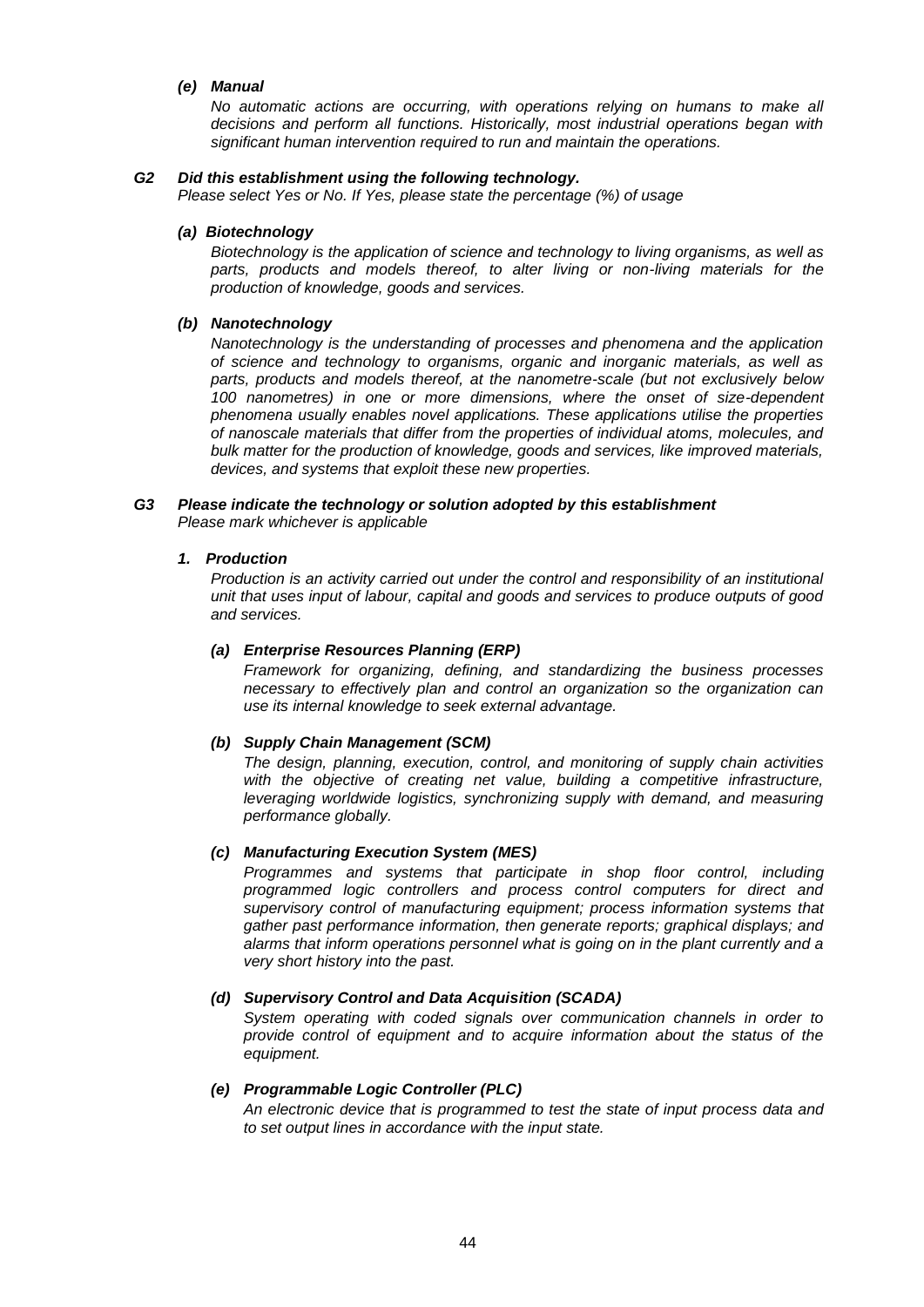# *(f) Distributed Control System (DCS)*

*A development of a control system using computers and other electronic devices so that the controller of a system loop is more integrated and can be done by everyone quickly and easily.*

## *(g) Computerised Numerical Control (CNC)*

*Method for automating control of machine tools through the use of software attached to the tool.*

## *(h) Computer-Aided Manufacturing (CAM)*

*The use of computers to program, directs, and control production equipment in the fabrication of manufactured items*

*(i) Automation (robotics, conveyor belts, lifts, automated-guided vehicles (AGV), etc.)*

*The substitution of machine work for human physical and mental work continuously*

*(j) In-line Quality Control (scanners, vision inspection, CCTV smart sensor, etc.) Process incorporates inspection points across the production line. These points inspect the product for quality in terms of various standards or specifications.*

## *(k) Additive Manufacturing (3D Printing, rapid prototyping, etc.)*

*A concept that refers to a group of technologies that builds physical objects directly from 3D (Computer-Aided Design – CAD) data. In additive manufacturing the object is built up by the consecutive addition of liquids, sheets or powdered materials in ultra-thin layers.*

## *(l) Internet-of-thing (IoT)*

*The Internet of Things includes all devices and objects whose state can be altered via the Internet, with or without the active involvement of individuals. While connected objects may require the involvement of devices considered part of the "traditional Internet", this definition excludes laptops, tablets and smartphones.*

## *(m) Big Data Analytics*

*A type of quantitative research that examines large amounts of data to uncover hidden patterns, unknown correlations and other useful information.*

## *(n) Artificial Intelligence*

*Computer-based applications that carry out functions typically associated with humans, such as visual perception, decision-making, and speech recognition. AI's most recent advances include machine learning (ML), in which algorithm-driven tools can self-correct and learn over time. Robotic process automation (RPA) is the application of robotics to the processes of an increasing range of white-collar jobs.*

## *(o) Simulation*

The technique of using representative or artificial data to reproduce in a model *various conditions that are likely to occur in the actual performance of a system.*

## *(p) Others (please specify)*

## *2. Inventory*

*Inventory refers to the stocks of items, component parts and raw materials a company uses in production.*

## *(a) Inventory Management*

*Business management with related to the planning and controlling inventories as it is bought, manufactured, stored, and used.*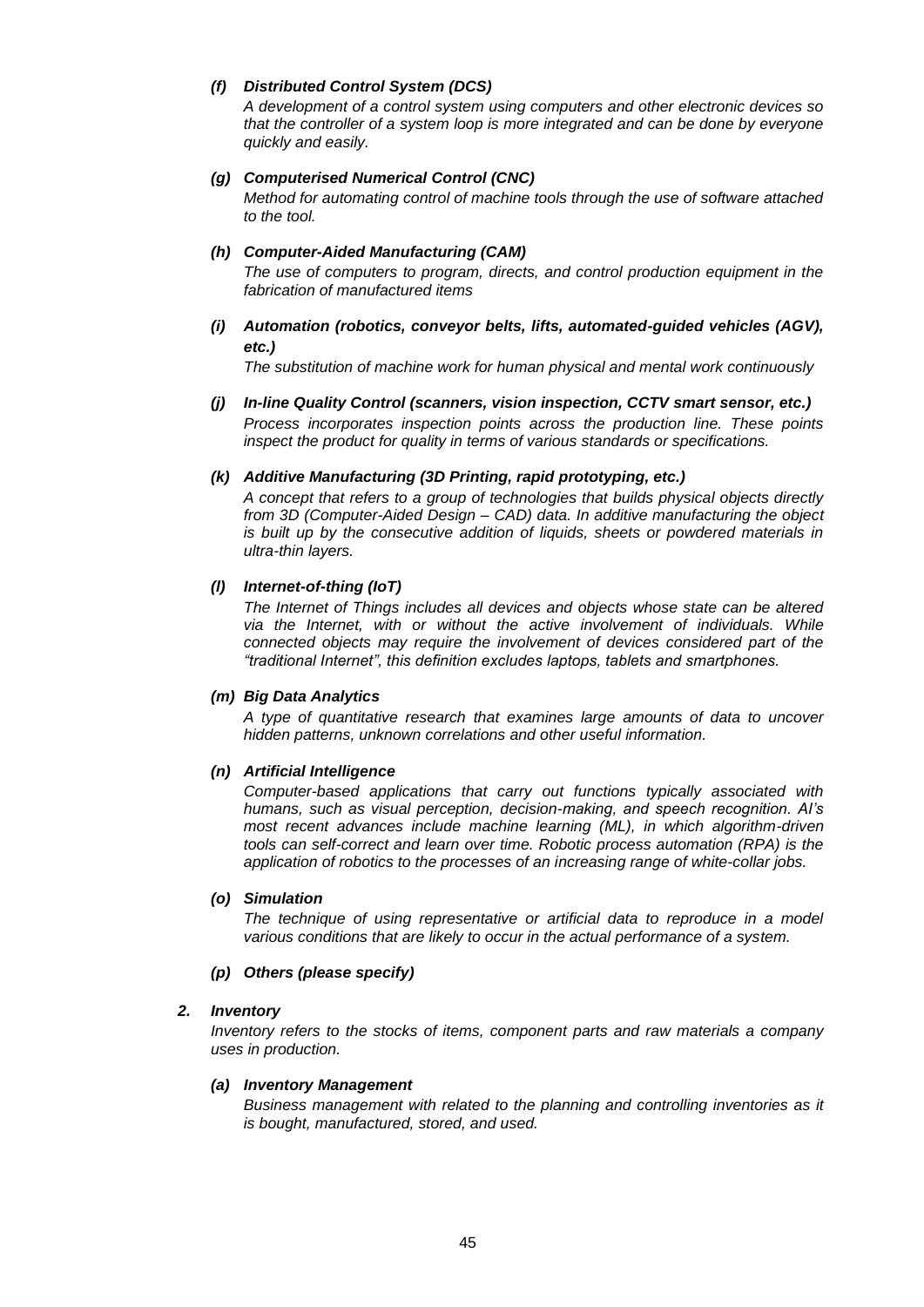## *(b) Warehouse Management*

*A system that manages all processes that a warehouse carries out. These processes include receiving, picking, and shipping.*

## *(c) Automated Material Handling*

*Using robots and other computerized devices for moving, lifting, pulling, pushing, storing, and retrieving goods and products.*

## *(d) Barcode / QR Code*

*Type of barcode that can be read easily by a digital device and which stores information as a series of pixels in a square-shaped grid.*

## *(e) Radio Frequency Identification (RFID)*

*Technologies that use wireless communication between an object (or tag) and interrogating device (or reader) to automatically track and identify such objects.*

## *(f) Internet-of-thing (IoT)*

*The Internet of Things includes all devices and objects whose state can be altered*  via the Internet, with or without the active involvement of individuals. While *connected objects may require the involvement of devices considered part of the "traditional Internet", this definition excludes laptops, tablets and smartphones.*

## *(g) Big Data Analytics*

*A type of quantitative research that examines large amounts of data to uncover hidden patterns, unknown correlations and other useful information.*

## *(h) Artificial Intelligence*

*Computer-based applications that carry out functions typically associated with humans, such as visual perception, decision-making, and speech recognition. AI's most recent advances include machine learning (ML), in which algorithm-driven tools can self-correct and learn over time. Robotic process automation (RPA) is the application of robotics to the processes of an increasing range of white-collar jobs. In the words of AI visionary Andrew Ng, "if a task takes less that a second of thought, a machine can probably do it."*

## *(i) Others (please specify)*

## *3. Administration*

*Administration refers to the arrangements and tasks needed to control the operation of a plan or organisation.*

## *(a) Word Processing (MS Word, Google Docs, Pages etc.)*

*Device or computer program that provides for input, editing, formatting, and output of text, often with some additional features.*

## *(b) Spreadsheet (MS Excel, Numbers, etc)*

*A software application capable of organizing, storing and analysing data in tabular form.*

## *(c) Presentation (Power point, Keynote, Prezi, etc.)*

*Application software that is specifically designed to allow users to create a presentation of ideas by stringing together text, images and audio/video.*

## *(d) Data & Document Management*

System or software that allows the creation, storage, managing, indexing, *protection, and retrieval of digital documents.*

## *(e) Intranet*

*A privately-owned network that makes use of internet technology and applications to meet the needs of an enterprise. It resides entirely within a department or company,*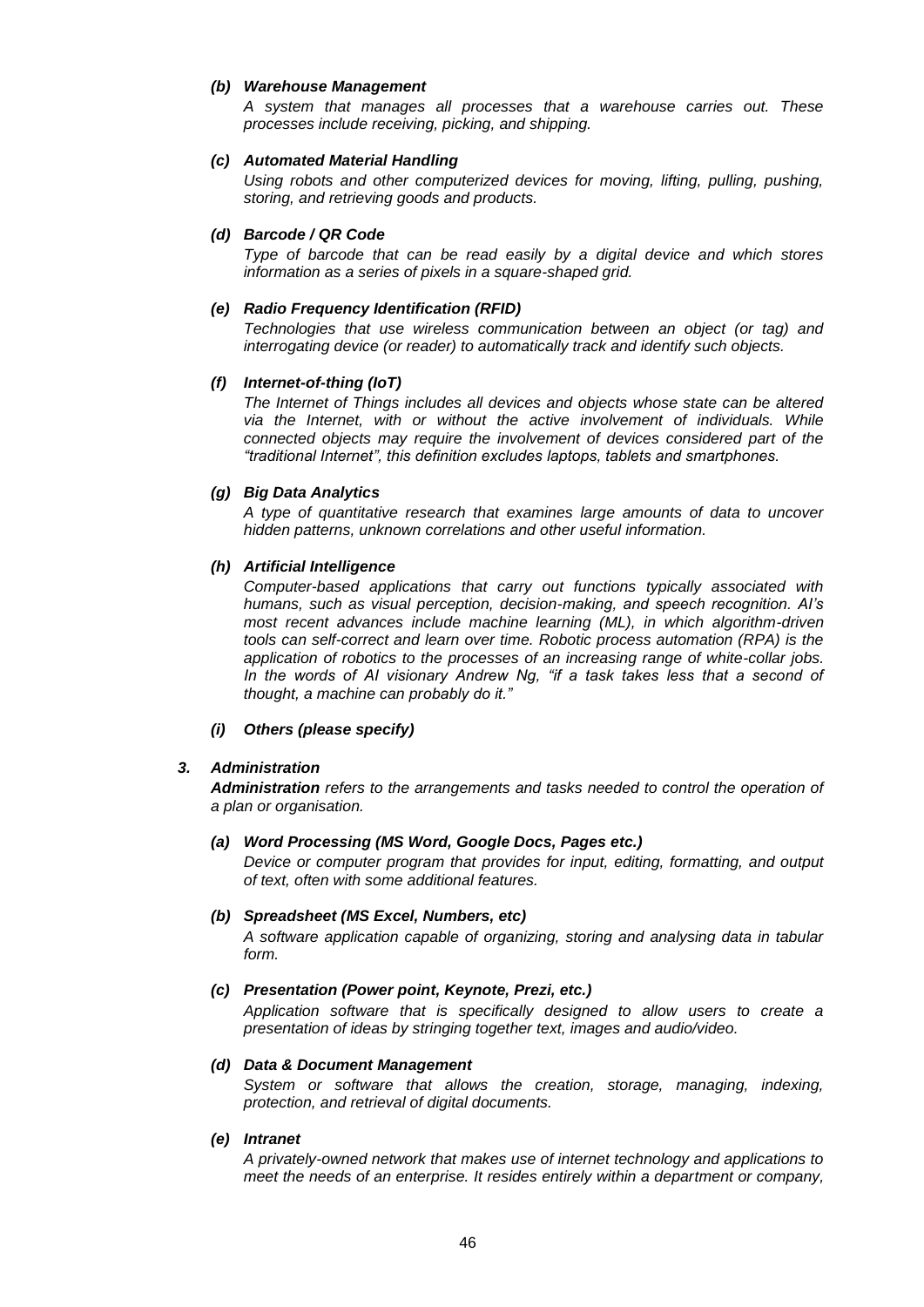*providing communication and access to information, similar to the internet, with web pages, and so on for internal use only.*

## *(f) Finance & Accounting*

*Process of recording, summarising and reporting a company's business transactions through financial statements.*

## *(g) Human Resources Management*

*Manages all employee in an organisation (hiring, training, compensating, developing policies and strategies related to human resources)*

## *(h) e-Banking*

*Process through which a customer is allowed to carry out, personal or commercial banking transactions using electronic and telecommunication network.*

#### *(i) Attendance System (Fingerprints, Facial Recognition etc)*

*System that enables an employer to monitor their employees (time in, time out, rest time and absenteeism).*

### *(j) Big Data Analytics*

*A type of quantitative research that examines large amounts of data to uncover hidden patterns, unknown correlations and other useful information.*

#### *(k) Artificial Intelligence*

*Computer-based applications that carry out functions typically associated with humans, such as visual perception, decision-making, and speech recognition. AI's most recent advances include machine learning (ML), in which algorithm-driven tools can self-correct and learn over time. Robotic process automation (RPA) is the application of robotics to the processes of an increasing range of white-collar jobs.*  In the words of AI visionary Andrew Ng, "if a task takes less that a second of *thought, a machine can probably do it."*

### *(l) Cloud Computing*

*Cloud computing is a model for enabling ubiquitous, convenient, on-demand network access to a shared pool of configurable computing resources (e.g., networks, servers, storage, applications, and services) that can be rapidly provisioned and released with minimal management effort or service provider interaction.* 

#### *(m) Simulation*

*The technique of using representative or artificial data to reproduce in a model various conditions that are likely to occur in the actual performance of a system.*

### *(n) Cloud Based Data Storage Service*

*System that allows you to save data and files in an off-site that you access either through the public internet or a dedicated private network connection*

#### *(o) Cloud Based Software Service*

*System that allows users access to software applications that run on shared computing resources (for example, processing power, memory, and disk storage) via the Internet.*

#### *(p) Others (please specify)*

## *4. Security*

*Security is freedom from, or resilience against, [potential](https://en.wikipedia.org/wiki/Potential) harm (or other unwanted [coercive](https://en.wikipedia.org/wiki/Coercion) change) caused by others. Beneficiaries (technically [referents\)](https://en.wikipedia.org/wiki/Referent) of security may be of persons and social groups, objects and institutions, ecosystems or any other entity or phenomenon vulnerable to unwanted change.*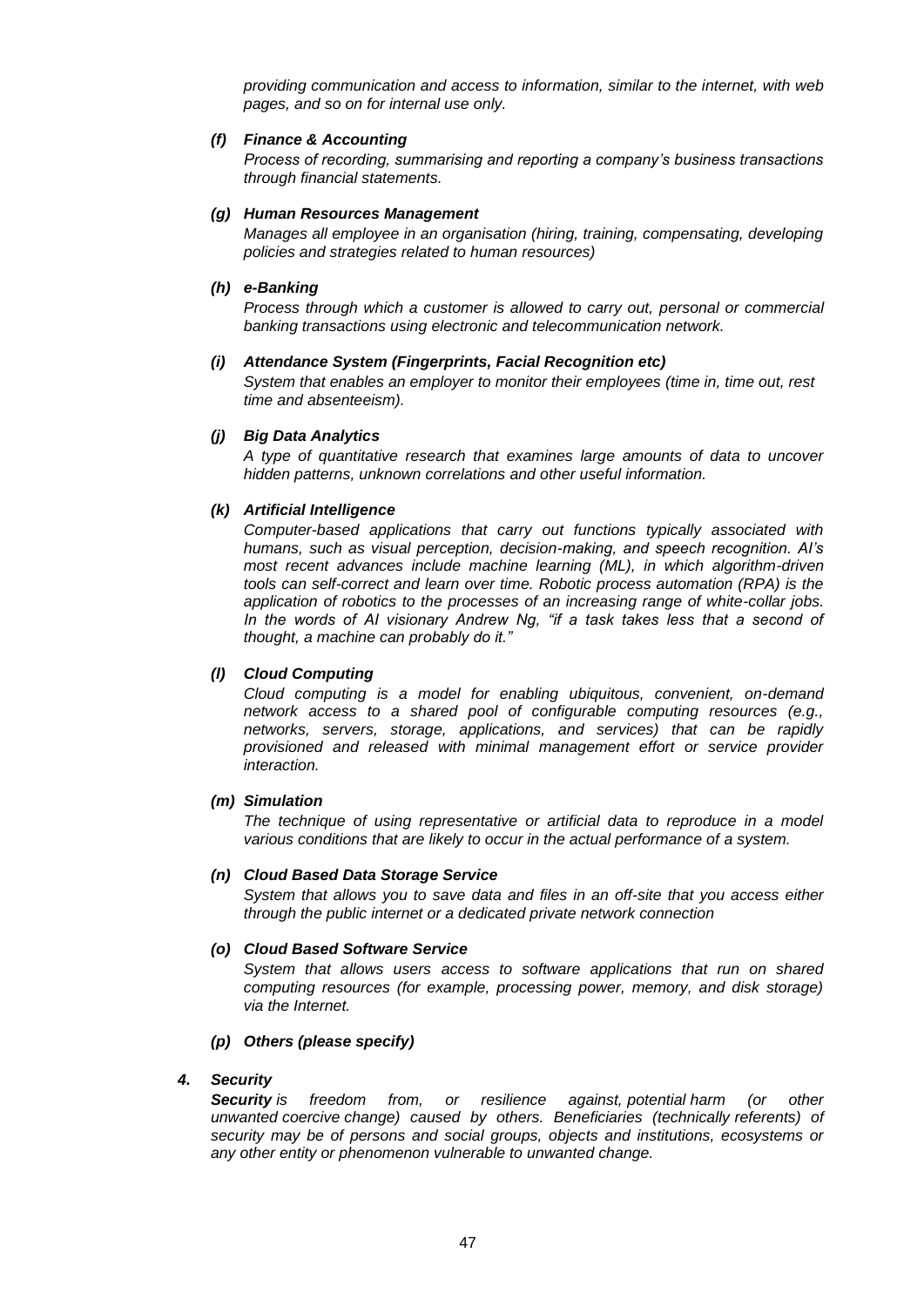## *(a) Antivirus*

*Antivirus is a computer program that works to detect computer viruses, known as malware, in order to block, remove and prevent future virus infections.*

## *(b) Firewall*

*A firewall is a device used to control access to a company's data from the internet or other outside sources.*

## *(c) Anti-Spam*

*Anti-spam is a way to address and protect mail servers from unsolicited electronic messages sent through various communication modes including but not limited to emails, mobiles short message or instant messaging services where there is no prior relationship between the sender and the recipient regardless of content whether commercial or non-commercial messages including malicious program and/or data.*

#### *(d) Website Security*

*Website security is the protection provided in technical and administrative terms to computer data so that the data is not intruded, destroyed or contaminated intentionally or not.*

## *(e) Data Encryption*

*Data encryption is a way of translating data from plaintext (unencrypted) to ciphertext (encrypted). Users can access encrypted data with an encryption key and decrypted data with a decryption key.*

#### *(f) Password*

*Password is a type of data combined with a number of characters used by users for the purpose of identification and self-authentication when accessing a computer network or resource to obtain or read the desired information.*

## *(g) Digital Signature*

*A digital signature is an electronic signature used to verify the identity of the sender/signer of a message and is used to ensure that information is correct and valid in an electronic transaction.*

## *(h) Big Data Analytics*

*A type of quantitative research that examines large amounts of data to uncover hidden patterns, unknown correlations and other useful information.*

#### *(i) Artificial Intelligence*

*Computer-based applications that carry out functions typically associated with humans, such as visual perception, decision-making, and speech recognition. AI's most recent advances include machine learning (ML), in which algorithm-driven tools can self-correct and learn over time. Robotic process automation (RPA) is the application of robotics to the processes of an increasing range of white-collar jobs.*  In the words of AI visionary Andrew Ng, "if a task takes less that a second of *thought, a machine can probably do it."*

## *(j) Cloud Computing*

*Cloud computing is a model for enabling ubiquitous, convenient, on-demand network access to a shared pool of configurable computing resources (e.g., networks, servers, storage, applications, and services) that can be rapidly provisioned and released with minimal management effort or service provider interaction.* 

#### *(k) Others (please specify)*

## *5. Marketing and communication*

*Marketing is the design, pricing, promotion, and distribution of goods to create transactions between businesses and consumers.*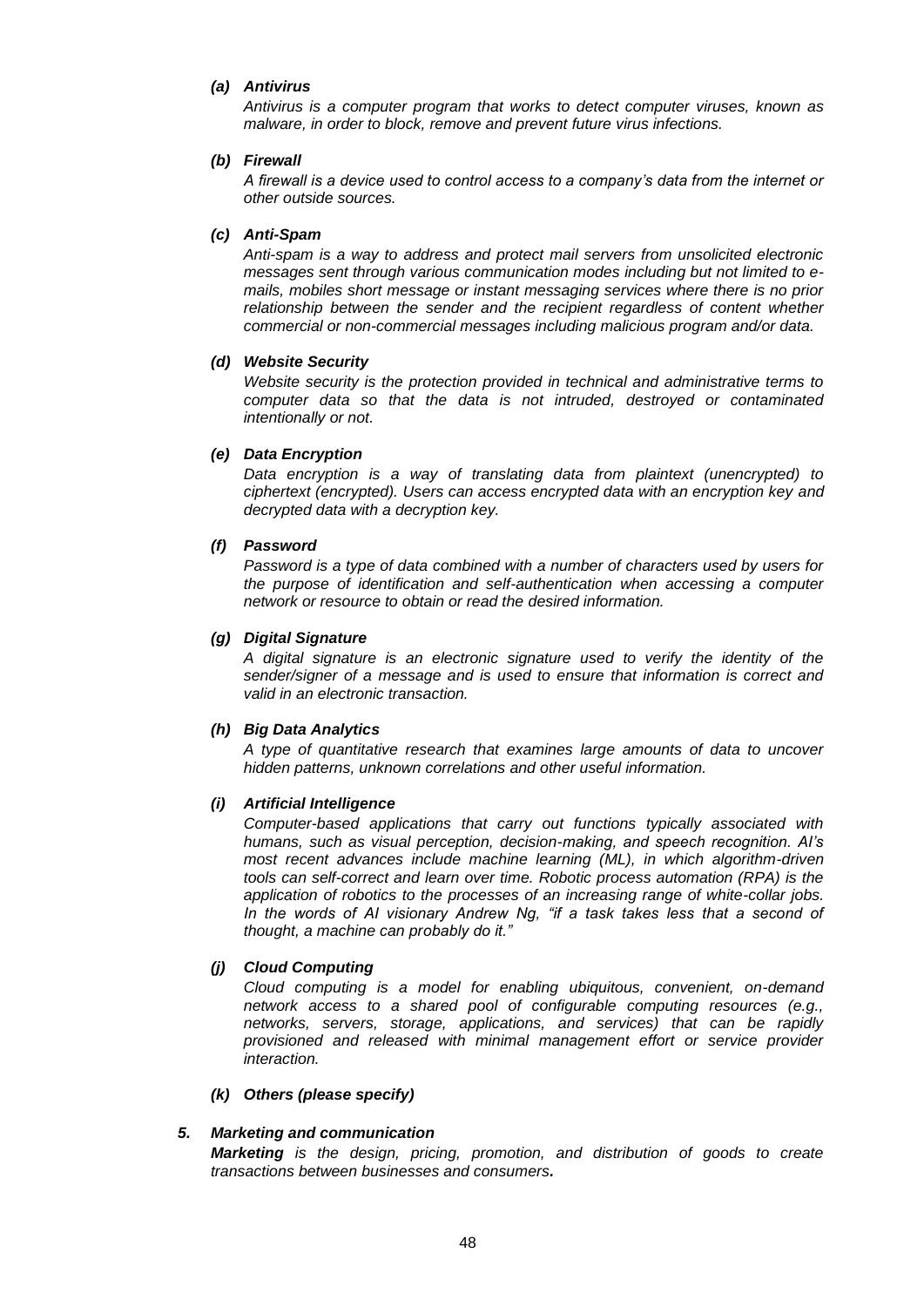*Communication is a process of transferring information, feelings, ideas and thoughts of an individual to another individual or group of individuals. It is a process of meaningful interaction between living things and involves the act of transmitting information and the process of exchanging meanings in order to produce understanding.*

## *(a) Email*

*Email is a technology for handling mail electronically.*

## *(b) Social Media (Facebook, Instagram, Twitter, etc.)*

*Social media are considered those that have user profile, an account or a user license depending on the requirements and the type of social media. Types of social media are social networks (e.g. Facebook), Enterprise's blog or microblogs (e.g. Twitter) and multimedia content sharing websites (e.g.: YouTube, Flickr, SlideShare).*

## *(c) Establishment's website*

*Establishment's website is an establishment's file that contains text, audio and/or visual data accessible on the World Wide Web by a single Uniform Resource Locator (URL).*

## *(d) E-Commerce*

*E-Commerce transaction is the sale or purchase of goods or services over the network computing / internet with designed method for the purpose of receive or make a booking (purchase or sale). The transaction is between businesses, households, individuals, governments and organisations of other public / private. The method of payment and the delivery of goods or services e-Commerce transactions can be carried out either through network computing / internet or not. E-Commerce transactions, including orders placed on the website, extranet or Electronic Data Interchange (EDI). However, the transactions made by telephone, fax, email and the like are not been categorised as e-Commerce transactions.*

## *(e) Customer Relationship Management (CRM)*

*Customer Relationship Management (CRM) is a marketing philosophy based on putting the customer first. The collection and analysis of information designed for sales and marketing decision support (as contrasted to enterprise resources planning information) to understand and support existing and potential customer needs. It includes account management, catalogue and order entry, payment processing, credits and adjustments, and other functions.* 

## *(f) Video Conference / Web (Skype, GoToMeeting etc)*

*Used as an [umbrella term](https://en.wikipedia.org/wiki/Umbrella_term) for various types of online [conferencing](https://en.wikipedia.org/wiki/Conference) and collaborative services including webinars (web seminars), [webcasts,](https://en.wikipedia.org/wiki/Webcasts) and web meetings.*

## *(g) Big Data Analytics*

*A type of quantitative research that examines large amounts of data to uncover hidden patterns, unknown correlations and other useful information.*

## *(h) Artificial Intelligence*

*Computer-based applications that carry out functions typically associated with humans, such as visual perception, decision-making, and speech recognition. AI's most recent advances include machine learning (ML), in which algorithm-driven tools can self-correct and learn over time. Robotic process automation (RPA) is the application of robotics to the processes of an increasing range of white-collar jobs. In the words of AI visionary Andrew Ng, "if a task takes less that a second of thought, a machine can probably do it."*

## *(i) Cloud Computing*

*Cloud computing is a model for enabling ubiquitous, convenient, on-demand network access to a shared pool of configurable computing resources (e.g., networks, servers, storage, applications, and services) that can be rapidly*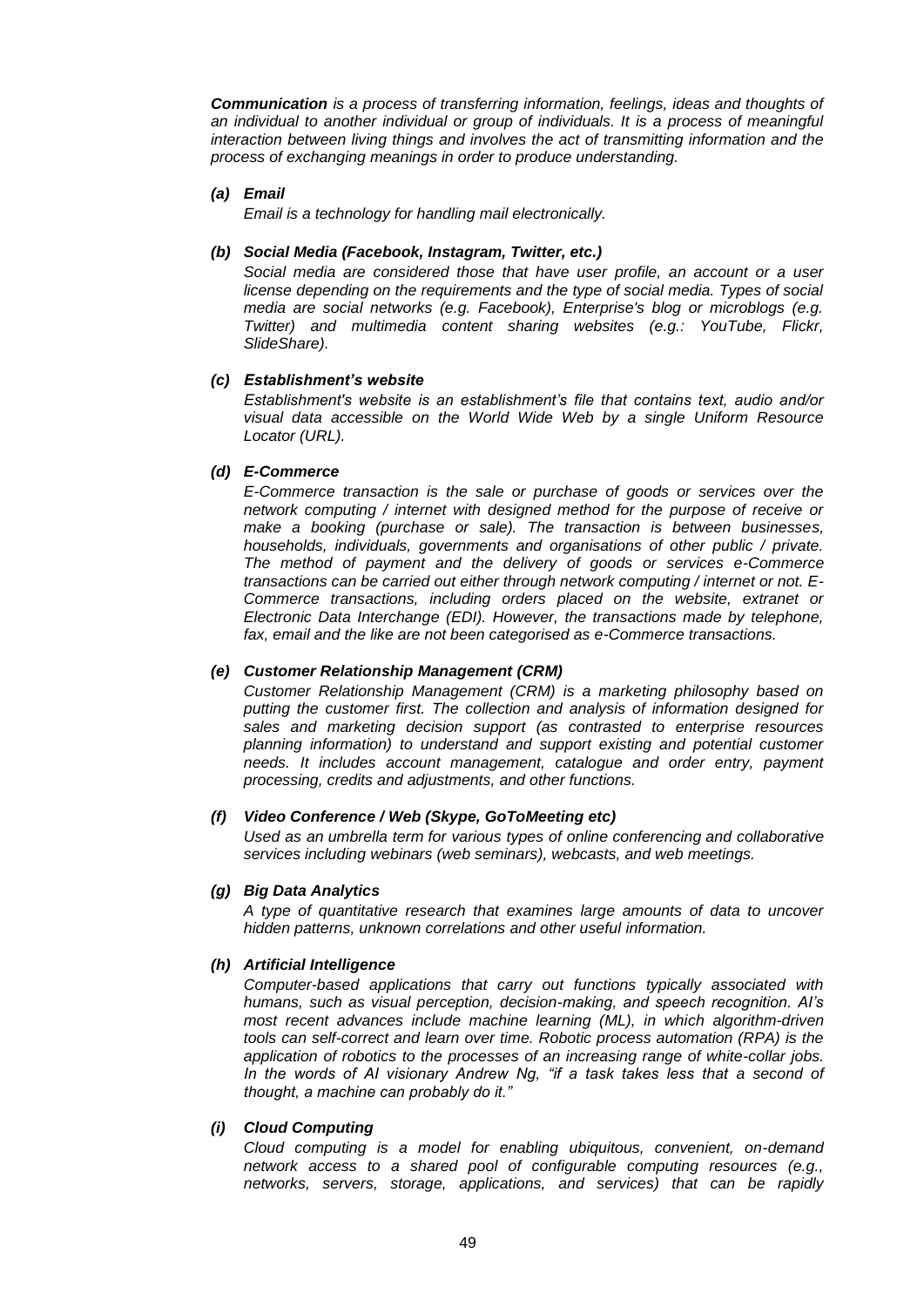*provisioned and released with minimal management effort or service provider interaction.* 

#### *(j) Simulation*

*The technique of using representative or artificial data to reproduce in a model various conditions that are likely to occur in the actual performance of a system.*

#### *(k) Others (please specify)*

## *6. Research, development and design*

*Research is creative and systematic work carried out to improve knowledge, and the use of this knowledge to design new applications.*

*Development can be understood as the process of evolution, change and growth related to a particular object, person or situation.*

*Design is the conversion of a need or innovation into a product, process, or service that meets both the enterprise and customer expectations. The design process consists of translating a set of functional requirements into an operational product, process, or service.*

### *(a) Computer-Aided Design (CAD)*

*Computer-Aided Design (CAD) is the use of computers in interactive engineering drawing and storage of designs. Programs complete the layout, geometric transformations, projections, rotations, magnifications, and interval (cross-section) views of a part and its relationship with other parts.*

## *(b) Prototyping*

*Prototyping is a specialized product design and development process for developing a working model of a product or a specialized system development process for performing a determination where user needs are extracted, presented, and developed by building a working model of the system. Generally, these tools make it possible to create all files and processing programs needed for a business application in a matter of days or hours for evaluation purposes.*

#### *(c) Lab Solutions*

*Features an innovative operating environment and provides complete data management to ensure secure information in networked laboratories.*

#### *(d) Simulation*

*The technique of using representative or artificial data to reproduce in a model various conditions that are likely to occur in the actual performance of a system.*

#### *(e) Big Data Analytics*

*A type of quantitative research that examines large amounts of data to uncover hidden patterns, unknown correlations and other useful information.*

#### *(f) Artificial Intelligence*

*Computer-based applications that carry out functions typically associated with humans, such as visual perception, decision-making, and speech recognition. AI's most recent advances include machine learning (ML), in which algorithm-driven tools can self-correct and learn over time. Robotic process automation (RPA) is the application of robotics to the processes of an increasing range of white-collar jobs.*  In the words of AI visionary Andrew Ng, "if a task takes less that a second of *thought, a machine can probably do it."*

#### *(g) Cloud Computing*

*Cloud computing is a model for enabling ubiquitous, convenient, on-demand network access to a shared pool of configurable computing resources (e.g., networks, servers, storage, applications, and services) that can be rapidly*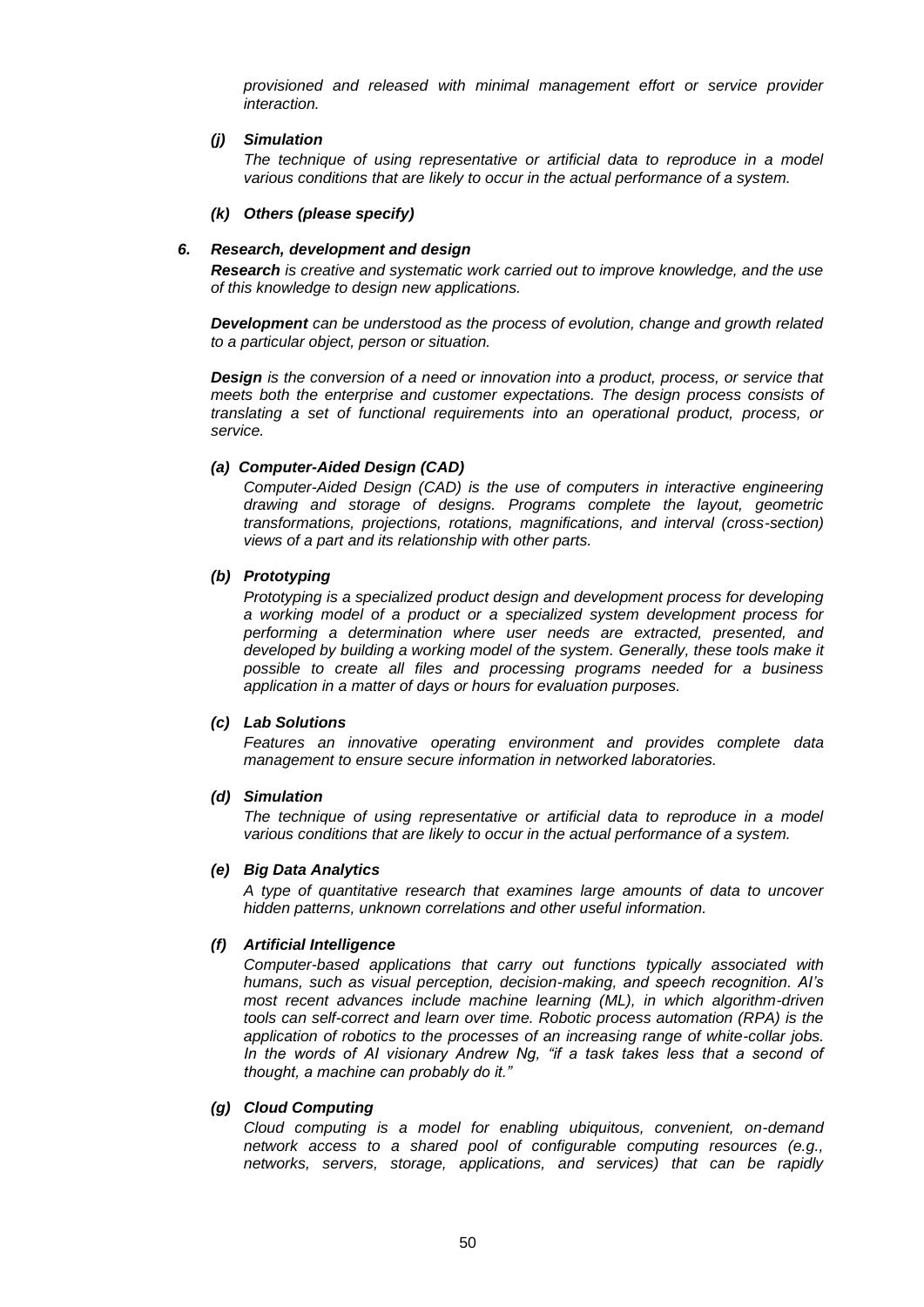*provisioned and released with minimal management effort or service provider interaction.* 

### *(h) Others (please specify)*

#### *G4 Did this establishment analyse production data?*

*Data analysis is a process of inspecting, [cleansing,](https://en.wikipedia.org/wiki/Data_cleansing) [transforming,](https://en.wikipedia.org/wiki/Data_transformation) and [modelling](https://en.wikipedia.org/wiki/Data_modeling) [data](https://en.wikipedia.org/wiki/Data) with the goal of discovering useful information, informing conclusions, and supporting decision-making.*

*Production is an activitiy carried out under the control and responsibility of an institutional unit that uses input of labour, capital, and goods and services to produce outputs of goods or services.*

*Please select Yes or No. If Yes, please indicate the analysis for the production data of this establishment*

#### *(a) Production Rate (Plan vs Actual)*

*The rate of production usually expressed in units, cases, or some other broad measure, expressed by a period of time (e.g. per hour, shift, day, or week).*

### *(b) Failure/defect rate*

*Product failure/defect is when a product produced does not meet the specifications required by the customer. The failure/defect rate is a calculation based on the number of failures/defects versus the total production.*

#### *(c) Overall Equipment Effectiveness (OEE)*

*Overall equipment efficiency (OEE) is a series of metrics used to measure the use of a manufacturing operation or equipment. Metrics can be used on a daily basis to identify how equipment is working but can also be used as a goal that an organization wants to achieve.*

#### *(d) Productivity*

*An overall measure of the ability to produce a good or a service. It is the actual output of production compared to the actual input of resources. Productivity is a relative measure across time or against common entities (labour, capital, etc.). In the production literature, attempts have been made to define total productivity where the effects of labour and capital are combined and divided into the output. One example is a ratio that is calculated by adding the dollar value of labour, capital equipment, energy, and material, and so forth and dividing it into the dollar value of output in a given time period. This is one measure of total factor productivity. In economics, the ratio of output in terms of dollars of sales to an input such as directs labour in terms of the total wages. This is called single factor productivity or partial factor productivity.*

#### *(e) Inventory level*

*Inventory refers to the act of listing or counting items available within a business. By keeping information on what is happening with the amount of current assets, companies can ensure that they are ready to serve customers with the right amount of finished product.*

## *G5 Did this establishment practise the Smart Operating Concept?*

*Smart Operating Concept integrates information and communication technology (ICT) in a management system or the process of producing a product or service. The process of producing this product or service will involve the process of transforming inputs into outputs.*

#### *If No, please got to question G8*

*If Yes, what is the main objective of this establishment adopting the Smart Operating Concept? (Please select top three objectives)*

- *(a) Increase productivity level and products quality*
- *(b) Increase level of automation in production*
- *(c) Follow the global trend of Fourth Industrial Revolution*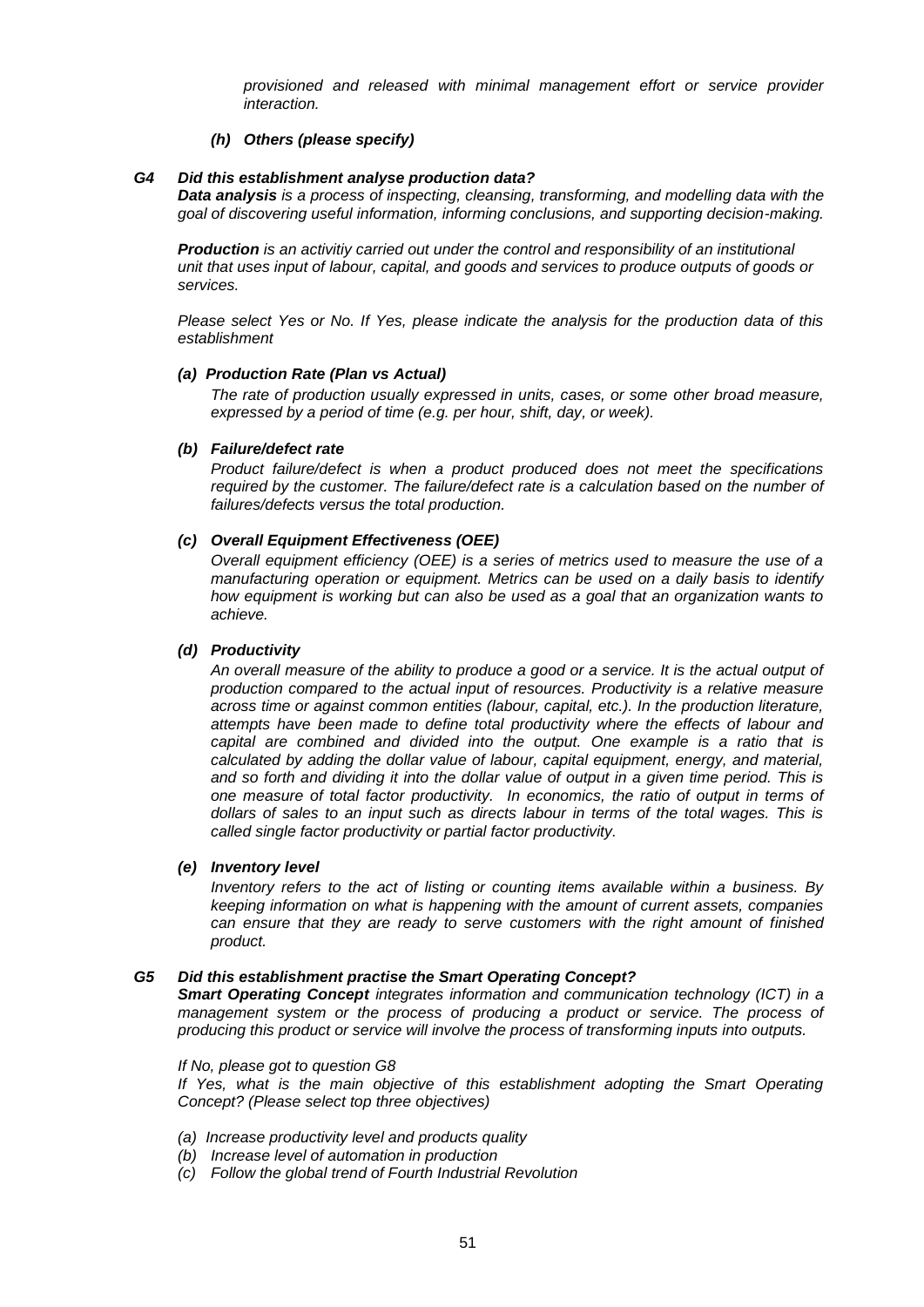- *(d) Transform and survive as a manufacturer*
- *(e) Eligible for government incentives*
- *(f) Reduce dependency on labour*
- *(g) Others (please specify)*

## *G6 How smart operating affect this establishment?*

*Please indicate whether increasing, no change and decreasing*

- *(a) Revenue*
- *(b) Operation cost*
- *(c) Productivity*
- *(d) Human resources*
	- *(i) Local worker*
	- *(ii) Foreign worker*
- *(e) Marketing*
- *(f) Raw materials cost*

## *G7 Please indicate the percentage (%) of expenses related to smart operating by the following categories*

- *(a) Current expenditure (e.g. labour cost and operating cost)*
- *(b) Capital expenditure (e.g. land, building, vehicles, plant, software, machinery, equipment)*

## *G8 Did this establishment receive funds / incentives / grants related to IR 4.0 from the Ministry / Agency (May choose more than one)*

- *(a) MITI: Ministry of International Trade and Industry*
- *(b) MOSTI: Ministry of Science, Technology and Innovation*
- *(c) MIDA: Malaysian Investment Development Authority*
- *(d) MIDF: Malaysian Industrial Development Finance Berhad*
- *(e) MATRADE: Malaysia External Trade Development Corporation*
- *(f) Bank Pembangunan: Bank Pembangunan Malaysia Berhad (BPMB) formerly known as Bank Pembangunan dan Infrastruktur Malaysia*
- *(g) Central Bank of Malaysia*
- *(h) CIDB: Construction Industry Development Board*
- *(i) EXIM Bank: Export-Import Bank of Malaysia*
- *(j) HRDF: Human Resource Development Fund*
- *(k) KPM: Ministry of Education*
- *(l) MAFI: Ministry of Agriculture and Food Industries*
- *(m) MIGHT: Malaysian Industry-Government Group for High Technology*
- *(n) MOF: Ministry of Finance*
- *(o) Others (please specify)*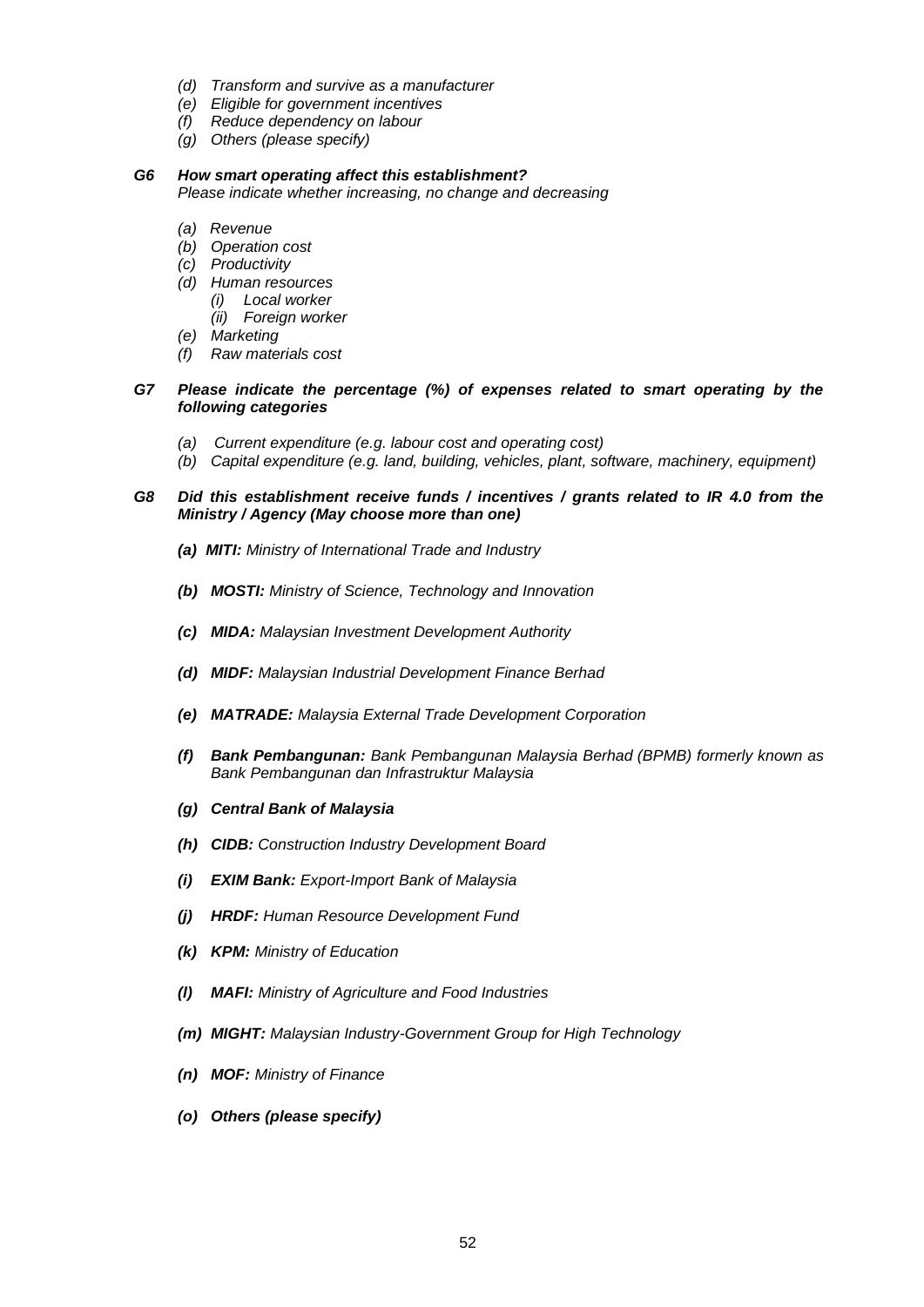- *G9 Did this establishment have plans to adopt the Smart Operating Concept / IR 4.0? Please select Yes or No. If Yes, what percentage of the following resources will be allocated to make the plan a success?*
	- *(a) Human resources*

*(b) Financial resources*

*G10 Did this establishment already have a plan to reskilling and upskilling to its employees?*

*Please select Yes or No. If Yes, please indicate the areas of reskilling and upskilling planned for the employees of this establishment.*

### *(a) Artificial Intelligence / Machine Learning / Deep Learning*

*Artificial intelligence (AI) is computer-based applications that carry out functions typically associated with humans, such as visual perception, decision-making, and speech recognition. AI's most recent advances include machine learning (ML), in which algorithm-driven tools can self-correct and learn over time. Robotic process automation (RPA) is the application of robotics to the processes of an increasing range of whitecollar jobs. In the words of AI visionary Andrew Ng, "if a task takes less that a second of thought, a machine can probably do it."*

*Machine learning (ML) is the study of computer [algorithms](https://en.wikipedia.org/wiki/Algorithm) that improve automatically through experience and by the use of data. It is seen as a part of [artificial intelligence.](https://en.wikipedia.org/wiki/Artificial_intelligence)*

*Deep learning (also known as deep structured learning) is part of a broader family of [machine learning](https://en.wikipedia.org/wiki/Machine_learning) methods based on [artificial neural networks](https://en.wikipedia.org/wiki/Artificial_neural_networks) with [representation](https://en.wikipedia.org/wiki/Representation_learning)  [learning.](https://en.wikipedia.org/wiki/Representation_learning)*

#### *(b) Big Data Analytics / Data Analytics*

*A type of quantitative research that examines large amounts of data to uncover hidden patterns, unknown correlations and other useful information.*

## *(c) Programming / Computer Science*

*Programming is a method of giving instructions or commands to a computer to perform a task (or any electronic machine). The method of giving instructions or commands is basically in the form of a binary or binary numeric code.*

#### *(d) Robotics / Autonomous Devices*

*Machinery and robots are transformed towards their next generation. Robots can do more on their own, including learning on the job and teaming up with other robots and humans. This technology allows systems to think, act and react autonomously as well as conduct remote decision making. This can help contribute to a company's competitiveness, productivity and profitability.*

#### *(e) Cybersecurity*

*The industrial communication is expanding and strongly connected, as such, digital security becomes a critical aspect that must not be overlooked in the industrial environment. It has now become more complex as it consists of connected devices and environments that cannot be protected by traditional cybersecurity approaches. Current cybersecurity has largely been developed for IT-centric devices and environment.*

## *(f) AR / VR Content Creation*

*Augmented Reality (AR) overlays digital information onto the user's real-world environment in the form of words, images, video, and audio. Digital information is displayed using tablets, mobile phones, smart watches, and other wearables. Headsets that produce an AR experience, such as the Microsoft's HoloLens, are sometimes classified as Mixed Reality*

*Virtual Reality (VR) completely immerses the user in a computer-generated 3D environment, removing as much sensory connection as possible with the real world. Visuals are displayed to users through VR headsets and head-mounted displays, which*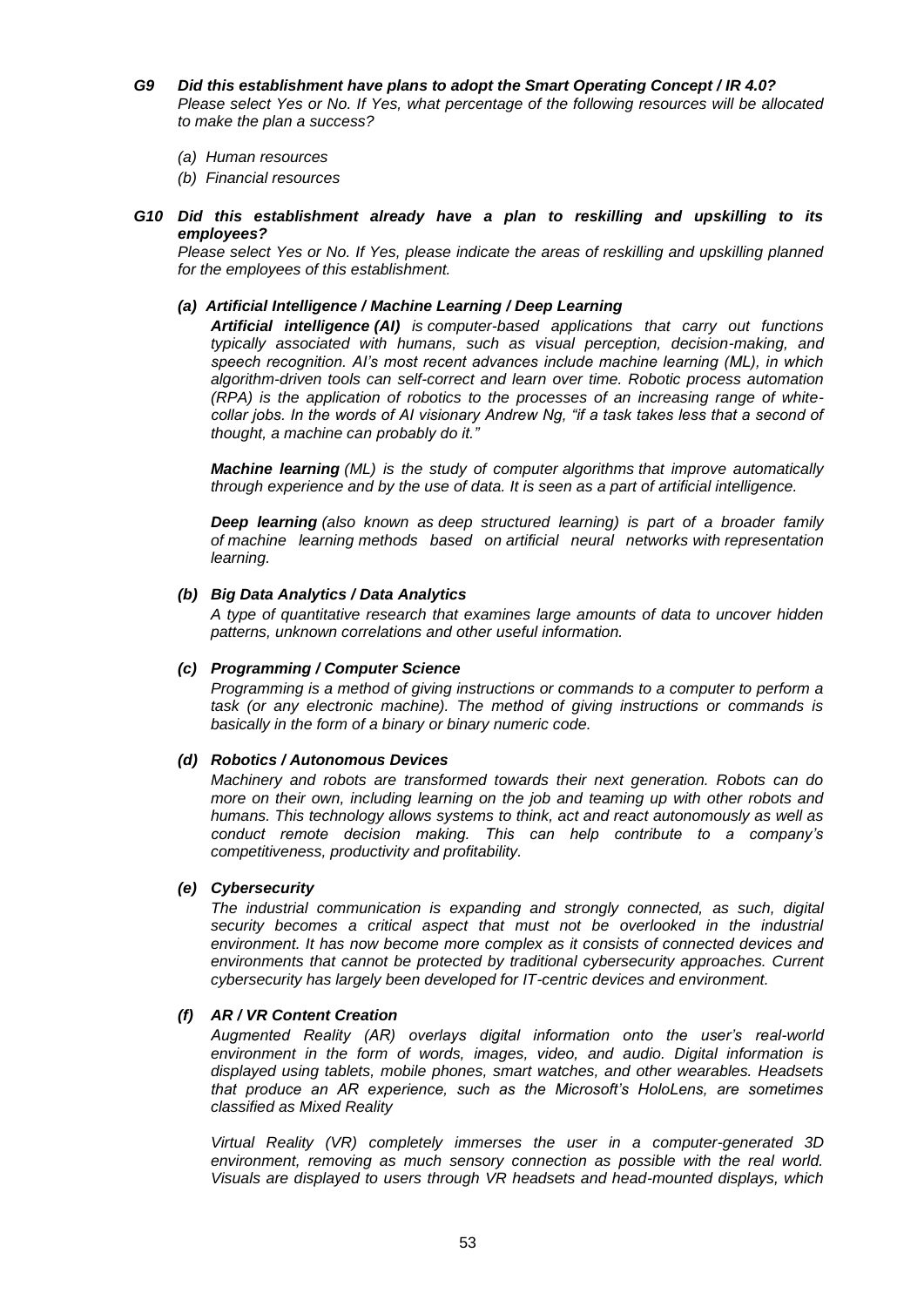*can be standalone or tethered to a computer, gaming console, or mobile phone. Spatial audio, haptics, interactive controllers, and other hardware can also be used to further intensify the experience.*

## *(g) Networking*

*Networking is developing relationships with people who may be able to enhance the performance of duties or responsibilities.*

## *(h) PLC / SCADA*

*Programmable Logic Controller (PLC) refers to an electronic device that is programmed to test the state of input process data and to set output lines in accordance with the input state, thus providing control instructions or branching to another set of tests.*

*Supervisory Control and Data Acquisition (SCADA) refers to system operating with coded signals over communication channels in order to provide control of equipment and to acquire information about the status of the equipment for display or recording functions.*

## *SECTION H – Impact of COVID-19 Pandemic*

*H1 Please mark (X) in the box whether this establishment affected by the COVID-19 pandemic.*

 *If Yes, please proceed to question H.2 to H.6 If No, END for this section*

### *H2 Please mark (X) in the box for the issues/challenges borne by your establishment during the COVID-19 pandemic?*

- *(a) Shortage of raw materials*
- *(b) Shortage of workers*
- *(c) Payment of salaries and wages*
- *(d) Payment of premises rental*
- *(e) Payment of bank loans*
- *(f) Storage of raw materials*
- *(g) No marketing agents*
- *(h) No customer*
- *(i) Shortage of working capital / cash flow*
- *(j) Limited hours of operation*
- *(k) Others (please specify)*

#### *H3 Please mark for the estimated period of this establishment to recover.*

- *(a) Less than 6 months*
- *(b) 6 – 12 months*
- *(c) More than 12 months*

## *H4 Please indicate the total expenses for each of the following categories in the reference year:*

- *(a) Vaccine*
- *(b) Swab test*
- *(c) Face mask*
- *(d) Hand sanitizer*
- *(e) Thermometer*
- *(f) Others equipment, please specify*

## *H5 Please mark (X) in the box for the changes in the operation of this establishment during the COVID-19 pandemic*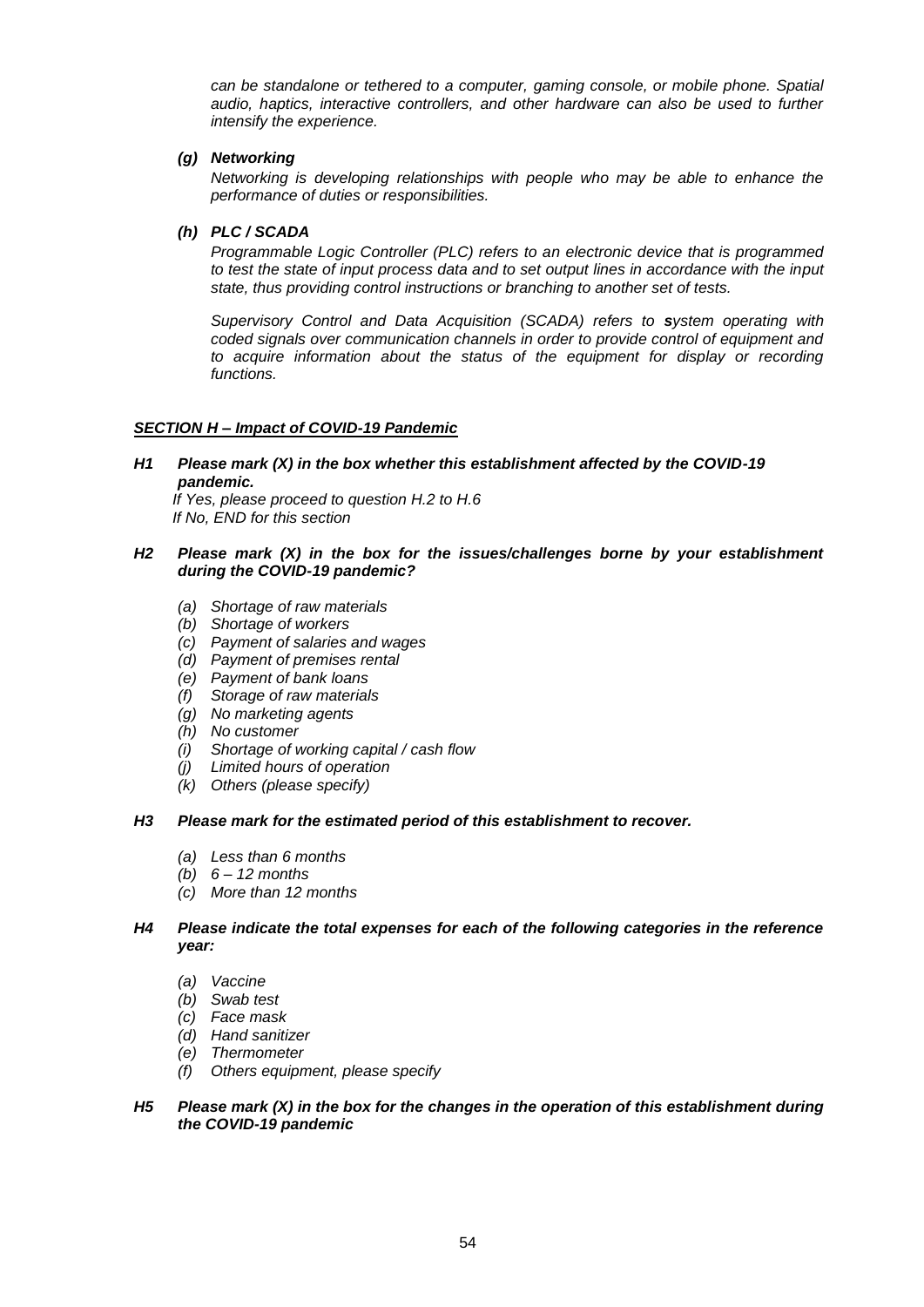## *1. Production*

- *(a) Introduce or accelerate the introduction of new goods and services*
- *(b) Downsizing business activities (e.g. reduce goods and services offered)*
- *(c) Reduce costs other than labour costs*
- *(d) Reduce import of goods and services and increase the use of local goods & services in production*

## *2. Marketing*

- *(a) Develop new supply chain and market*
- *(b) Increase prices of certain goods and services offered to customers*
- *(c) Decrease prices of certain goods and services offered to customers*
- *(d) Increase marketing budgets*
- *(e) Reduce marketing budgets*

## *3. Human resources*

- *(a) Promote the remote work / work from home*
- *(b) Substitute labour with automation process and usage of robots in producing goods and services*
- *(c) Provide additional training to employees (e.g. job specific training, managerial training, new technology training, new business practices training, digital skills training, data literacy skills, other training and development)*
- *(d) Reduce labour costs (e.g. lay-off employees, giving unpaid leave and allowance deduction, reduce working hours, offer early retirement package)*

## *4. Use of informational technology*

- *(a) Enhance usage of information and communication technology (e.g. cloud-based computing systems and big data analytic)*
- *H6 Please mark (X) in the box whether this establishment receives public assistance to continue business operations during the COVID-19 pandemic If No, END for this section*

## *H7 Please specify the amount of financial assistance obtained by this establishment:*

- *(a) PRIHATIN (Wage subsidy programme, Special Prihatin Grant (GKP) and others)*
- *(b) Rental reduction of business premises*
- *(c) others (Please specify)*

## *SECTION I Human Resources*

*Please refer to page 13 until 15 for the further definitions regarding Categories of Workers*

- *I1 Number of job vacancies as at 31 December 2021 Vacancies refers to the unfilled jobs in December 2021. A specific position is considered empty if it meets the following criteria:* 
	- *A specific job exists and ready to be filled. The position can be full-time/part-time, permanent, short-term or seasonal;*
	- *The job could start within 30 days, if qualified candidates are available within the period; and*
	- *Employers are actively seeking candidates including advertising vacancies, issuing*  notices, informing public or private employment agencies or trade unions and/will *contact or select the candidates who have applied.*

## *Exclude:*

- *Jobs to be filled by existing employees due to internal transfers, promotions or demotions or recall from layoffs;*
- *Starting dates for the jobs is more than 30 days;*
- *Hiring has been made to fill in the jobs, but the employees have not reported for work; and*
- *Jobs to be filled by employees provided by other agencies such as subcontractors and consultants.*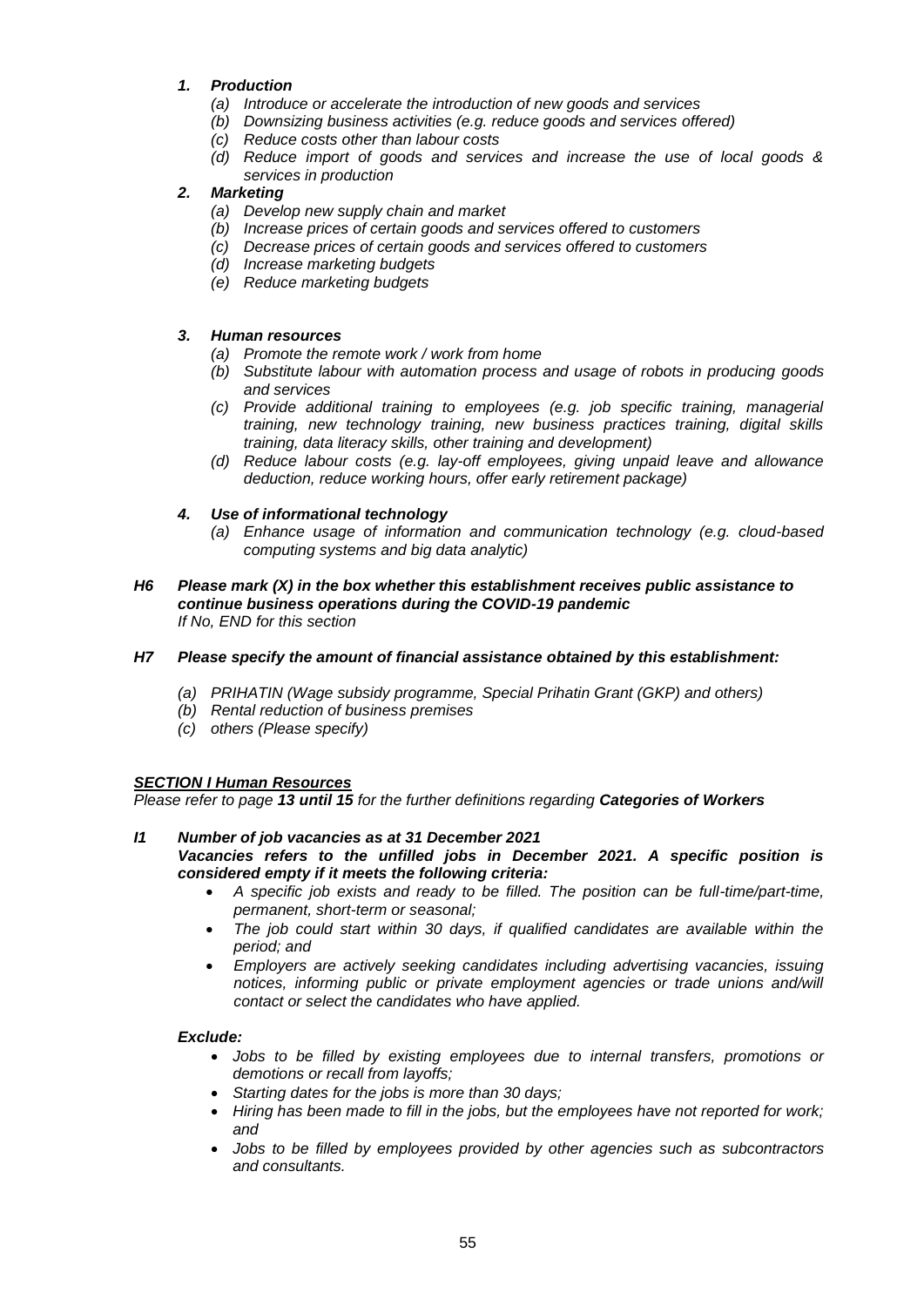### *Vacancies are divided into two:*

### *(a) New job created*

*Jobs created refer to jobs created in an organisation which were not previously available, including newly created service schemes, jobs created for the promotion of existing employees and increase in the number of jobs from existing structure.*

#### *(ii) Existing vacancies*

*Vacancies caused by retirement, termination or other reasons other than the Creation of New Posts.*

#### *I2 Please mark (X) for all reasons the job vacancies is difficult to fill*

- *I3 Please provide the recruitment record for full-time Malaysian citizens employees of this establishment in the reference year*
	- *(a) Total employees in 1st January 2021 / at the beginning of the accounting period.*
	- *(b) Number of new employees hired in 2021 / during accounting period*
	- *(c) Number of employees separation in 2021 / during accounting period:*
		- *(i) Number of employees resigned*

 *Employees who left voluntarily except for retirement and transfer to other locations.*

## *(ii) Number of employees retrenched/ terminated by the employers, including:*

- *Layoffs with no intent to rehire;*
- *Employees suspended from payrolls for 7 days or more;*
- *Layoffs because positions were eliminated;*
- *Discharges resulting from mergers or downsizing of companies or closure of factories;*
- *Fired due to specific reasons and;*
- *Terminations of seasonal employees ((whether or not they are expected to return next season).*

#### *(iii) Number of employees retired*

 *Refers to employees who have retired due to reaching a certain age, health factors or choose to permanently leave the workforce.*

## *(iv) Others*

 *Retirements, transfers to other location, separations due to employee disability or deaths.*

- *(d) Total employees in 31st December 2021 / at the end of the accounting period. The sum of fields 391399 must be equal to the sum of fields 052089 in question 5A and fields 052389 in Question 5B.*
- *I4 Please provide the recruitment record for full-time non-Malaysia citizens employees of this establishment in the reference year*
	- *(a) Total employees in 1st January 2021 / at the beginning of the accounting period.*
	- *(b) Number of new employees hired in 2021 / during accounting period*
	- *(c) Number of employees separation in 2021 / during accounting period:* 
		- *(i) Number of employees resigned Employees who left voluntarily except for retirement and transfer to other locations.*
		- *(ii) Number of employees retrenched/ terminated by the employers, including:* 
			- *Layoffs with no intent to rehire;*
			- *Employees suspended from payrolls for 7 days or more;*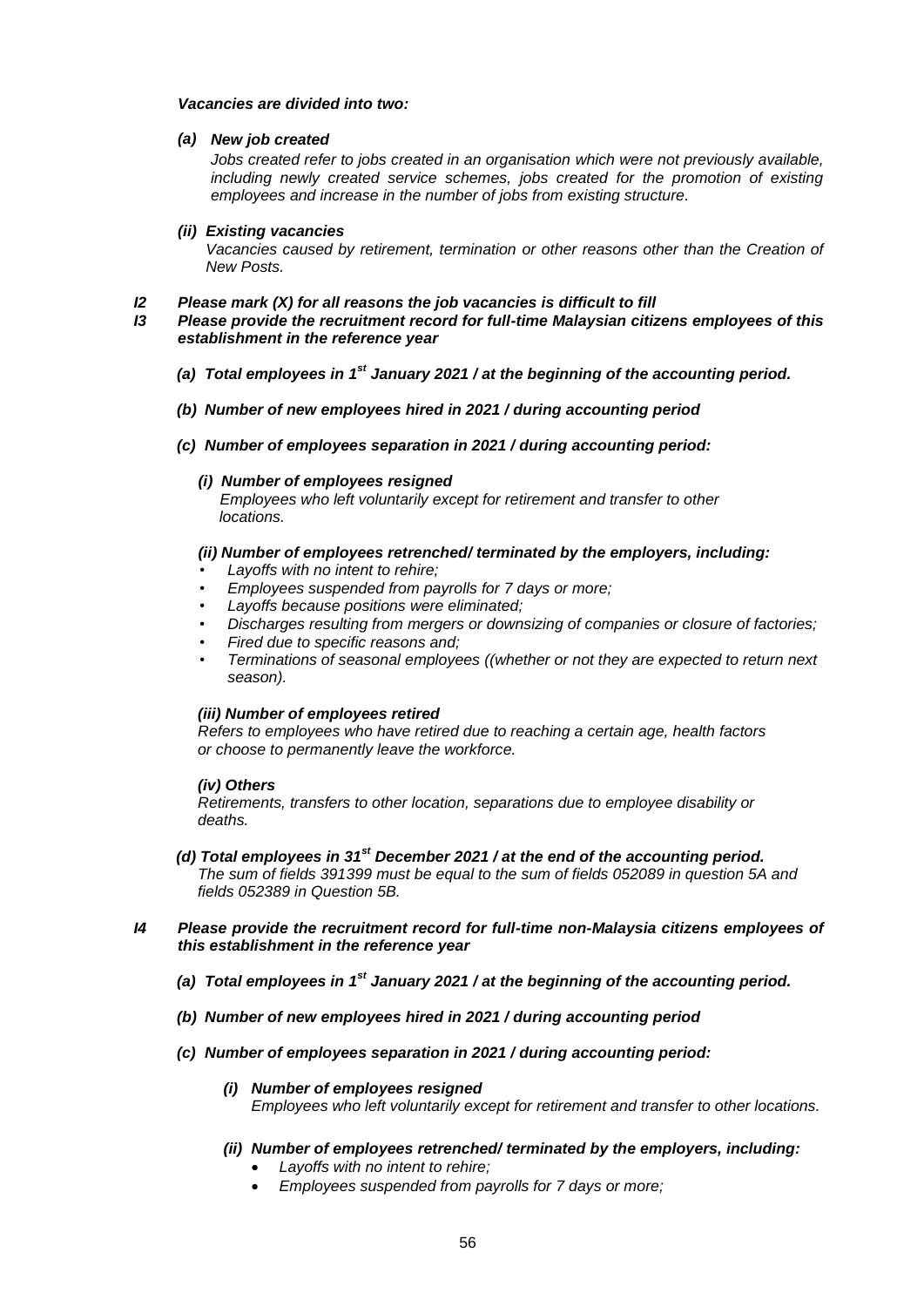- *Layoffs because positions were eliminated;*
- *Discharges resulting from mergers or downsizing of companies or closure of factories;*
- *Fired due to specific reasons and;*
- *Terminations of seasonal employees ((whether or not they are expected to return next season).*

## *(ii) Number of employees absconded*

*Foreign workers can be categorized as absconded when leaving work place without notifying the employers with the intention to escape and not returning to work place after coming back from origin country*

## *(iv) Number of employees retired*

*Refers to employees who have retired due to reaching a certain age, health factors or choose to permanently leave the workforce.*

*(v) Others*

*Retirements, transfers to other location, separations due to employee disability or deaths.*

 *(d) Total employees in 31st December 2021 / at the end of the accounting period. The sum of fields 391499 must be equal to the sum of fields 050689 in question 5A and fields 051589 in Question 5B* 

## *I5 Number of non-Malaysia citizen full-time employees by job category and type of pass*

*(a) Expatriate by Category of Pass*

*Foreigner who works in Malaysia with the highest level of management position / management and professional or technical skills occupation which requires experience and relevant technical skills approved by Expatriate Committee formed by agencies. (Excluding foreign coaches who provide training in Malaysia with special passes)*

- *(i) Category I*
	- *Employment Pass (Category I) Expatriate*
	- *a. Basic monthly salary of minimum RM10,000 per month*
	- *b. Employment Contract up to 5 years*
	- *c. Dependants allowed*
- *(ii) Category II*
	- *Employment Pass (Category II) Expatriate*
	- *a. Basic monthly salary of minimum RM5,000 to RM9,999 per month*
	- *b. Employment Contract up to 2 years*
	- *c. Dependants allowed*
- *(iii) Category III*
	- *Employment Pass (Category II) Knowledge/Skilled Worker*
	- *a. Basic monthly salary of minimum RM3,000 to RM4,999 per month*
	- *b. Employment Contract must not exceed 12 months*
	- *c. Dependants NOT allowed*
- *(b) Temporary work visit pass worker*

*Foreigner who works in Malaysia without professional qualification and technical skills as well as experience.*

*(c) Permanent resident*

*Foreign citizen who has been granted the Permanent Residency status in Malaysia under the Immigration Act and Regulations 1959/63. PR is exempted from all visa requirements to enter and remain in Malaysia.*

*(d) Total*